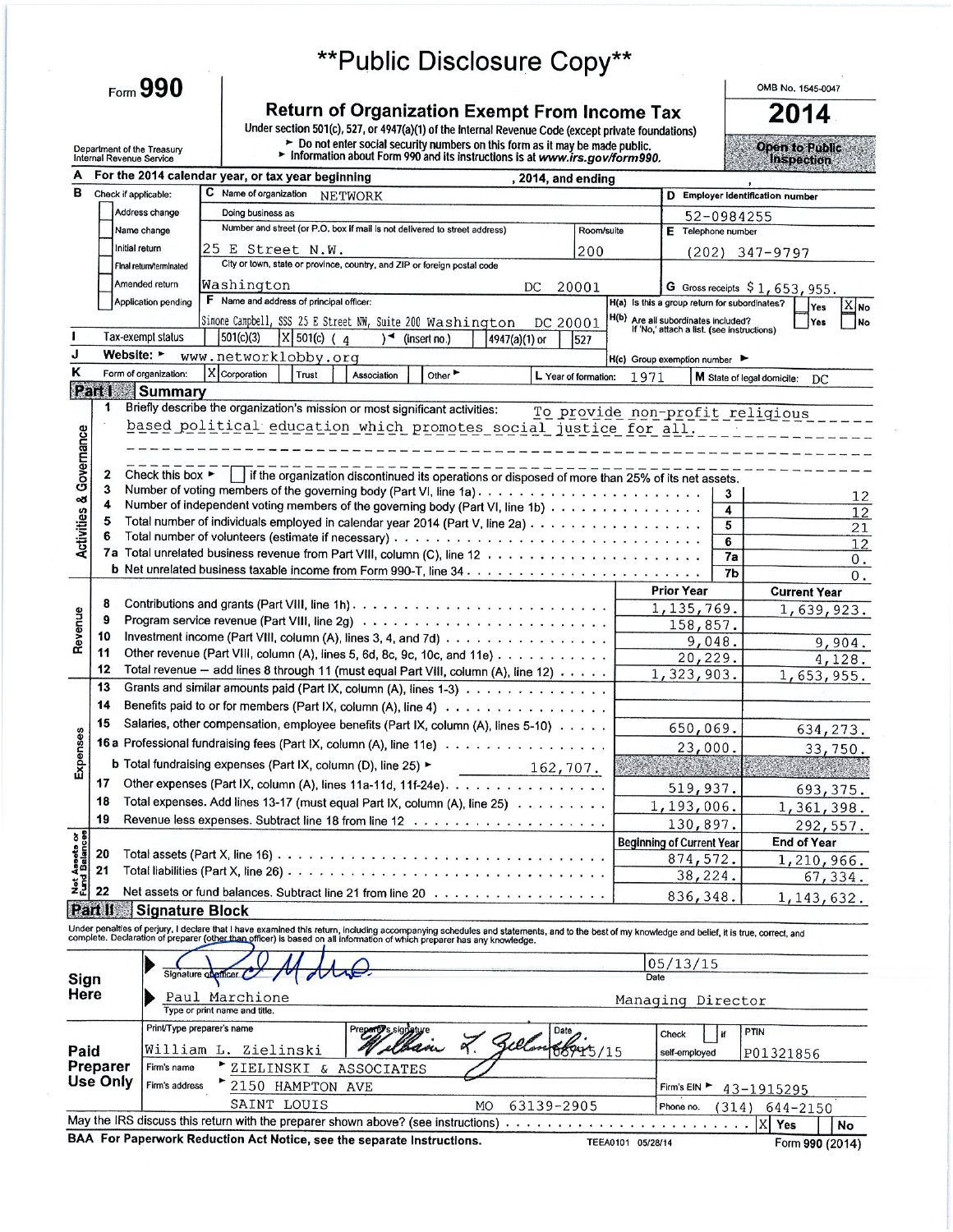|              |            | Form 990 (2014) NETWORK                                     |                                                                                                                                                                                                                                                                                      |                        |                                          | 52-0984255                  | Page 2          |
|--------------|------------|-------------------------------------------------------------|--------------------------------------------------------------------------------------------------------------------------------------------------------------------------------------------------------------------------------------------------------------------------------------|------------------------|------------------------------------------|-----------------------------|-----------------|
| Part III     |            |                                                             | <b>Statement of Program Service Accomplishments</b>                                                                                                                                                                                                                                  |                        |                                          |                             |                 |
|              |            |                                                             |                                                                                                                                                                                                                                                                                      |                        |                                          |                             |                 |
| 1            |            | Briefly describe the organization's mission:                |                                                                                                                                                                                                                                                                                      |                        |                                          |                             |                 |
|              |            | To provide non-profit religious                             |                                                                                                                                                                                                                                                                                      |                        | . <u>_ _ _ _ _ _ _ _ _ _ _ _ _ _ _</u> _ |                             |                 |
|              |            |                                                             |                                                                                                                                                                                                                                                                                      |                        |                                          |                             |                 |
|              |            |                                                             |                                                                                                                                                                                                                                                                                      |                        |                                          |                             |                 |
| $\mathbf{2}$ |            |                                                             | Did the organization undertake any significant program services during the year which were not listed on the prior                                                                                                                                                                   |                        |                                          |                             |                 |
|              |            |                                                             |                                                                                                                                                                                                                                                                                      |                        |                                          | Yes                         | No              |
|              |            | If 'Yes,' describe these new services on Schedule O.        |                                                                                                                                                                                                                                                                                      |                        |                                          |                             |                 |
| 3            |            |                                                             | Did the organization cease conducting, or make significant changes in how it conducts, any program services?                                                                                                                                                                         |                        |                                          | Yes                         | No              |
|              |            | If 'Yes,' describe these changes on Schedule O.             |                                                                                                                                                                                                                                                                                      |                        |                                          |                             |                 |
| 4            |            | and revenue, if any, for each program service reported.     | Describe the organization's program service accomplishments for each of its three largest program services, as measured by expenses.<br>Section $501(c)(3)$ and $501(c)(4)$ organizations are required to report the amount of grants and allocations to others, the total expenses, |                        |                                          |                             |                 |
|              | 4 a (Code: |                                                             | $(1, 0.05)$ (Expenses $\frac{1}{2}$ , 1, 098, 244, including grants of $\frac{1}{2}$ (Revenue $\frac{1}{2}$ (Revenue $\frac{1}{2}$ 4, 128, )                                                                                                                                         |                        |                                          |                             |                 |
|              |            |                                                             | The organization is dedicated to lobbying and organizing for socially ___________                                                                                                                                                                                                    |                        |                                          |                             |                 |
|              |            |                                                             | just legislation, educating about legislative issues, and developing                                                                                                                                                                                                                 |                        |                                          |                             |                 |
|              |            |                                                             | a value-based vision of justice and peace. The organization has                                                                                                                                                                                                                      |                        |                                          | _ _ _ _ _ _ _ _ _ _ _ _ _ _ |                 |
|              |            |                                                             | advocated for socially just legislation on a range of issues, with ___________                                                                                                                                                                                                       |                        |                                          |                             |                 |
|              |            |                                                             | a primary focus on U.S. policies_that_affect_those_who_are_poor._______________                                                                                                                                                                                                      |                        |                                          |                             |                 |
|              |            |                                                             |                                                                                                                                                                                                                                                                                      |                        | ----------------------------------       |                             |                 |
|              |            |                                                             |                                                                                                                                                                                                                                                                                      |                        |                                          |                             |                 |
|              |            |                                                             |                                                                                                                                                                                                                                                                                      |                        |                                          |                             |                 |
|              |            |                                                             |                                                                                                                                                                                                                                                                                      |                        |                                          |                             |                 |
|              |            |                                                             |                                                                                                                                                                                                                                                                                      |                        |                                          |                             |                 |
|              |            |                                                             |                                                                                                                                                                                                                                                                                      |                        |                                          |                             |                 |
|              |            |                                                             |                                                                                                                                                                                                                                                                                      | including grants of \$ |                                          |                             |                 |
|              | 4 b (Code: | ) (Expenses \$                                              |                                                                                                                                                                                                                                                                                      |                        | ) (Revenue                               |                             |                 |
|              |            |                                                             |                                                                                                                                                                                                                                                                                      |                        | _________________________________        |                             |                 |
|              |            |                                                             |                                                                                                                                                                                                                                                                                      |                        |                                          |                             |                 |
|              |            |                                                             |                                                                                                                                                                                                                                                                                      |                        |                                          |                             |                 |
|              |            |                                                             |                                                                                                                                                                                                                                                                                      |                        |                                          |                             |                 |
|              |            |                                                             |                                                                                                                                                                                                                                                                                      |                        |                                          |                             |                 |
|              |            |                                                             |                                                                                                                                                                                                                                                                                      |                        |                                          |                             |                 |
|              |            |                                                             |                                                                                                                                                                                                                                                                                      |                        |                                          |                             |                 |
|              |            |                                                             |                                                                                                                                                                                                                                                                                      |                        |                                          |                             |                 |
|              |            |                                                             |                                                                                                                                                                                                                                                                                      |                        |                                          |                             |                 |
|              |            |                                                             |                                                                                                                                                                                                                                                                                      |                        |                                          |                             |                 |
|              |            |                                                             |                                                                                                                                                                                                                                                                                      |                        |                                          |                             |                 |
|              | 4 c (Code: | ) (Expenses \$                                              |                                                                                                                                                                                                                                                                                      | including grants of \$ | ) (Revenue \$                            |                             |                 |
|              |            |                                                             |                                                                                                                                                                                                                                                                                      |                        |                                          |                             |                 |
|              |            |                                                             |                                                                                                                                                                                                                                                                                      |                        |                                          |                             |                 |
|              |            |                                                             |                                                                                                                                                                                                                                                                                      |                        |                                          |                             |                 |
|              |            |                                                             |                                                                                                                                                                                                                                                                                      |                        |                                          |                             |                 |
|              |            |                                                             |                                                                                                                                                                                                                                                                                      |                        |                                          |                             |                 |
|              |            |                                                             |                                                                                                                                                                                                                                                                                      |                        |                                          |                             |                 |
|              |            |                                                             |                                                                                                                                                                                                                                                                                      |                        |                                          |                             |                 |
|              |            |                                                             |                                                                                                                                                                                                                                                                                      |                        |                                          |                             |                 |
|              |            |                                                             |                                                                                                                                                                                                                                                                                      |                        |                                          |                             |                 |
|              |            |                                                             |                                                                                                                                                                                                                                                                                      |                        |                                          |                             |                 |
|              |            |                                                             |                                                                                                                                                                                                                                                                                      |                        |                                          |                             |                 |
|              |            |                                                             |                                                                                                                                                                                                                                                                                      |                        |                                          |                             |                 |
|              | (Expenses  | 4 d Other program services. (Describe in Schedule O.)<br>\$ | including grants of<br>\$                                                                                                                                                                                                                                                            |                        | ) (Revenue \$                            |                             |                 |
|              |            | 4 e Total program service expenses                          | 1,098,244.                                                                                                                                                                                                                                                                           |                        |                                          |                             |                 |
| <b>BAA</b>   |            |                                                             | TEEA0102 05/28/14                                                                                                                                                                                                                                                                    |                        |                                          |                             | Form 990 (2014) |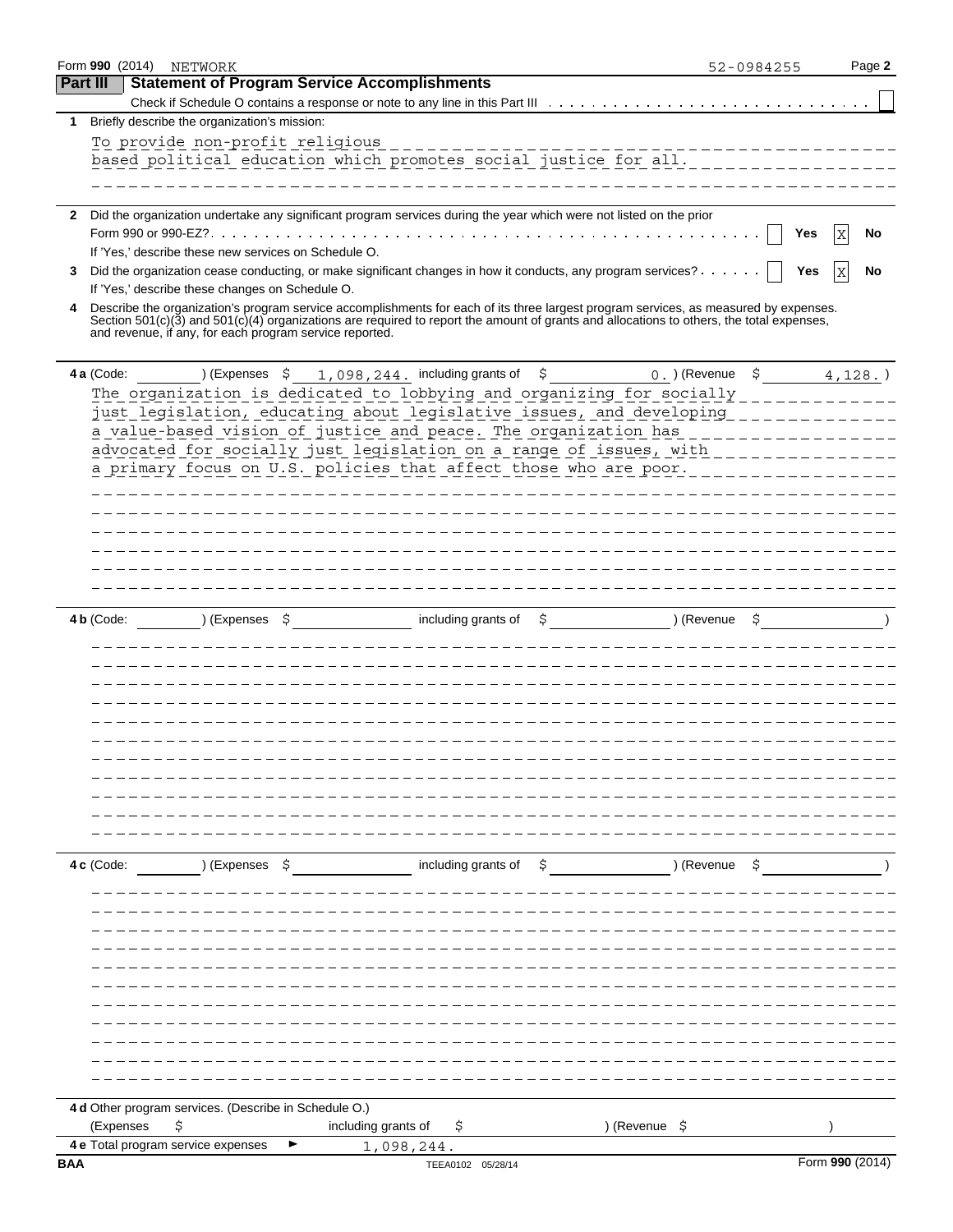Form 990 (2014) NETWORK **Page 3** 

**Part IV Checklist of Required Schedules**

|    |                                                                                                                                                                                                                                                     |                 | <b>Yes</b> | No |
|----|-----------------------------------------------------------------------------------------------------------------------------------------------------------------------------------------------------------------------------------------------------|-----------------|------------|----|
|    | Is the organization described in section $501(c)(3)$ or $4947(a)(1)$ (other than a private foundation)? If 'Yes,' complete                                                                                                                          | $\mathbf{1}$    |            | Χ  |
| 2  | Is the organization required to complete Schedule B, Schedule of Contributors (see instructions)?                                                                                                                                                   | $\overline{2}$  | X          |    |
| 3  | Did the organization engage in direct or indirect political campaign activities on behalf of or in opposition to candidates                                                                                                                         | 3               |            | Χ  |
| 4  | Section 501(c)(3) organizations. Did the organization engage in lobbying activities, or have a section 501(h) election in effect during the tax year? If 'Yes,' complete Schedule C, Part II                                                        | 4               |            |    |
| 5. | Is the organization a section $501(c)(4)$ , $501(c)(5)$ , or $501(c)(6)$ organization that receives membership dues,<br>assessments, or similar amounts as defined in Revenue Procedure 98-19? If 'Yes,' complete Schedule C, Part III              | 5               | X          |    |
| 6  | Did the organization maintain any donor advised funds or any similar funds or accounts for which donors have the right<br>to provide advice on the distribution or investment of amounts in such funds or accounts? If 'Yes,' complete Schedule D,  | 6               |            | Χ  |
| 7  | Did the organization receive or hold a conservation easement, including easements to preserve open space, the                                                                                                                                       | $\overline{7}$  |            | Χ  |
| 8  | Did the organization maintain collections of works of art, historical treasures, or other similar assets? If 'Yes,'                                                                                                                                 | 8               |            | Χ  |
| 9  | Did the organization report an amount in Part X, line 21, for escrow or custodial account liability; serve as a custodian<br>for amounts not listed in Part X; or provide credit counseling, debt management, credit repair, or debt negotiation    | 9               |            | Χ  |
| 10 | Did the organization, directly or through a related organization, hold assets in temporarily restricted endowments,                                                                                                                                 | 10              |            | Χ  |
| 11 | If the organization's answer to any of the following questions is 'Yes', then complete Schedule D, Parts VI, VII, VIII, IX,<br>or X as applicable.                                                                                                  |                 |            |    |
|    | a Did the organization report an amount for land, buildings and equipment in Part X, line 10? If 'Yes,' complete Schedule                                                                                                                           | 11a             | X          |    |
|    | <b>b</b> Did the organization report an amount for investments – other securities in Part X, line 12 that is 5% or more of its total                                                                                                                | 11 <sub>b</sub> |            | Χ  |
|    | c Did the organization report an amount for investments - program related in Part X, line 13 that is 5% or more of its total                                                                                                                        | 11c             |            | Χ  |
|    | d Did the organization report an amount for other assets in Part X, line 15 that is 5% or more of its total assets reported                                                                                                                         | 11d             |            | Χ  |
|    | e Did the organization report an amount for other liabilities in Part X, line 25? If 'Yes,' complete Schedule D, Part X                                                                                                                             | 11 e            |            | X  |
|    | f Did the organization's separate or consolidated financial statements for the tax year include a footnote that addresses<br>the organization's liability for uncertain tax positions under FIN 48 (ASC 740)? If 'Yes,' complete Schedule D, Part X | 11f             |            | Χ  |
|    | 12 a Did the organization obtain separate, independent audited financial statements for the tax year? If 'Yes,' complete                                                                                                                            | 12a             | Χ          |    |
|    | <b>b</b> Was the organization included in consolidated, independent audited financial statements for the tax year? If 'Yes,' and<br>if the organization answered 'No' to line 12a, then completing Schedule D, Parts XI and XII is optional         | 12 <sub>b</sub> |            | Χ  |
|    | 13 Is the organization a school described in section 170(b)(1)(A)(ii)? If 'Yes,' complete Schedule E.                                                                                                                                               | 13              |            | Χ  |
|    |                                                                                                                                                                                                                                                     | 14a             |            | Χ  |
|    | <b>b</b> Did the organization have aggregate revenues or expenses of more than \$10,000 from grantmaking, fundraising,<br>business, investment, and program service activities outside the United States, or aggregate foreign investments valued   | 14b             |            | Χ  |
|    | 15 Did the organization report on Part IX, column (A), line 3, more than \$5,000 of grants or other assistance to or for any                                                                                                                        | 15              |            | Χ  |
| 16 | Did the organization report on Part IX, column (A), line 3, more than \$5,000 of aggregate grants or other assistance to                                                                                                                            | 16              |            | Χ  |
| 17 | Did the organization report a total of more than \$15,000 of expenses for professional fundraising services on Part IX,                                                                                                                             | 17              | Χ          |    |
| 18 | Did the organization report more than \$15,000 total of fundraising event gross income and contributions on Part VIII,                                                                                                                              | 18              |            | Χ  |
| 19 | Did the organization report more than \$15,000 of gross income from gaming activities on Part VIII, line 9a? If 'Yes,'                                                                                                                              | 19              |            | Χ  |
|    |                                                                                                                                                                                                                                                     | 20              |            | Χ  |
|    | <b>b</b> If 'Yes' to line 20a, did the organization attach a copy of its audited financial statements to this return?                                                                                                                               | 20 <sub>b</sub> |            |    |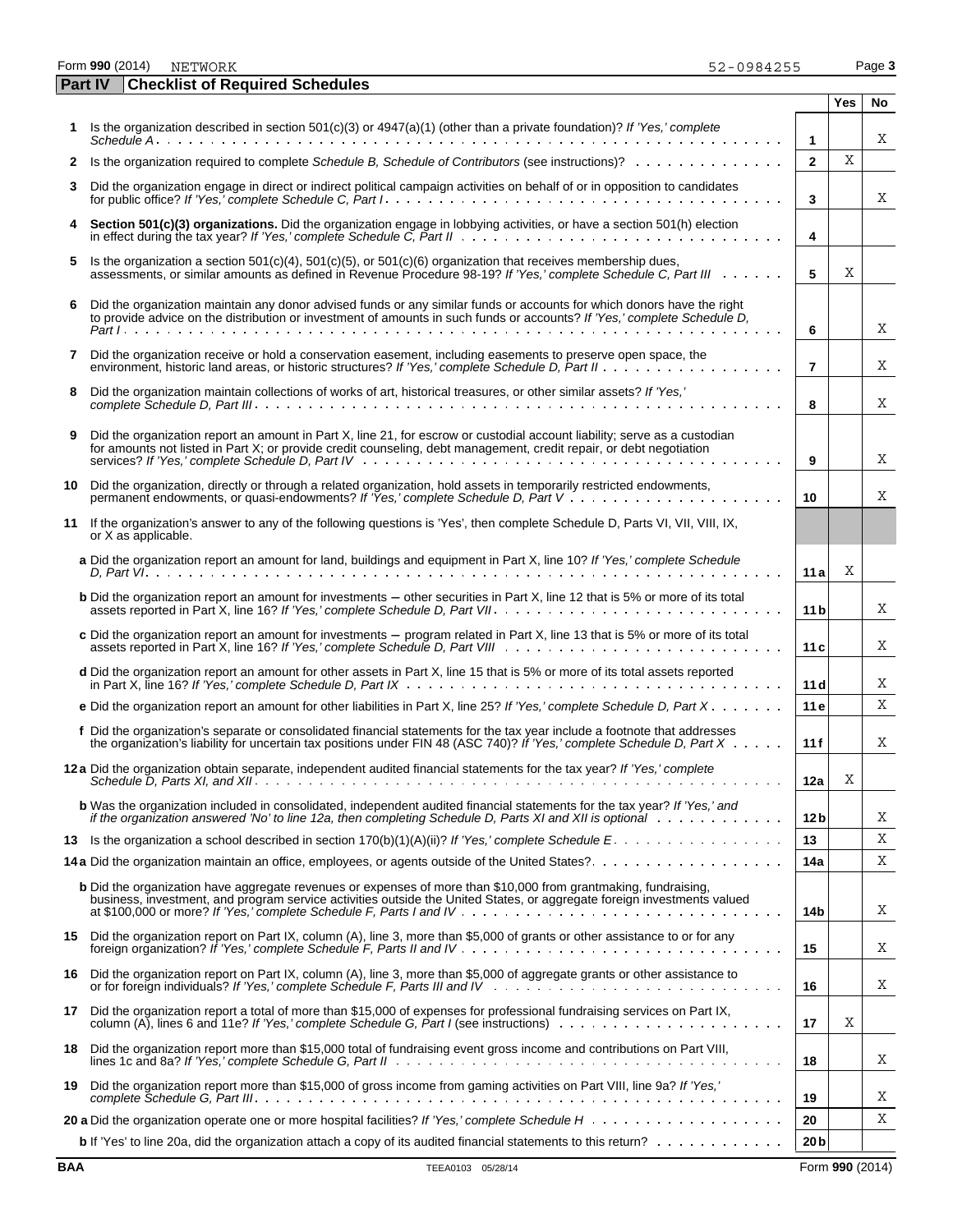| Form 990 (2014) | NETWORK | 52-0984255 | Page 4 |
|-----------------|---------|------------|--------|
|                 |         |            |        |

|     | Part IV | <b>Checklist of Required Schedules</b> (continued)                                                                                                                                                                                                                                                  |                 |     |    |
|-----|---------|-----------------------------------------------------------------------------------------------------------------------------------------------------------------------------------------------------------------------------------------------------------------------------------------------------|-----------------|-----|----|
|     |         |                                                                                                                                                                                                                                                                                                     |                 | Yes | No |
|     |         | 21 Did the organization report more than \$5,000 of grants or other assistance to any domestic organization or<br>domestic government on Part IX, column (A), line 1? If 'Yes,' complete Schedule I, Parts I and II                                                                                 | 21              |     | Χ  |
|     |         | 22 Did the organization report more than \$5,000 of grants or other assistance to or for domestic individuals on Part IX,<br>column (A), line 2? If 'Yes,' complete Schedule I, Parts I and III $\ldots \ldots \ldots \ldots \ldots \ldots \ldots \ldots \ldots$                                    | 22              |     | Χ  |
| 23  |         | Did the organization answer 'Yes' to Part VII, Section A, line 3, 4, or 5 about compensation of the organization's current<br>and former officers, directors, trustees, key employees, and highest compensated employees? If 'Yes,' complete                                                        | 23              |     | Χ  |
|     |         | 24 a Did the organization have a tax-exempt bond issue with an outstanding principal amount of more than \$100,000 as of<br>the last day of the year, that was issued after December 31, 2002? If 'Yes,' answer lines 24b through 24d and                                                           | 24a             |     | Χ  |
|     |         | <b>b</b> Did the organization invest any proceeds of tax-exempt bonds beyond a temporary period exception?                                                                                                                                                                                          | 24 <sub>b</sub> |     |    |
|     |         | c Did the organization maintain an escrow account other than a refunding escrow at any time during the year to defease                                                                                                                                                                              | 24c             |     |    |
|     |         | d Did the organization act as an 'on behalf of' issuer for bonds outstanding at any time during the year?                                                                                                                                                                                           | 24d             |     |    |
|     |         | 25 a Section 501(c)(3), 501(c)(4), and 501(c)(29) organizations. Did the organization engage in an excess benefit                                                                                                                                                                                   | 25a             |     | Χ  |
|     |         | b Is the organization aware that it engaged in an excess benefit transaction with a disqualified person in a prior year, and<br>that the transaction has not been reported on any of the organization's prior Forms 990 or 990-EZ? If 'Yes,' complete                                               | 25 <sub>b</sub> |     | Χ  |
| 26  |         | Did the organization report any amount on Part X, line 5, 6, or 22 for receivables from or payables to any current or<br>former officers, directors, trustees, key employees, highest compensated employees, or disqualified persons?                                                               | 26              |     | Χ  |
| 27  |         | Did the organization provide a grant or other assistance to an officer, director, trustee, key employee, substantial<br>contributor or employee thereof, a grant selection committee member, or to a 35% controlled entity or family member                                                         | 27              |     | Χ  |
| 28  |         | Was the organization a party to a business transaction with one of the following parties (see Schedule L, Part IV<br>instructions for applicable filing thresholds, conditions, and exceptions):                                                                                                    |                 |     |    |
|     |         | a A current or former officer, director, trustee, or key employee? If 'Yes,' complete Schedule L, Part IV                                                                                                                                                                                           | 28a             |     | Χ  |
|     |         | <b>b</b> A family member of a current or former officer, director, trustee, or key employee? If 'Yes,' complete                                                                                                                                                                                     | 28 <sub>b</sub> |     | Χ  |
|     |         | $c$ An entity of which a current or former officer, director, trustee, or key employee (or a family member thereof) was an                                                                                                                                                                          | 28c             |     | Χ  |
| 29  |         | Did the organization receive more than \$25,000 in non-cash contributions? If 'Yes,' complete Schedule M                                                                                                                                                                                            | 29              | X   |    |
| 30  |         | Did the organization receive contributions of art, historical treasures, or other similar assets, or qualified conservation                                                                                                                                                                         | 30              |     | Χ  |
| 31  |         | Did the organization liquidate, terminate, or dissolve and cease operations? If 'Yes,' complete Schedule N, Part I                                                                                                                                                                                  | 31              |     | X  |
| 32  |         | Did the organization sell, exchange, dispose of, or transfer more than 25% of its net assets? If 'Yes,' complete                                                                                                                                                                                    | 32              |     | Χ  |
| 33  |         | Did the organization own 100% of an entity disregarded as separate from the organization under Regulations sections                                                                                                                                                                                 | 33              |     | Χ  |
| 34  |         | Was the organization related to any tax-exempt or taxable entity? If 'Yes,' complete Schedule R, Part II, III, or IV,                                                                                                                                                                               | 34              | Χ   |    |
|     |         | 35 a Did the organization have a controlled entity within the meaning of section $512(b)(13)? \ldots \ldots \ldots \ldots \ldots \ldots \ldots$                                                                                                                                                     | 35a             | X   |    |
|     |         | b If 'Yes' to line 35a, did the organization receive any payment from or engage in any transaction with a controlled                                                                                                                                                                                | 35 <sub>b</sub> | Χ   |    |
| 36  |         | Section 501(c)(3) organizations. Did the organization make any transfers to an exempt non-charitable related<br>organization? If $Yes$ , complete Schedule R, Part V, line 2 $\ldots$ , $\ldots$ , $\ldots$ , $\ldots$ , $\ldots$ , $\ldots$ , $\ldots$ , $\ldots$ , $\ldots$ , $\ldots$ , $\ldots$ | 36              |     |    |
| 37  |         | Did the organization conduct more than 5% of its activities through an entity that is not a related organization and that is<br>treated as a partnership for federal income tax purposes? If 'Yes,' complete Schedule R, Part VI                                                                    | 37              |     | Χ  |
| 38  |         | Did the organization complete Schedule O and provide explanations in Schedule O for Part VI, lines 11b and 19?                                                                                                                                                                                      | 38              | Χ   |    |
| BAA |         |                                                                                                                                                                                                                                                                                                     | Form 990 (2014) |     |    |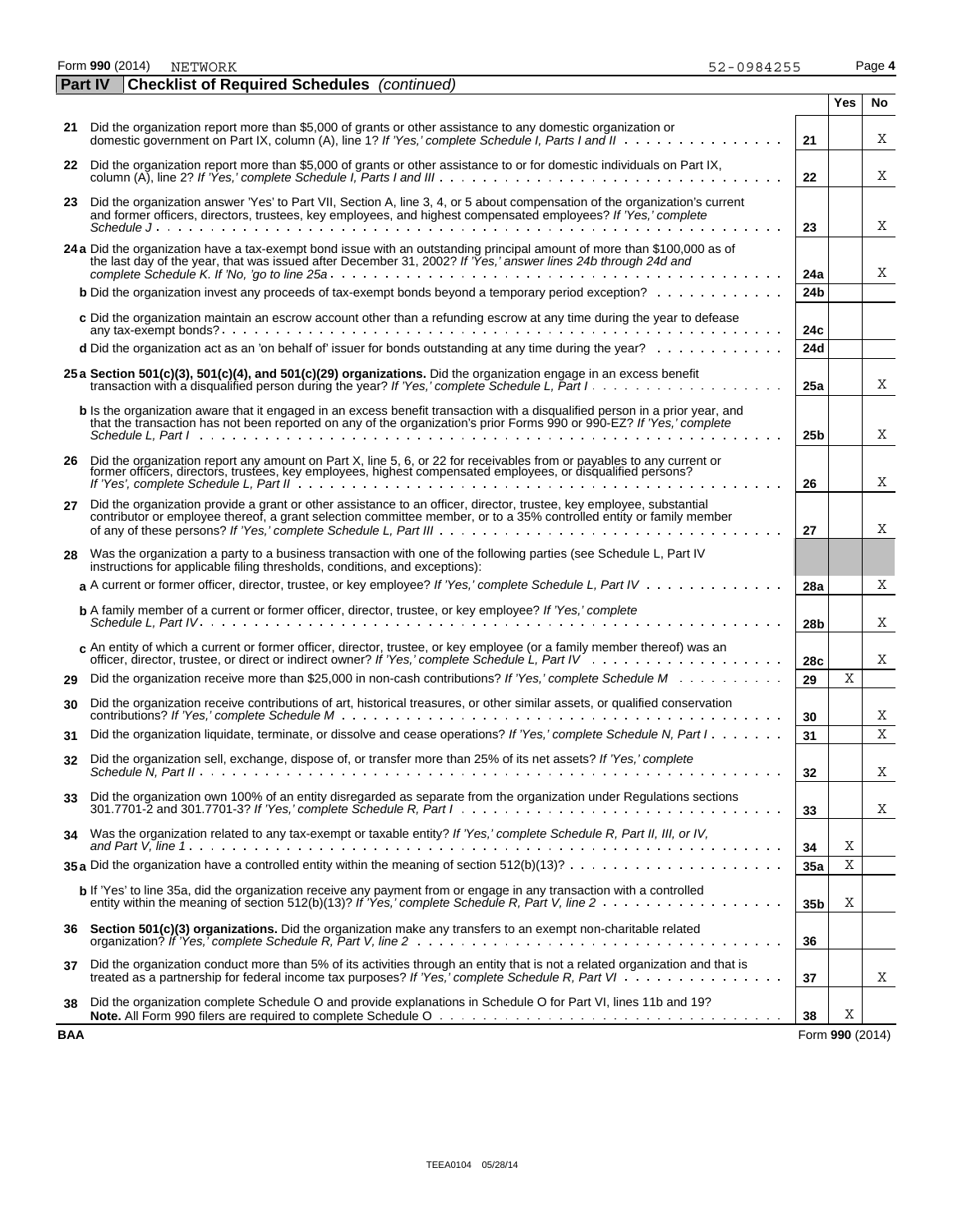|            | Form 990 (2014)<br>NETWORK                                                                                                                                                 | 52-0984255     |                 | Page 5 |
|------------|----------------------------------------------------------------------------------------------------------------------------------------------------------------------------|----------------|-----------------|--------|
|            | Part V<br><b>Statements Regarding Other IRS Filings and Tax Compliance</b>                                                                                                 |                |                 |        |
|            | Check if Schedule O contains a response or note to any line in this Part V $\ldots$ , $\ldots$ , $\ldots$ , $\ldots$ , $\ldots$ , $\ldots$                                 |                |                 |        |
|            |                                                                                                                                                                            |                | <b>Yes</b>      | No     |
|            | <b>1a</b> Enter the number reported in Box 3 of Form 1096. Enter -0- if not applicable<br>1 a                                                                              | 0              |                 |        |
|            | <b>b</b> Enter the number of Forms W-2G included in line 1a. Enter -0- if not applicable $\ldots$ ,<br>1 <sub>b</sub>                                                      | $\Omega$       |                 |        |
|            | c Did the organization comply with backup withholding rules for reportable payments to vendors and reportable gaming                                                       |                |                 |        |
|            | $(gambling)$ winnings to prize winners? $\ldots$ , $\ldots$ , $\ldots$ , $\ldots$ , $\ldots$ , $\ldots$ , $\ldots$ , $\ldots$ , $\ldots$ , $\ldots$                        | 1 с            | Χ               |        |
|            | 2a Enter the number of employees reported on Form W-3, Transmittal of Wage and Tax State-                                                                                  |                |                 |        |
|            | ments, filed for the calendar year ending with or within the year covered by this return<br>2 a                                                                            | 21             |                 |        |
|            | <b>b</b> If at least one is reported on line 2a, did the organization file all required federal employment tax returns?                                                    | 2 <sub>b</sub> | Χ               |        |
|            | Note. If the sum of lines 1a and 2a is greater than 250, you may be required to e-file (see instructions)                                                                  |                |                 |        |
|            |                                                                                                                                                                            | 3а             |                 | Χ      |
|            |                                                                                                                                                                            | 3b             |                 |        |
|            | 4 a At any time during the calendar year, did the organization have an interest in, or a signature or other authority over, a                                              |                |                 | Χ      |
|            | financial account in a foreign country (such as a bank account, securities account, or other financial account)? $\ldots \ldots \ldots$                                    | 4а             |                 |        |
|            | <b>b</b> If 'Yes,' enter the name of the foreign country: ►                                                                                                                |                |                 |        |
|            | See instructions for filing requirements for FinCEN Form 114, Report of Foreign Bank and Financial Accounts. (FBAR)                                                        |                |                 | Χ      |
|            |                                                                                                                                                                            | <b>5a</b>      |                 | X      |
|            | <b>b</b> Did any taxable party notify the organization that it was or is a party to a prohibited tax shelter transaction?                                                  | 5 <sub>b</sub> |                 |        |
|            |                                                                                                                                                                            | 5 c            |                 |        |
|            | 6 a Does the organization have annual gross receipts that are normally greater than \$100,000, and did the organization                                                    | 6а             | Χ               |        |
|            | b If 'Yes,' did the organization include with every solicitation an express statement that such contributions or gifts were                                                | 6b             | Χ               |        |
| 7          | Organizations that may receive deductible contributions under section 170(c).                                                                                              |                |                 |        |
|            | a Did the organization receive a payment in excess of \$75 made partly as a contribution and partly for goods and                                                          | 7а             |                 |        |
|            | <b>b</b> If 'Yes,' did the organization notify the donor of the value of the goods or services provided?                                                                   | 7b             |                 |        |
|            | c Did the organization sell, exchange, or otherwise dispose of tangible personal property for which it was required to file                                                | 7 с            |                 |        |
|            | <b>7d</b>                                                                                                                                                                  |                |                 |        |
|            | e Did the organization receive any funds, directly or indirectly, to pay premiums on a personal benefit contract?                                                          | 7 e            |                 |        |
|            | f Did the organization, during the year, pay premiums, directly or indirectly, on a personal benefit contract?                                                             | 7f             |                 |        |
|            | g If the organization received a contribution of qualified intellectual property, did the organization file Form 8899                                                      | 7 g            |                 |        |
|            | h If the organization received a contribution of cars, boats, airplanes, or other vehicles, did the organization file a<br>Form 1098-C?                                    | 7 h            |                 |        |
|            | Sponsoring organizations maintaining donor advised funds. Did a donor advised fund maintained by the sponsoring                                                            |                |                 |        |
|            |                                                                                                                                                                            | 8              |                 |        |
| 9          | Sponsoring organizations maintaining donor advised funds.                                                                                                                  |                |                 |        |
|            |                                                                                                                                                                            | 9а             |                 |        |
|            | <b>b</b> Did the sponsoring organization make a distribution to a donor, donor advisor, or related person?                                                                 | 9 b            |                 |        |
| 10         | Section 501(c)(7) organizations. Enter:                                                                                                                                    |                |                 |        |
|            | a Initiation fees and capital contributions included on Part VIII, line 12.<br>10 a                                                                                        |                |                 |        |
|            | <b>b</b> Gross receipts, included on Form 990, Part VIII, line 12, for public use of club facilities $\cdots$ .<br>10 <sub>b</sub>                                         |                |                 |        |
| 11         | Section 501(c)(12) organizations. Enter:                                                                                                                                   |                |                 |        |
|            | 11a                                                                                                                                                                        |                |                 |        |
|            | b Gross income from other sources (Do not net amounts due or paid to other sources<br>11 <sub>b</sub>                                                                      |                |                 |        |
|            | 12a Section 4947(a)(1) non-exempt charitable trusts. Is the organization filing Form 990 in lieu of Form 1041?                                                             | 12 a           |                 |        |
|            | 12 <sub>b</sub><br><b>b</b> If 'Yes,' enter the amount of tax-exempt interest received or accrued during the year $\dots \dots$                                            |                |                 |        |
| 13         | Section 501(c)(29) qualified nonprofit health insurance issuers.                                                                                                           |                |                 |        |
|            |                                                                                                                                                                            | 13 a           |                 |        |
|            | <b>Note.</b> See the instructions for additional information the organization must report on Schedule O.                                                                   |                |                 |        |
|            | <b>b</b> Enter the amount of reserves the organization is required to maintain by the states in                                                                            |                |                 |        |
|            | which the organization is licensed to issue qualified health plans $\cdots \cdots \cdots \cdots \cdots$<br>13 <sub>b</sub>                                                 |                |                 |        |
|            | 13c                                                                                                                                                                        |                |                 |        |
|            |                                                                                                                                                                            | 14 a           |                 | Χ      |
|            | <b>b</b> If 'Yes,' has it filed a Form 720 to report these payments? If 'No,' provide an explanation in Schedule $0 \cdot \cdot \cdot \cdot \cdot \cdot \cdot \cdot \cdot$ | 14 b           |                 |        |
| <b>BAA</b> | TEEA0105 05/28/14                                                                                                                                                          |                | Form 990 (2014) |        |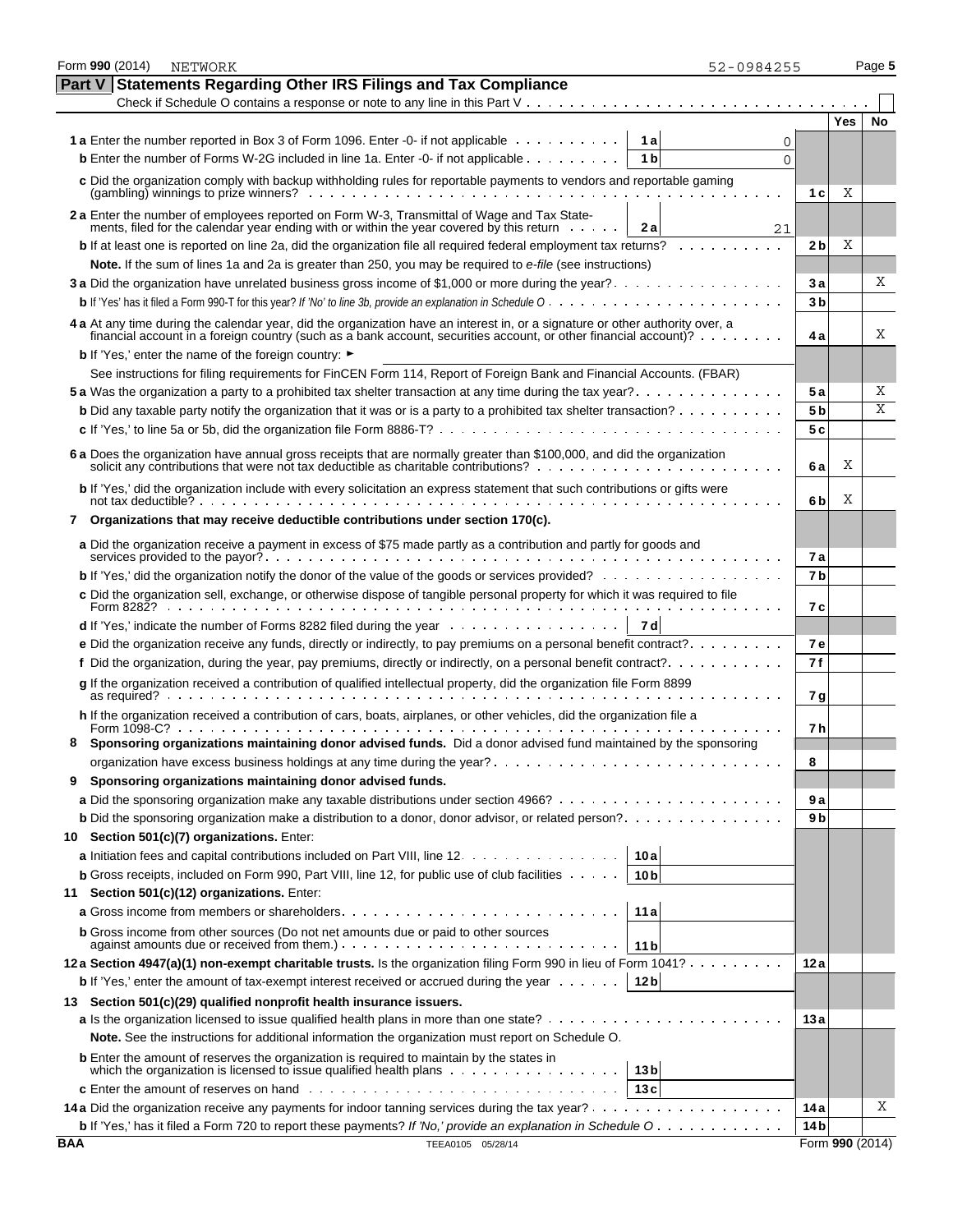|            | Form 990 (2014) NETWORK<br>52-0984255                                                                                                                                                                                                                                                                                                     |                  |                 | Page 6      |
|------------|-------------------------------------------------------------------------------------------------------------------------------------------------------------------------------------------------------------------------------------------------------------------------------------------------------------------------------------------|------------------|-----------------|-------------|
|            | Governance, Management, and Disclosure For each 'Yes' response to lines 2 through 7b below, and for<br><b>Part VI</b><br>a 'No' response to line 8a, 8b, or 10b below, describe the circumstances, processes, or changes in<br>Schedule O. See instructions.                                                                              |                  |                 | $\mathbf X$ |
|            | <b>Section A. Governing Body and Management</b>                                                                                                                                                                                                                                                                                           |                  |                 |             |
|            |                                                                                                                                                                                                                                                                                                                                           |                  | <b>Yes</b>      | No          |
|            | <b>1a</b> Enter the number of voting members of the governing body at the end of the tax year $\dots \dots$<br>12<br>If there are material differences in voting rights among members<br>of the governing body, or if the governing body delegated broad authority to an executive committee or similar committee, explain in Schedule O. |                  |                 |             |
|            | <b>b</b> Enter the number of voting members included in line 1a, above, who are independent $\dots$ , $\begin{bmatrix} 1 & b \end{bmatrix}$<br>12<br>Did any officer, director, trustee, or key employee have a family relationship or a business relationship with any other                                                             | $\mathbf{2}$     |                 | Χ           |
|            | Did the organization delegate control over management duties customarily performed by or under the direct supervision<br>of officers, directors, or trustees, or key employees to a management company or other person?                                                                                                                   | 3                |                 | Χ           |
| 4          | Did the organization make any significant changes to its governing documents                                                                                                                                                                                                                                                              | 4                |                 | Χ           |
| 5          | Did the organization become aware during the year of a significant diversion of the organization's assets?                                                                                                                                                                                                                                | 5                |                 | X           |
|            |                                                                                                                                                                                                                                                                                                                                           | 6                | Χ               |             |
| 6          | 7 a Did the organization have members, stockholders, or other persons who had the power to elect or appoint one or more                                                                                                                                                                                                                   |                  |                 |             |
|            |                                                                                                                                                                                                                                                                                                                                           | 7 a              | X               |             |
|            | <b>b</b> Are any governance decisions of the organization reserved to (or subject to approval by) members,                                                                                                                                                                                                                                |                  |                 |             |
|            |                                                                                                                                                                                                                                                                                                                                           | 7b               |                 | X           |
| 8          | Did the organization contemporaneously document the meetings held or written actions undertaken during the year by<br>the following:                                                                                                                                                                                                      |                  |                 |             |
|            |                                                                                                                                                                                                                                                                                                                                           | 8а               | Χ               |             |
|            |                                                                                                                                                                                                                                                                                                                                           | 8 b              | $\mathbf X$     |             |
| 9          | Is there any officer, director, trustee, or key employee listed in Part VII, Section A, who cannot be reached at the                                                                                                                                                                                                                      | 9                |                 | Χ           |
|            | Section B. Policies (This Section B requests information about policies not required by the Internal Revenue Code.                                                                                                                                                                                                                        |                  |                 |             |
|            |                                                                                                                                                                                                                                                                                                                                           |                  | Yes             | No          |
|            |                                                                                                                                                                                                                                                                                                                                           | 10a              |                 | X           |
|            | b If 'Yes,' did the organization have written policies and procedures governing the activities of such chapters, affiliates, and branches to ensure their                                                                                                                                                                                 | 10 b             |                 |             |
|            |                                                                                                                                                                                                                                                                                                                                           | 11a              | X               |             |
|            | b Describe in Schedule O the process, if any, used by the organization to review this Form 990.                                                                                                                                                                                                                                           |                  |                 |             |
|            |                                                                                                                                                                                                                                                                                                                                           | 12 a             | X               |             |
|            | <b>b</b> Were officers, directors, or trustees, and key employees required to disclose annually interests that could give rise                                                                                                                                                                                                            | 12 <sub>b</sub>  | Χ               |             |
|            | c Did the organization regularly and consistently monitor and enforce compliance with the policy? If 'Yes,' describe in                                                                                                                                                                                                                   | 12 c             | Χ               |             |
| 13         |                                                                                                                                                                                                                                                                                                                                           | 13               |                 | Χ           |
| 14         |                                                                                                                                                                                                                                                                                                                                           | 14               |                 | Χ           |
| 15         | Did the process for determining compensation of the following persons include a review and approval by independent<br>persons, comparability data, and contemporaneous substantiation of the deliberation and decision?                                                                                                                   |                  |                 |             |
|            |                                                                                                                                                                                                                                                                                                                                           | 15 a             | Χ               |             |
|            | If 'Yes' to line 15a or 15b, describe the process in Schedule O (see instructions).                                                                                                                                                                                                                                                       | 15 <sub>b</sub>  |                 | Χ           |
|            | 16a Did the organization invest in, contribute assets to, or participate in a joint venture or similar arrangement with a                                                                                                                                                                                                                 | 16 a             |                 | Χ           |
|            | b If 'Yes,' did the organization follow a written policy or procedure requiring the organization to evaluate its<br>participation in joint venture arrangements under applicable federal tax law, and take steps to safeguard the                                                                                                         | 16 <sub>b</sub>  |                 |             |
|            | <b>Section C. Disclosure</b>                                                                                                                                                                                                                                                                                                              |                  |                 |             |
| 17         | List the states with which a copy of this Form 990 is required to be filed ►                                                                                                                                                                                                                                                              |                  |                 |             |
| 18         | Section 6104 requires an organization to make its Forms 1023 (or 1024 if applicable), 990, and 990-T (Section 501(c)(3)s only) available<br>for public inspection. Indicate how you made these available. Check all that apply.                                                                                                           |                  |                 |             |
|            | Other (explain in Schedule O)<br>$\mathbf x$<br>Own website<br>Another's website<br>Upon request                                                                                                                                                                                                                                          |                  |                 |             |
| 19         | Describe in Schedule O whether (and if so, how) the organization made its governing documents, conflict of interest policy, and financial statements available to<br>the public during the tax year.                                                                                                                                      |                  |                 |             |
| 20         | State the name, address, and telephone number of the person who possesses the organization's books and records:                                                                                                                                                                                                                           |                  |                 |             |
|            | Paul Marchione<br>Washington<br>25 E Street NW, Suite 200<br>DC<br>20001                                                                                                                                                                                                                                                                  | $(202)$ 347-9797 |                 |             |
| <b>BAA</b> | TEEA0106 11/13/14                                                                                                                                                                                                                                                                                                                         |                  | Form 990 (2014) |             |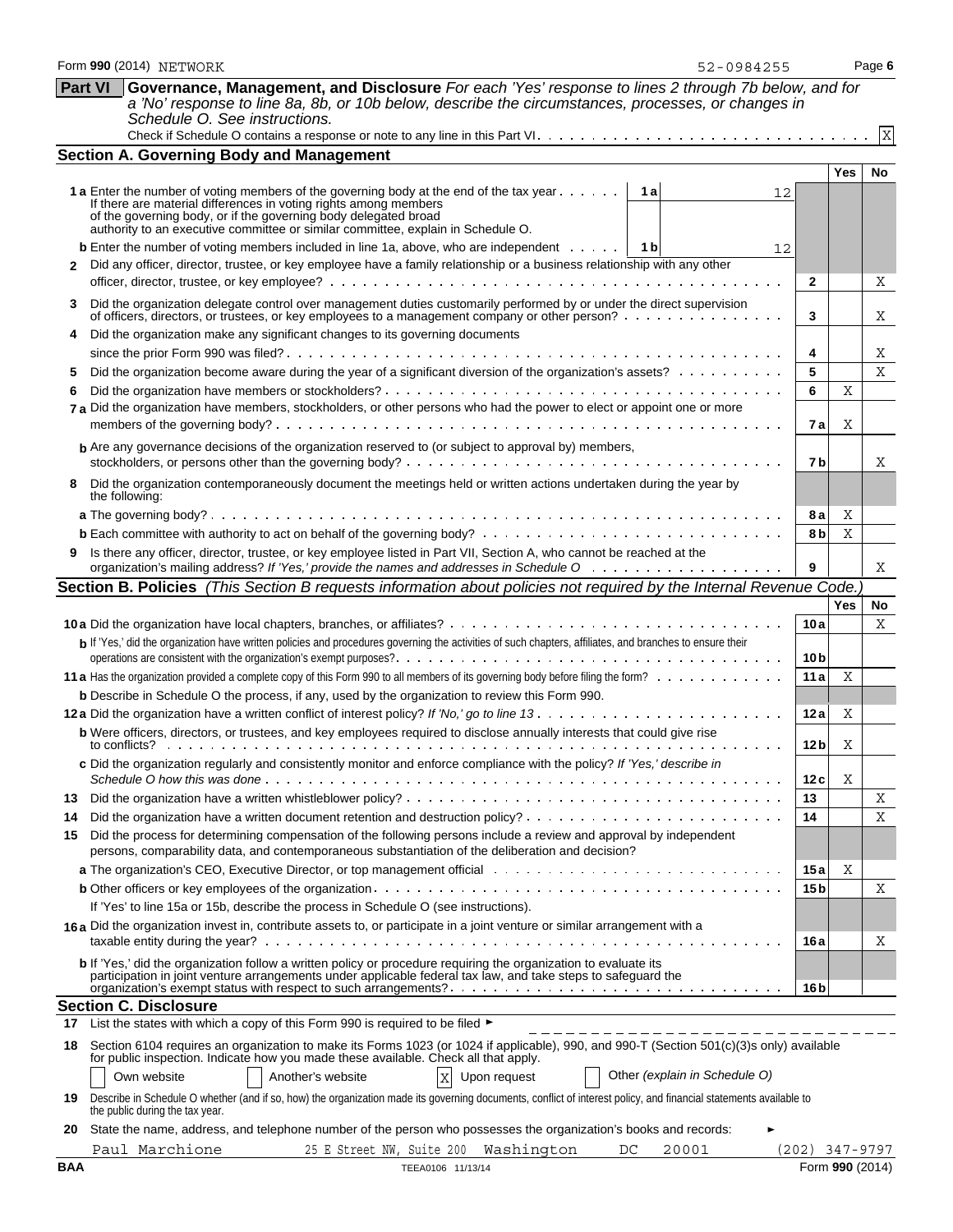| Form 990 (2014)          | NETWORK                                                                                                                                                                                                                             | 52-0984255 | Page 7 |  |  |  |  |  |  |  |
|--------------------------|-------------------------------------------------------------------------------------------------------------------------------------------------------------------------------------------------------------------------------------|------------|--------|--|--|--|--|--|--|--|
| <b>Part VII</b>          | Compensation of Officers, Directors, Trustees, Key Employees, Highest Compensated Employees, and $\,$<br><b>Independent Contractors</b>                                                                                             |            |        |  |  |  |  |  |  |  |
|                          |                                                                                                                                                                                                                                     |            |        |  |  |  |  |  |  |  |
|                          | Section A. Officers, Directors, Trustees, Key Employees, and Highest Compensated Employees                                                                                                                                          |            |        |  |  |  |  |  |  |  |
| organization's tax year. | <b>1 a</b> Complete this table for all persons required to be listed. Report compensation for the calendar year ending with or within the                                                                                           |            |        |  |  |  |  |  |  |  |
|                          | • List all of the organization's current officers, directors, trustees (whether individuals or organizations), regardless of amount of<br>compensation. Enter -0- in columns $(D)$ , $(E)$ , and $(F)$ if no compensation was paid. |            |        |  |  |  |  |  |  |  |
|                          | • List all of the organization's current key employees, if any. See instructions for definition of 'key employee.'                                                                                                                  |            |        |  |  |  |  |  |  |  |
|                          | • List the organization's five current highest compensated employees (other than an officer, director, trustee, or key employee)                                                                                                    |            |        |  |  |  |  |  |  |  |

who received reportable compensation (Box 5 of Form W-2 and/or Box 7 of Form 1099-MISC) of more than \$100,000 from the organization and any related organizations.

? List all of the organization's **former** officers, key employees, and highest compensated employees who received more than \$100,000 of reportable compensation from the organization and any related organizations.

? List all of the organization's **former directors or trustees** that received, in the capacity as a former director or trustee of the organization, more than \$10,000 of reportable compensation from the organization and any related organizations.

List persons in the following order: individual trustees or directors; institutional trustees; officers; key employees; highest compensated employees; and former such persons.

Check this box if neither the organization nor any related organization compensated any current officer, director, or trustee.

|                                                                |                                                                                             | (C)                                                                                                         |                      |         |              |                                 |        |                                                            |                                                                 |                                                          |
|----------------------------------------------------------------|---------------------------------------------------------------------------------------------|-------------------------------------------------------------------------------------------------------------|----------------------|---------|--------------|---------------------------------|--------|------------------------------------------------------------|-----------------------------------------------------------------|----------------------------------------------------------|
| (A)<br>Name and Title                                          | (B)<br>Average<br>hours<br>per                                                              | Position (do not check more<br>than one box, unless person<br>is both an officer and a<br>director/trustee) |                      |         |              |                                 |        | (D)<br>Reportable<br>compensation from<br>the organization | (E)<br>Reportable<br>compensation from<br>related organizations | (F)<br>Estimated<br>amount of other<br>compensation      |
|                                                                | week<br>(list any<br>hours for<br>related<br>organiza-<br>tions<br>below<br>dotted<br>line) | ndividual trustee<br>director                                                                               | nstitutional trustee | Officer | (ey employee | Highest compensated<br>employee | Former | (W-2/1099-MISC)                                            | (W-2/1099-MISC)                                                 | from the<br>organization<br>and related<br>organizations |
| (1) Patricia Mejia                                             | 1.00                                                                                        |                                                                                                             |                      |         |              |                                 |        |                                                            |                                                                 |                                                          |
| Chair                                                          |                                                                                             | Χ                                                                                                           |                      | Χ       |              |                                 |        | $\mathsf{O}$ .                                             | 0.                                                              | $0$ .                                                    |
| (2) Patricia Mullahy Fugere                                    | 1.00                                                                                        |                                                                                                             |                      |         |              |                                 |        |                                                            |                                                                 |                                                          |
| Vice-Chair                                                     |                                                                                             | Χ                                                                                                           |                      | X       |              |                                 |        | $\mathsf{O}$                                               | 0.                                                              | $0$ .                                                    |
| (3) Kevin Callahan<br>___________                              | 1.00                                                                                        |                                                                                                             |                      |         |              |                                 |        |                                                            |                                                                 |                                                          |
| Treasurer                                                      |                                                                                             | X                                                                                                           |                      | X       |              |                                 |        | $\Omega$                                                   | $\Omega$ .                                                      | $0$ .                                                    |
|                                                                | 1.00                                                                                        | Χ                                                                                                           |                      | X       |              |                                 |        |                                                            |                                                                 |                                                          |
| Secretary                                                      |                                                                                             |                                                                                                             |                      |         |              |                                 |        | 0.                                                         | 0.                                                              | $0$ .                                                    |
| (5) Regina Ann Brummel<br><u>. Lietus Lietus Lie</u>           | 1.00                                                                                        | X                                                                                                           |                      |         |              |                                 |        |                                                            |                                                                 |                                                          |
| Board Member                                                   |                                                                                             |                                                                                                             |                      |         |              |                                 |        | $\mathsf{O}$ .                                             | 0.                                                              | $0$ .                                                    |
| (6) Lorena Gonzalez<br><u>a da da da da da</u><br>Board Member | 1.00                                                                                        | X                                                                                                           |                      |         |              |                                 |        |                                                            |                                                                 |                                                          |
|                                                                | 1.00                                                                                        |                                                                                                             |                      |         |              |                                 |        | $\mathsf{O}$                                               | 0.                                                              | $0$ .                                                    |
| Board Member                                                   |                                                                                             | X                                                                                                           |                      |         |              |                                 |        | $\mathsf{O}$                                               | $\mathsf{O}$ .                                                  |                                                          |
| (8) Alice Kitchen                                              | 1.00                                                                                        |                                                                                                             |                      |         |              |                                 |        |                                                            |                                                                 | $\,0$ .                                                  |
| ___________<br>Board Member                                    |                                                                                             | Χ                                                                                                           |                      |         |              |                                 |        | $\mathsf{O}$                                               | $\mathsf{O}$                                                    | $0$ .                                                    |
| (9) Donna Marie Korba                                          | 1.00                                                                                        |                                                                                                             |                      |         |              |                                 |        |                                                            |                                                                 |                                                          |
| <u>.</u><br>Board Member                                       |                                                                                             | Χ                                                                                                           |                      |         |              |                                 |        | 0                                                          | $\mathsf{O}$                                                    | $0$ .                                                    |
| (10) Betsy McDougall                                           | 1.00                                                                                        |                                                                                                             |                      |         |              |                                 |        |                                                            |                                                                 |                                                          |
| Board Member                                                   |                                                                                             | X                                                                                                           |                      |         |              |                                 |        | 0                                                          | 0                                                               | $0$ .                                                    |
| (11) Terrence J. Moran                                         | 1.00                                                                                        |                                                                                                             |                      |         |              |                                 |        |                                                            |                                                                 |                                                          |
| Board Member                                                   |                                                                                             | X                                                                                                           |                      |         |              |                                 |        | 0                                                          | $\mathsf{O}$ .                                                  | $\,0$ .                                                  |
| (12) Ann Scholz<br><u>in dia dia dia dia dia</u>               | 1.00                                                                                        |                                                                                                             |                      |         |              |                                 |        |                                                            |                                                                 |                                                          |
| Board Member                                                   |                                                                                             | Χ                                                                                                           |                      |         |              |                                 |        | 0.                                                         | 0.                                                              | $0$ .                                                    |
| (13) Simone Campbell                                           | 20.00                                                                                       |                                                                                                             |                      |         |              |                                 |        |                                                            |                                                                 |                                                          |
| Executive Director                                             | 20.00                                                                                       |                                                                                                             |                      |         | X            |                                 |        | 47,597.                                                    | 0.                                                              | 8,249.                                                   |
| (14) Paul Marchione                                            | 24.00                                                                                       |                                                                                                             |                      |         |              |                                 |        |                                                            |                                                                 |                                                          |
| Managing Director                                              | 16.00                                                                                       |                                                                                                             |                      |         | X            |                                 |        | 52,666                                                     | $\Omega$ .                                                      | 10,301.                                                  |
| <b>BAA</b>                                                     | TEEA0107 02/27/14                                                                           |                                                                                                             |                      |         |              |                                 |        |                                                            |                                                                 | Form 990 (2014)                                          |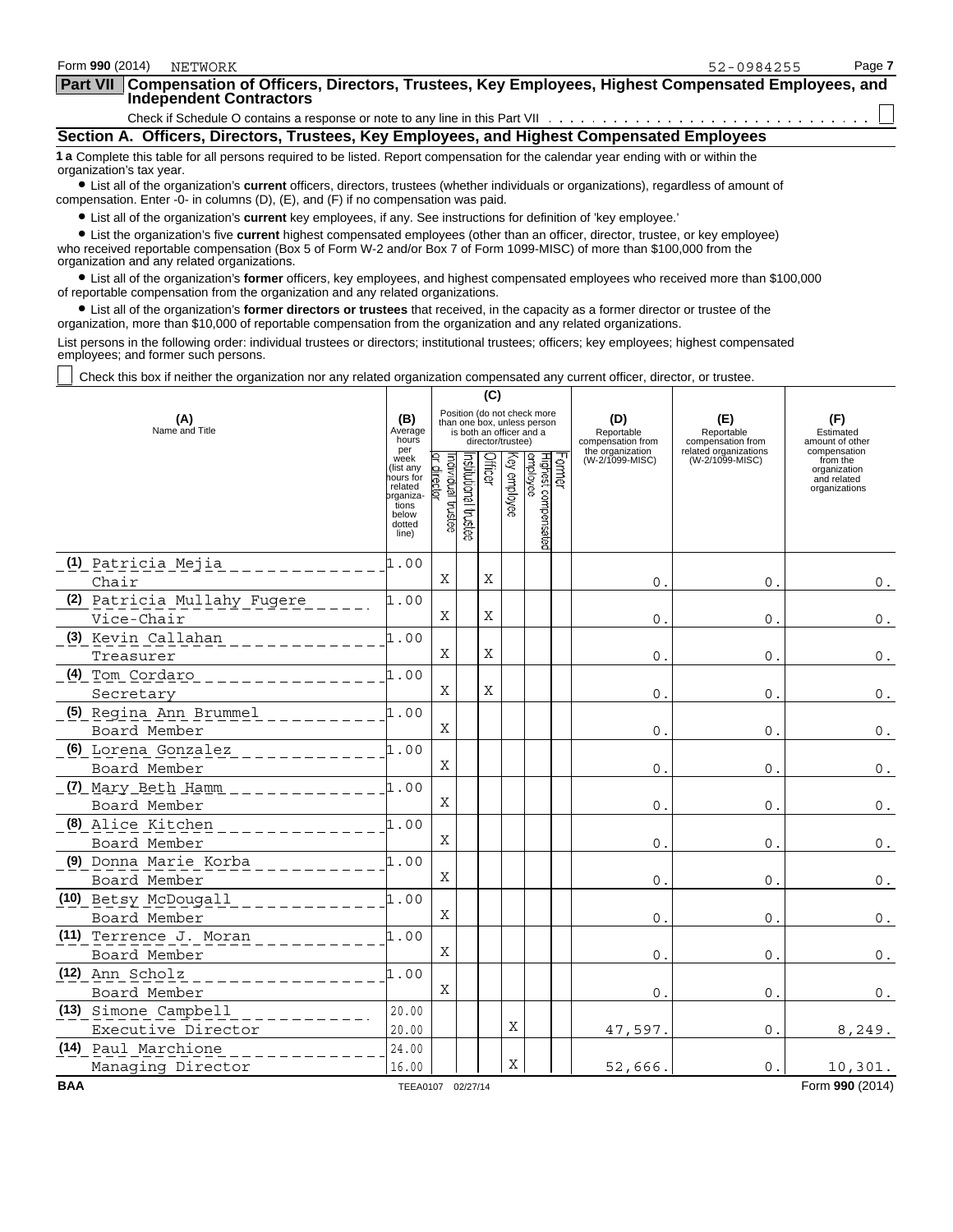52-0984255

| Part VII Section A. Officers, Directors, Trustees, Key Employees, and Highest Compensated Employees (continued) |                                                                                                                                                                                                                |                                                                                |                               |                      |                |               |                                                                                                 |                                |                                                            |                                                                 |                     |                                                          |    |
|-----------------------------------------------------------------------------------------------------------------|----------------------------------------------------------------------------------------------------------------------------------------------------------------------------------------------------------------|--------------------------------------------------------------------------------|-------------------------------|----------------------|----------------|---------------|-------------------------------------------------------------------------------------------------|--------------------------------|------------------------------------------------------------|-----------------------------------------------------------------|---------------------|----------------------------------------------------------|----|
|                                                                                                                 |                                                                                                                                                                                                                | (B)                                                                            |                               |                      | (C)            |               |                                                                                                 |                                |                                                            |                                                                 |                     |                                                          |    |
|                                                                                                                 | (A)<br>Name and title                                                                                                                                                                                          |                                                                                |                               |                      |                | Position      | (do not check more than one<br>box, unless person is both an<br>officer and a director/trustee) |                                | (D)<br>Reportable<br>compensation from<br>the organization | (E)<br>Reportable<br>compensation from<br>related organizations |                     | (F)<br>Estimated<br>amount of other<br>compensation      |    |
|                                                                                                                 |                                                                                                                                                                                                                | (list any<br>hours<br>for<br>related<br>organiza<br>- tions<br>below<br>dotted | ndividual trustee<br>director | istitutional trustee | <b>Officer</b> | <br>sexployee | Highest compensated<br>anployee                                                                 | crmer <sup>-</sup>             | (W-2/1099-MISC)                                            | (W-2/1099-MISC)                                                 |                     | from the<br>organization<br>and related<br>organizations |    |
|                                                                                                                 |                                                                                                                                                                                                                | line)                                                                          |                               |                      |                |               |                                                                                                 |                                |                                                            |                                                                 |                     |                                                          |    |
| (15)                                                                                                            |                                                                                                                                                                                                                |                                                                                |                               |                      |                |               |                                                                                                 |                                |                                                            |                                                                 |                     |                                                          |    |
| (16)                                                                                                            |                                                                                                                                                                                                                |                                                                                |                               |                      |                |               |                                                                                                 |                                |                                                            |                                                                 |                     |                                                          |    |
| (17)                                                                                                            |                                                                                                                                                                                                                |                                                                                |                               |                      |                |               |                                                                                                 |                                |                                                            |                                                                 |                     |                                                          |    |
| (18)                                                                                                            |                                                                                                                                                                                                                |                                                                                |                               |                      |                |               |                                                                                                 |                                |                                                            |                                                                 |                     |                                                          |    |
| (19)                                                                                                            |                                                                                                                                                                                                                |                                                                                |                               |                      |                |               |                                                                                                 |                                |                                                            |                                                                 |                     |                                                          |    |
| (20)                                                                                                            |                                                                                                                                                                                                                |                                                                                |                               |                      |                |               |                                                                                                 |                                |                                                            |                                                                 |                     |                                                          |    |
| (21)                                                                                                            |                                                                                                                                                                                                                |                                                                                |                               |                      |                |               |                                                                                                 |                                |                                                            |                                                                 |                     |                                                          |    |
| (22)                                                                                                            |                                                                                                                                                                                                                |                                                                                |                               |                      |                |               |                                                                                                 |                                |                                                            |                                                                 |                     |                                                          |    |
| (23)                                                                                                            |                                                                                                                                                                                                                |                                                                                |                               |                      |                |               |                                                                                                 |                                |                                                            |                                                                 |                     |                                                          |    |
| (24)                                                                                                            |                                                                                                                                                                                                                |                                                                                |                               |                      |                |               |                                                                                                 |                                |                                                            |                                                                 |                     |                                                          |    |
| (25)                                                                                                            |                                                                                                                                                                                                                |                                                                                |                               |                      |                |               |                                                                                                 |                                |                                                            |                                                                 |                     |                                                          |    |
|                                                                                                                 |                                                                                                                                                                                                                |                                                                                |                               |                      |                |               |                                                                                                 | ▶<br>▶                         | 100,263.                                                   | 0.                                                              |                     | 18,550.                                                  |    |
|                                                                                                                 | c Total from continuation sheets to Part VII, Section A                                                                                                                                                        |                                                                                |                               |                      |                |               |                                                                                                 |                                | 100,263.                                                   | $\mathbf{0}$ .                                                  |                     | 18,550.                                                  |    |
|                                                                                                                 | 2 Total number of individuals (including but not limited to those listed above) who received more than \$100,000 of reportable compensation                                                                    |                                                                                |                               |                      |                |               |                                                                                                 |                                |                                                            |                                                                 |                     |                                                          |    |
|                                                                                                                 | from the organization $\blacktriangleright$                                                                                                                                                                    |                                                                                |                               |                      |                |               |                                                                                                 |                                |                                                            |                                                                 |                     |                                                          |    |
| 3                                                                                                               | Did the organization list any former officer, director, or trustee, key employee, or highest compensated employee                                                                                              |                                                                                |                               |                      |                |               |                                                                                                 |                                |                                                            |                                                                 |                     | <b>Yes</b>                                               | No |
|                                                                                                                 |                                                                                                                                                                                                                |                                                                                |                               |                      |                |               |                                                                                                 |                                |                                                            |                                                                 | 3                   |                                                          | Χ  |
| 4                                                                                                               | For any individual listed on line 1a, is the sum of reportable compensation and other compensation from<br>the organization and related organizations greater than \$150,000? If 'Yes' complete Schedule J for |                                                                                |                               |                      |                |               |                                                                                                 |                                |                                                            |                                                                 | 4                   |                                                          | Χ  |
| 5                                                                                                               | Did any person listed on line 1a receive or accrue compensation from any unrelated organization or individual                                                                                                  |                                                                                |                               |                      |                |               |                                                                                                 |                                |                                                            |                                                                 | 5                   |                                                          | Χ  |
|                                                                                                                 | <b>Section B. Independent Contractors</b><br>Complete this table for your five highest compensated independent contractors that received more than \$100,000 of                                                |                                                                                |                               |                      |                |               |                                                                                                 |                                |                                                            |                                                                 |                     |                                                          |    |
|                                                                                                                 | compensation from the organization. Report compensation for the calendar year ending with or within the organization's tax year.<br>(A)<br>Name and business address                                           |                                                                                |                               |                      |                |               |                                                                                                 | (B)<br>Description of services |                                                            |                                                                 | (C)<br>Compensation |                                                          |    |
|                                                                                                                 |                                                                                                                                                                                                                |                                                                                |                               |                      |                |               |                                                                                                 |                                |                                                            |                                                                 |                     |                                                          |    |
|                                                                                                                 |                                                                                                                                                                                                                |                                                                                |                               |                      |                |               |                                                                                                 |                                |                                                            |                                                                 |                     |                                                          |    |
|                                                                                                                 |                                                                                                                                                                                                                |                                                                                |                               |                      |                |               |                                                                                                 |                                |                                                            |                                                                 |                     |                                                          |    |
|                                                                                                                 |                                                                                                                                                                                                                |                                                                                |                               |                      |                |               |                                                                                                 |                                |                                                            |                                                                 |                     |                                                          |    |
|                                                                                                                 | 2 Total number of independent contractors (including but not limited to those listed above) who received more than<br>\$100,000 of compensation from the organization                                          |                                                                                |                               |                      |                |               |                                                                                                 |                                |                                                            |                                                                 |                     |                                                          |    |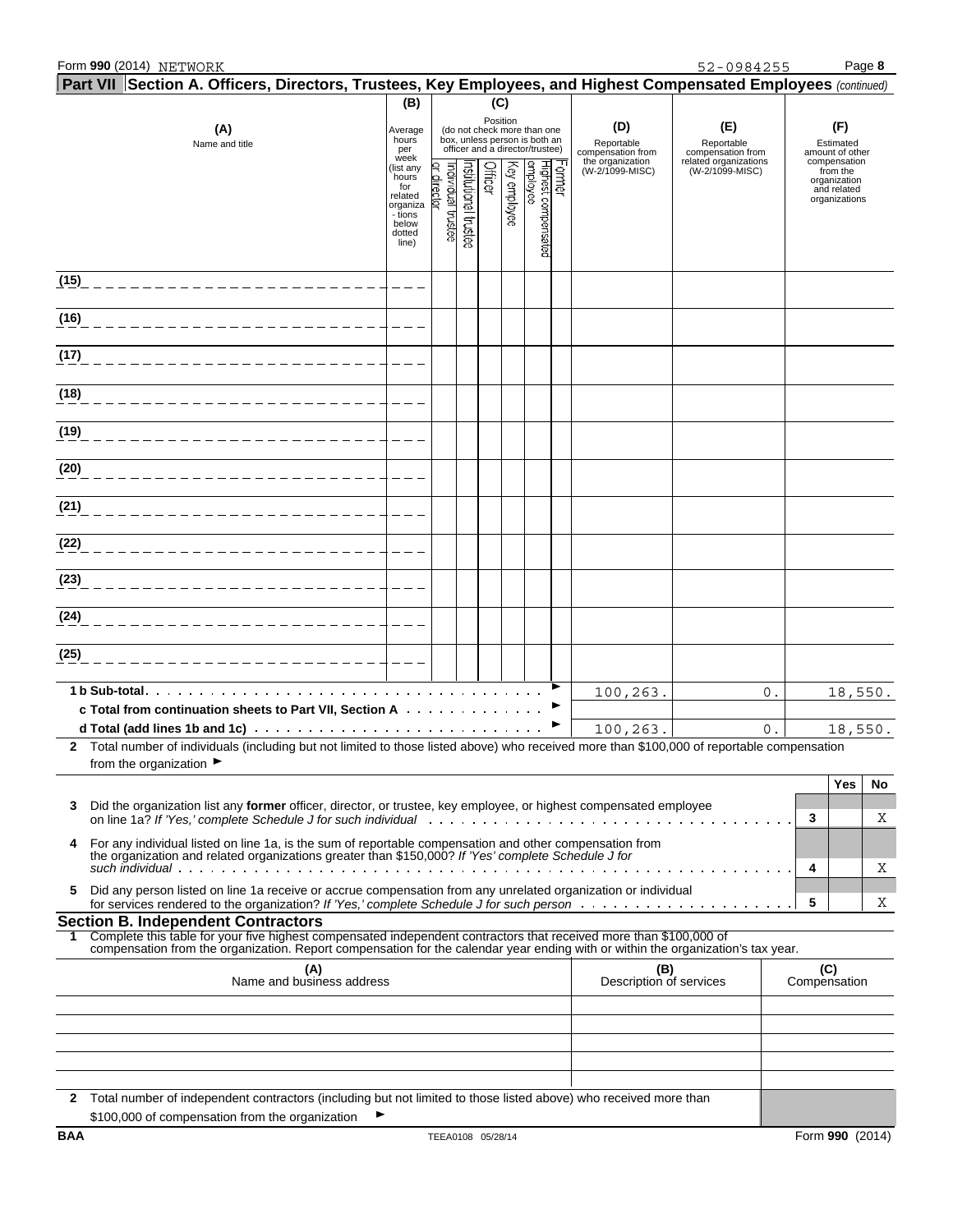## Form **990** (2014) NETWORK **Page 9**

**Part VIII** Statement of Revenue

|                                                           |     |                                                                                                                                      |                |                      | (A)<br>Total revenue | (B)<br>Related or<br>exempt<br>function<br>revenue | (C)<br>Unrelated<br>business<br>revenue | (D)<br>Revenue<br>excluded from tax<br>under sections<br>512-514 |
|-----------------------------------------------------------|-----|--------------------------------------------------------------------------------------------------------------------------------------|----------------|----------------------|----------------------|----------------------------------------------------|-----------------------------------------|------------------------------------------------------------------|
|                                                           |     | 1 a Federated campaigns                                                                                                              | 1а             |                      |                      |                                                    |                                         |                                                                  |
|                                                           |     | <b>b</b> Membership dues                                                                                                             | 1 <sub>b</sub> |                      |                      |                                                    |                                         |                                                                  |
|                                                           |     | c Fundraising events                                                                                                                 | 1 <sub>c</sub> |                      |                      |                                                    |                                         |                                                                  |
|                                                           |     | d Related organizations                                                                                                              | 1 d            |                      |                      |                                                    |                                         |                                                                  |
|                                                           |     | e Government grants (contributions)                                                                                                  | 1 e            |                      |                      |                                                    |                                         |                                                                  |
| Contributions, Gifts, Grants<br>and Other Similar Amounts |     | f All other contributions, gifts, grants, and<br>similar amounts not included above                                                  | 1 f            | 1,639,923.           |                      |                                                    |                                         |                                                                  |
|                                                           |     | g Noncash contributions included in lines 1a-1f: \$                                                                                  |                | 40, 201.             |                      |                                                    |                                         |                                                                  |
|                                                           |     |                                                                                                                                      |                |                      | 1,639,923.           |                                                    |                                         |                                                                  |
|                                                           |     |                                                                                                                                      |                | <b>Business Code</b> |                      |                                                    |                                         |                                                                  |
| Program Service Revenue                                   | 2 a |                                                                                                                                      |                |                      |                      |                                                    |                                         |                                                                  |
|                                                           | b   |                                                                                                                                      |                |                      |                      |                                                    |                                         |                                                                  |
|                                                           |     |                                                                                                                                      |                |                      |                      |                                                    |                                         |                                                                  |
|                                                           | a   |                                                                                                                                      |                |                      |                      |                                                    |                                         |                                                                  |
|                                                           |     | .                                                                                                                                    |                |                      |                      |                                                    |                                         |                                                                  |
|                                                           |     | f All other program service revenue                                                                                                  |                |                      |                      |                                                    |                                         |                                                                  |
|                                                           |     |                                                                                                                                      |                |                      |                      |                                                    |                                         |                                                                  |
|                                                           | 3   | Investment income (including dividends, interest and<br>other similar amounts) $\cdots$ $\cdots$ $\cdots$ $\cdots$ $\cdots$ $\cdots$ |                |                      | 9,904.               | 0.                                                 | 0.                                      | 9,904.                                                           |
|                                                           | 4   | Income from investment of tax-exempt bond proceeds                                                                                   |                |                      |                      |                                                    |                                         |                                                                  |
|                                                           | 5   |                                                                                                                                      |                |                      |                      |                                                    |                                         |                                                                  |
|                                                           |     |                                                                                                                                      | (i) Real       | (ii) Personal        |                      |                                                    |                                         |                                                                  |
|                                                           |     | 6 a Gross rents                                                                                                                      |                |                      |                      |                                                    |                                         |                                                                  |
|                                                           |     | <b>b</b> Less: rental expenses                                                                                                       |                |                      |                      |                                                    |                                         |                                                                  |
|                                                           |     | <b>c</b> Rental income or (loss).                                                                                                    |                |                      |                      |                                                    |                                         |                                                                  |
|                                                           |     | <b>d</b> Net rental income or (loss) $\ldots$ $\ldots$ $\ldots$ $\ldots$ $\ldots$                                                    |                |                      |                      |                                                    |                                         |                                                                  |
|                                                           |     | <b>7 a</b> Gross amount from sales of<br>assets other than inventory                                                                 | (i) Securities | (ii) Other           |                      |                                                    |                                         |                                                                  |
|                                                           |     | <b>b</b> Less: cost or other basis<br>and sales expenses                                                                             |                |                      |                      |                                                    |                                         |                                                                  |
|                                                           |     | <b>c</b> Gain or (loss) $\cdots$                                                                                                     |                |                      |                      |                                                    |                                         |                                                                  |
|                                                           |     |                                                                                                                                      |                |                      |                      |                                                    |                                         |                                                                  |
|                                                           |     | 8 a Gross income from fundraising events                                                                                             |                |                      |                      |                                                    |                                         |                                                                  |
|                                                           |     | (not including. . \$<br>of contributions reported on line 1c).                                                                       |                |                      |                      |                                                    |                                         |                                                                  |
|                                                           |     | See Part IV, line 18. a                                                                                                              |                |                      |                      |                                                    |                                         |                                                                  |
| <b>Other Revenue</b>                                      |     | <b>b</b> Less: direct expenses                                                                                                       |                | $\mathbf b$          |                      |                                                    |                                         |                                                                  |
|                                                           |     | c Net income or (loss) from fundraising events ►                                                                                     |                |                      |                      |                                                    |                                         |                                                                  |
|                                                           |     | 9 a Gross income from gaming activities.<br>See Part IV, line $19 \cdot 10$ , $10 \cdot 10$ , $10 \cdot 10$                          |                |                      |                      |                                                    |                                         |                                                                  |
|                                                           |     | <b>b</b> Less: direct expenses                                                                                                       |                | $\mathbf b$          |                      |                                                    |                                         |                                                                  |
|                                                           |     | c Net income or (loss) from gaming activities ▶                                                                                      |                |                      |                      |                                                    |                                         |                                                                  |
|                                                           |     |                                                                                                                                      |                |                      |                      |                                                    |                                         |                                                                  |
|                                                           |     | 10a Gross sales of inventory, less returns<br>and allowances $\cdots$ a                                                              |                |                      |                      |                                                    |                                         |                                                                  |
|                                                           |     | <b>b</b> Less: cost of goods sold $\cdots$                                                                                           |                | bl                   |                      |                                                    |                                         |                                                                  |
|                                                           |     | c Net income or (loss) from sales of inventory ▶                                                                                     |                |                      |                      |                                                    |                                         |                                                                  |
|                                                           |     | Miscellaneous Revenue                                                                                                                |                | <b>Business Code</b> |                      |                                                    |                                         |                                                                  |
|                                                           |     | 11a Other Income_________                                                                                                            |                | 900099               | 4,128.               | 4,128.                                             | 0.                                      | 0.                                                               |
|                                                           | b   | ___________                                                                                                                          |                |                      |                      |                                                    |                                         |                                                                  |
|                                                           |     |                                                                                                                                      |                |                      |                      |                                                    |                                         |                                                                  |
|                                                           |     | d All other revenue                                                                                                                  |                |                      |                      |                                                    |                                         |                                                                  |
|                                                           |     | e Total. Add lines 11a-11d ▶                                                                                                         |                |                      | 4,128.               |                                                    |                                         |                                                                  |
|                                                           |     | 12 Total revenue. See instructions ▶                                                                                                 |                |                      | 1,653,955.           | 4,128.                                             | 0.                                      | 9,904.                                                           |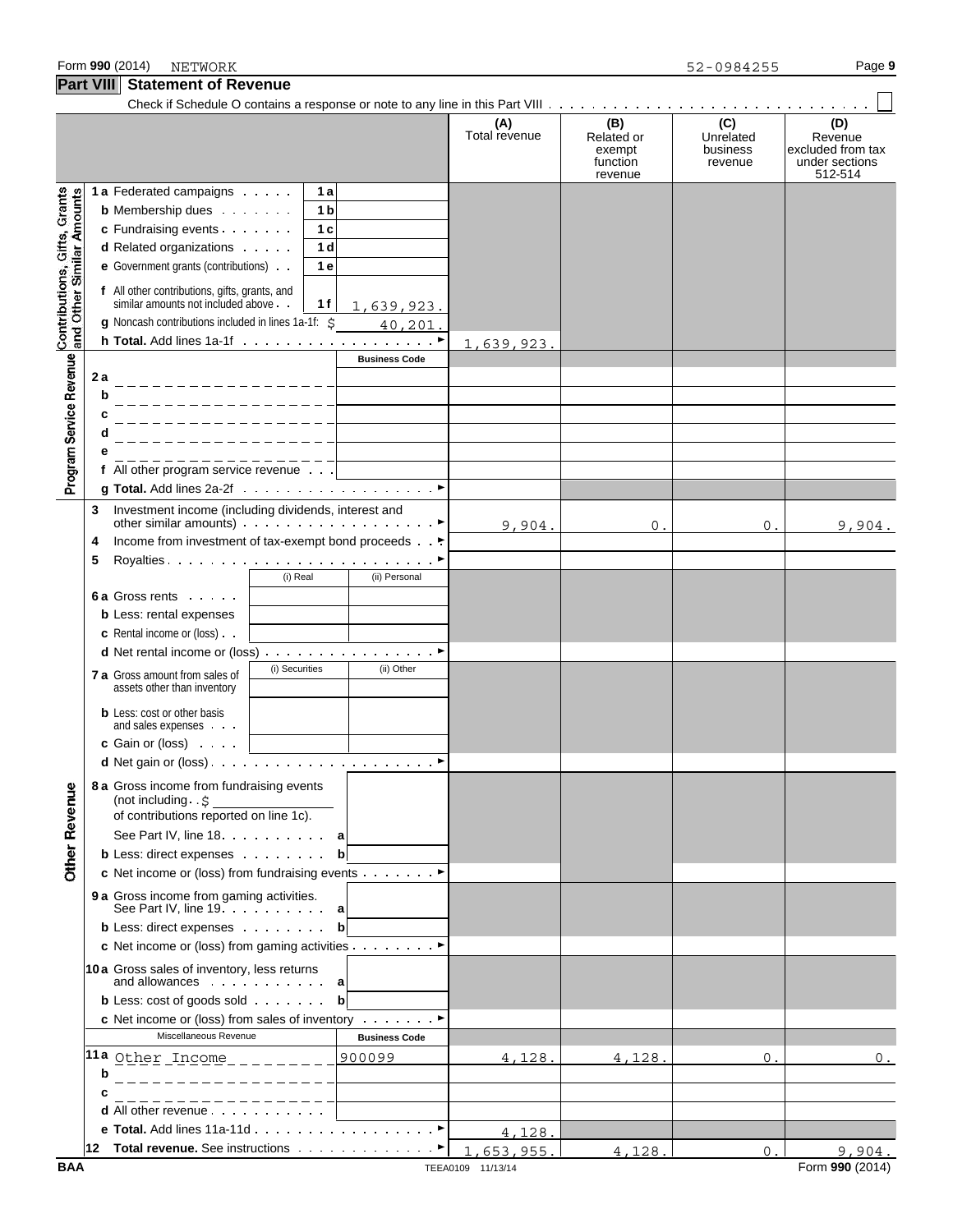**Part IX Statement of Functional Expenses** 

#### *Section 501(c)(3) and 501(c)(4) organizations must complete all columns. All other organizations must complete column (A).* Check if Schedule O contains a response or note to any line in this Part IX . . . . . . . . . . . . . . . . . **Do not include amounts reported on lines**<br> **C** (D) (D) Total expenses Program service Management and Fundraising<br> **EXPENSION EXPENSION CONTRACT (D)** Management and Fundraising<br>
expenses expenses expenses expenses **1** Grants and other assistance to domestic organizations and domestic governments. See Part IV, line  $21 \cdot \cdot \cdot \cdot \cdot \cdot \cdot \cdot \cdot \cdot \cdot \cdot$ **2** Grants and other assistance to domestic individuals. See Part IV, line 22 . . . . . . . . **3** Grants and other assistance to foreign organizations, foreign governments, and foreign individuals. See Part IV, lines 15 and 16 **4** Benefits paid to or for members **5** Compensation of current officers, directors, trustees, and key employees . . . . . . . . Compensation not included above, to **6** disqualified persons (as defined under section 4958(f)(1)) and persons described in section  $4958(c)(3)(B)$ . . . . . . . . . . . **7** Other salaries and wages Pension plan accruals and contributions **8** (include section 401(k) and 403(b)  $emplover$  contributions)  $\ldots$   $\ldots$ **9** Other employee benefits . . . . . . . **10** Payroll taxes **11** Fees for services (non-employees): a Management . . . . . . . . . . . . . . . . . **b** Legal **c** Accounting **d** Lobbying **e** Professional fundraising services. See Part IV, line 17 **f** Investment management fees **g** Other. (If line 11g amt exceeds 10% of line 25, column  $(A)$  amount, list line 11g expenses on Schedule O)  $\cdots$ **12** Advertising and promotion **13** Office expenses **14** Information technology **15** Royalties 16 Occupancy . . . . . . . . . . . . . . . . . . **17** Travel **18** Payments of travel or entertainment expenses for any federal, state, or local public officials : . . . . . . . . . . . . . . . . 19 Conferences, conventions, and meetings . . . **20** Interest **21** Payments to affiliates **22** Depreciation, depletion, and amortization **23** Insurance **24** Other expenses. Itemize expenses not covered above (List miscellaneous expenses in line 24e. If line 24e amount exceeds 10% of line 25, column (A) amount, list line 24e expenses on Schedule O.) **a** Event productions 2020 20,387. 19,071. 20,071. 20, 1,316. **b** Staff development  $\frac{1}{2}$   $\frac{1}{2}$   $\frac{1}{2}$   $\frac{313}{2}$   $\frac{313}{2}$   $\frac{313}{2}$   $\frac{313}{2}$   $\frac{313}{2}$   $\frac{313}{2}$ **c** Licenses 17,612. 8,201. 80. 9,331. **d** Dues and memberships 2, 2,607. 2,030. 521. 56. **e** All other expenses **25 Total functional expenses.** Add lines 1 through 24e **26 Joint costs.** Complete this line only if the organization reported in column (B) joint costs from a combined educational campaign and fundraising solicitation. Check here  $\blacktriangleright$  if following 100,263. 89,613. 5,704. 4,946 389,630. 348,241. 22,166. 19,223. 39,225. 35,058. 2,231. 1,936.  $62,917.$   $56,233.$   $3,579.$   $3,105.$ 42,238. 37,752. 2,403. 2,083. 18,750. 0. 18,750. 0. 33,750. 33,750. 87,259. 78,054. 5,986. 3,219. 20,501. 20,337. 164. 0. 253,061. 174,702. 8,260. 70,099. <u>48,967. 48,441. 181. 345.</u> 94,500. 78,435. 3,780. 12,285. 101,108. 90,082. 10,013. 1,013.  $10,412.$   $4,809.$   $5,603.$  0.  $1,720.$  0. 1,720. 0. 16,178. 6,872. 9,306. 0. 1,361,398. 1,098,244. 100,447. 162,707.

SOP 98-2 (ASC 958-720) . . . .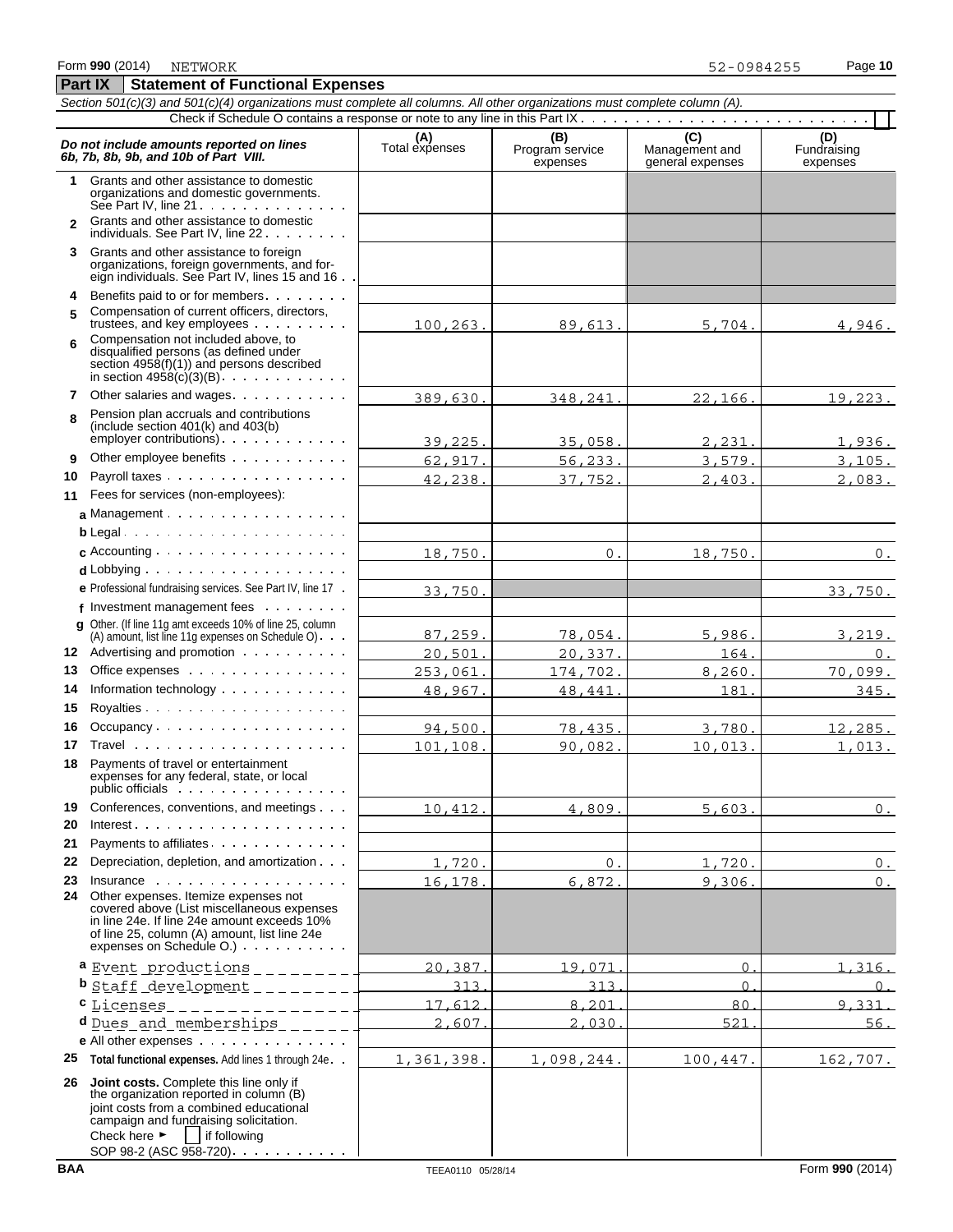# Form **990** (2014) NETWORK **Page 11 Page 11**

|                             | <b>Part X</b> | <b>Balance Sheet</b>                                                                                                                                                                                                                                                                                                                              |                          |                |                    |
|-----------------------------|---------------|---------------------------------------------------------------------------------------------------------------------------------------------------------------------------------------------------------------------------------------------------------------------------------------------------------------------------------------------------|--------------------------|----------------|--------------------|
|                             |               |                                                                                                                                                                                                                                                                                                                                                   |                          |                |                    |
|                             |               |                                                                                                                                                                                                                                                                                                                                                   | (A)<br>Beginning of year |                | (B)<br>End of year |
|                             | 1             |                                                                                                                                                                                                                                                                                                                                                   | 118,423.                 | 1              | 53,208.            |
|                             | 2             |                                                                                                                                                                                                                                                                                                                                                   |                          | $\mathbf{2}$   |                    |
|                             | 3             |                                                                                                                                                                                                                                                                                                                                                   |                          | 3              |                    |
|                             | 4             |                                                                                                                                                                                                                                                                                                                                                   | 130,557.                 | 4              | 122,007.           |
|                             | 5             | Loans and other receivables from current and former officers, directors,<br>trustees, key employees, and highest compensated employees. Complete<br>Part II of Schedule L                                                                                                                                                                         |                          |                |                    |
|                             | 6             | Loans and other receivables from other disqualified persons (as defined under<br>section 4958(f)(1)), persons described in section $4958(c)(3)(\dot{B})$ , and contributing<br>employers and sponsoring organizations of section $501(c)(9)$ voluntary employees'<br>beneficiary organizations (see instructions). Complete Part II of Schedule L |                          | 5<br>6         |                    |
|                             | 7             |                                                                                                                                                                                                                                                                                                                                                   |                          | $\overline{7}$ |                    |
| Assets                      | 8             | Inventories for sale or use with a state of the contract of the contract of the contract of the contract of the contract of the contract of the contract of the contract of the contract of the contract of the contract of th                                                                                                                    |                          | 8              |                    |
|                             | 9             |                                                                                                                                                                                                                                                                                                                                                   | 27,248.                  | 9              | 32,635.            |
|                             |               | 10a Land, buildings, and equipment: cost or other basis.<br>225, 308.                                                                                                                                                                                                                                                                             |                          |                |                    |
|                             |               | <b>b</b> Less: accumulated depreciation $\cdots \cdots \cdots \cdots$   10b                                                                                                                                                                                                                                                                       |                          | 10c            |                    |
|                             | 11            | 222,900.                                                                                                                                                                                                                                                                                                                                          | 4,129.                   | 11             | 2,408.             |
|                             |               |                                                                                                                                                                                                                                                                                                                                                   | 583, 325.                |                | 989,818.           |
|                             | 12            | Investments – program-related. See Part IV, line $11 \ldots \ldots \ldots \ldots \ldots \ldots$                                                                                                                                                                                                                                                   |                          | 12             |                    |
|                             | 13            |                                                                                                                                                                                                                                                                                                                                                   |                          | 13             |                    |
|                             | 14            |                                                                                                                                                                                                                                                                                                                                                   |                          | 14             |                    |
|                             | 15            |                                                                                                                                                                                                                                                                                                                                                   | 10,890.                  | 15             | 10,890.            |
|                             | 16            | Total assets. Add lines 1 through 15 (must equal line 34)                                                                                                                                                                                                                                                                                         | 874,572.                 | 16             | 1,210,966.         |
|                             | 17<br>18      |                                                                                                                                                                                                                                                                                                                                                   | 38,224.                  | 17<br>18       | 67, 334.           |
|                             | 19            | Deferred revenue with the contract of the contract of the contract of the contract of the contract of the contract of the contract of the contract of the contract of the contract of the contract of the contract of the cont                                                                                                                    |                          | 19             |                    |
|                             | 20            |                                                                                                                                                                                                                                                                                                                                                   |                          | 20             |                    |
|                             |               | Escrow or custodial account liability. Complete Part IV of Schedule D                                                                                                                                                                                                                                                                             |                          | 21             |                    |
|                             | 21            | Loans and other payables to current and former officers, directors, trustees,                                                                                                                                                                                                                                                                     |                          |                |                    |
| Liabilities                 | 22            |                                                                                                                                                                                                                                                                                                                                                   |                          | 22             |                    |
|                             | 23            | Secured mortgages and notes payable to unrelated third parties                                                                                                                                                                                                                                                                                    |                          | 23             |                    |
|                             | 24            | Unsecured notes and loans payable to unrelated third parties                                                                                                                                                                                                                                                                                      |                          | 24             |                    |
|                             | 25            | Other liabilities (including federal income tax, payables to related third parties,<br>and other liabilities not included on lines 17-24). Complete Part X of Schedule D                                                                                                                                                                          |                          | 25             |                    |
|                             | 26            |                                                                                                                                                                                                                                                                                                                                                   | 38,224.                  | 26             | 67,334.            |
|                             |               | Organizations that follow SFAS 117 (ASC 958), check here $\blacktriangleright \boxed{\text{X}}$ and complete<br>lines 27 through 29, and lines 33 and 34.                                                                                                                                                                                         |                          |                |                    |
|                             | 27            |                                                                                                                                                                                                                                                                                                                                                   | 836,348.                 | 27             | 1, 143, 632.       |
|                             | 28            |                                                                                                                                                                                                                                                                                                                                                   |                          | 28             |                    |
|                             | 29            |                                                                                                                                                                                                                                                                                                                                                   |                          | 29             |                    |
| Net Assets or Fund Balances |               | Organizations that do not follow SFAS 117 (ASC 958), check here ►  <br>and complete lines 30 through 34.                                                                                                                                                                                                                                          |                          |                |                    |
|                             | 30            |                                                                                                                                                                                                                                                                                                                                                   |                          | 30             |                    |
|                             | 31            | Paid-in or capital surplus, or land, building, or equipment fund                                                                                                                                                                                                                                                                                  |                          | 31             |                    |
|                             | 32            | Retained earnings, endowment, accumulated income, or other funds                                                                                                                                                                                                                                                                                  |                          | 32             |                    |
|                             | 33            |                                                                                                                                                                                                                                                                                                                                                   | 836,348.                 | 33             | 1, 143, 632.       |
|                             | 34            |                                                                                                                                                                                                                                                                                                                                                   | 874,572.                 | 34             | 1,210,966.         |
| <b>BAA</b>                  |               |                                                                                                                                                                                                                                                                                                                                                   |                          |                | Form 990 (2014)    |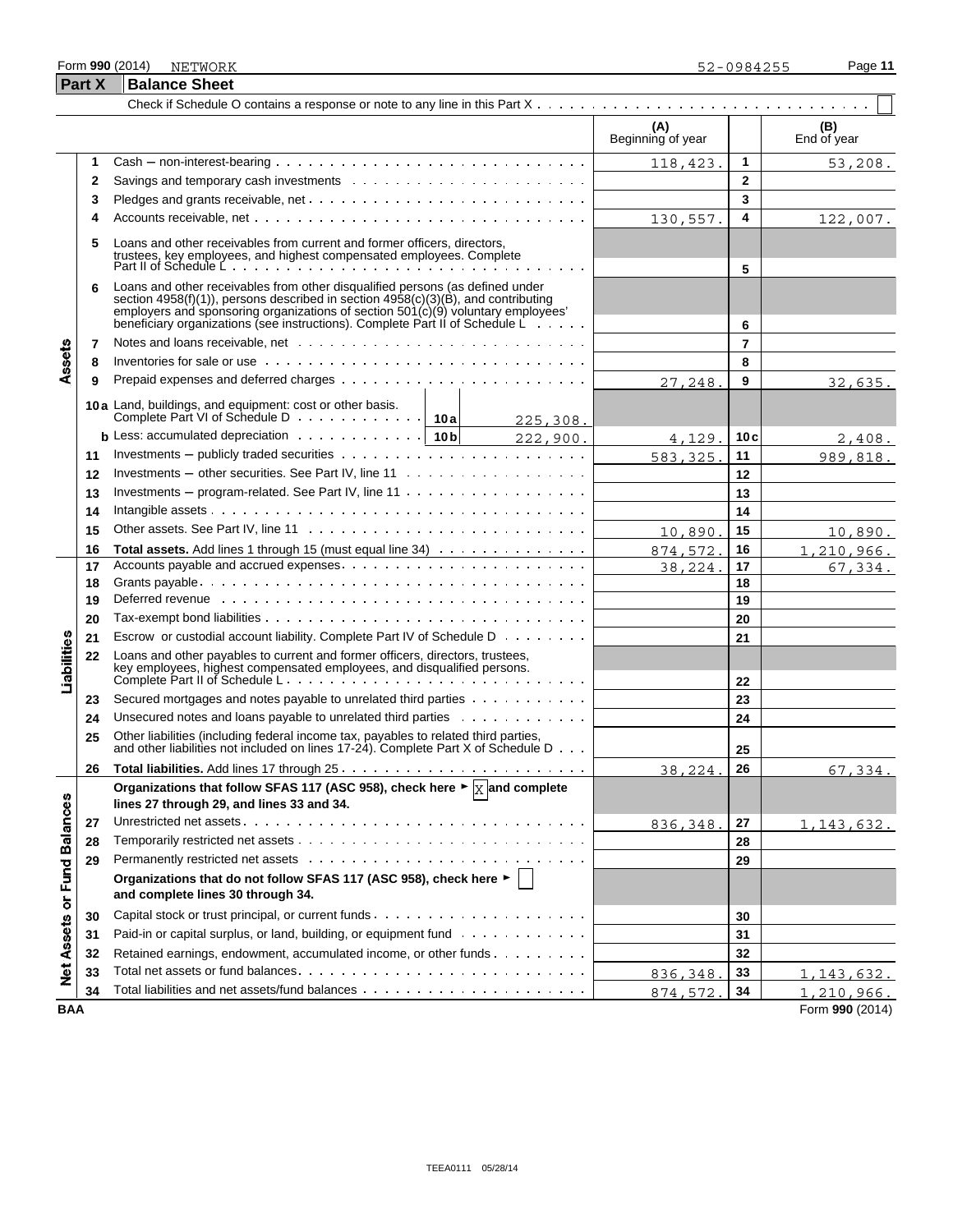|            | Form 990 (2014) |                | NETWORK                                                                                                                                          | 52-0984255              |                |                 | Page 12 |
|------------|-----------------|----------------|--------------------------------------------------------------------------------------------------------------------------------------------------|-------------------------|----------------|-----------------|---------|
|            |                 |                | <b>Part XI Reconciliation of Net Assets</b>                                                                                                      |                         |                |                 |         |
|            |                 |                |                                                                                                                                                  |                         |                |                 |         |
| 1          |                 |                |                                                                                                                                                  | $\mathbf{1}$            |                | 1,653,955.      |         |
| 2          |                 |                | Total expenses (must equal Part IX, column (A), line 25) $\ldots \ldots \ldots \ldots \ldots \ldots \ldots \ldots \ldots \ldots \ldots \ldots$   | $\mathbf{2}$            |                | 1,361,398.      |         |
| 3          |                 |                |                                                                                                                                                  | 3                       |                | 292,557.        |         |
| 4          |                 |                | Net assets or fund balances at beginning of year (must equal Part X, line 33, column $(A)$ ). $\ldots$ , $\ldots$ , $\ldots$                     | 4                       |                | 836,348.        |         |
| 5          |                 |                |                                                                                                                                                  | 5                       |                | 14,727.         |         |
| 6          |                 |                |                                                                                                                                                  | 6                       |                |                 |         |
| 7          |                 |                |                                                                                                                                                  | $\overline{\mathbf{7}}$ |                |                 |         |
| 8          |                 |                |                                                                                                                                                  | 8                       |                |                 |         |
| 9          |                 |                |                                                                                                                                                  | 9                       |                |                 |         |
| 10         |                 |                | Net assets or fund balances at end of year. Combine lines 3 through 9 (must equal Part X, line 33,                                               |                         |                |                 |         |
|            |                 |                |                                                                                                                                                  | 10                      |                | 1, 143, 632.    |         |
|            |                 |                | <b>Part XII Financial Statements and Reporting</b>                                                                                               |                         |                |                 |         |
|            |                 |                |                                                                                                                                                  |                         |                |                 |         |
|            |                 |                |                                                                                                                                                  |                         |                | <b>Yes</b>      | No      |
| 1.         |                 |                | Cash<br>Other<br>Accounting method used to prepare the Form 990:<br>X Accrual                                                                    |                         |                |                 |         |
|            |                 | in Schedule O. | If the organization changed its method of accounting from a prior year or checked 'Other,' explain                                               |                         |                |                 |         |
|            |                 |                | 2a Were the organization's financial statements compiled or reviewed by an independent accountant?                                               |                         | 2a             |                 | X       |
|            |                 |                | If 'Yes,' check a box below to indicate whether the financial statements for the year were compiled or reviewed on a                             |                         |                |                 |         |
|            |                 |                | separate basis, consolidated basis, or both:                                                                                                     |                         |                |                 |         |
|            |                 |                | Consolidated basis<br>Both consolidated and separate basis<br>Separate basis                                                                     |                         |                |                 |         |
|            |                 |                | <b>b</b> Were the organization's financial statements audited by an independent accountant? $\cdots$ , $\cdots$ , $\cdots$ , $\cdots$ , $\cdots$ |                         | 2 <sub>b</sub> | X               |         |
|            |                 |                | If 'Yes,' check a box below to indicate whether the financial statements for the year were audited on a separate                                 |                         |                |                 |         |
|            |                 |                | basis, consolidated basis, or both:                                                                                                              |                         |                |                 |         |
|            | X               |                | Both consolidated and separate basis<br>Separate basis<br><b>Consolidated basis</b>                                                              |                         |                |                 |         |
|            |                 |                | c If 'Yes' to line 2a or 2b, does the organization have a committee that assumes responsibility for oversight of the audit,                      |                         | 2c             | Χ               |         |
|            |                 | in Schedule O. | If the organization changed either its oversight process or selection process during the tax year, explain                                       |                         |                |                 |         |
|            |                 |                | 3 a As a result of a federal award, was the organization required to undergo an audit or audits as set forth in the Single                       |                         | 3a             |                 | Χ       |
|            |                 |                | b If 'Yes,' did the organization undergo the required audit or audits? If the organization did not undergo the required audit                    |                         |                |                 |         |
|            |                 |                |                                                                                                                                                  |                         | 3 <sub>b</sub> |                 |         |
| <b>BAA</b> |                 |                |                                                                                                                                                  |                         |                | Form 990 (2014) |         |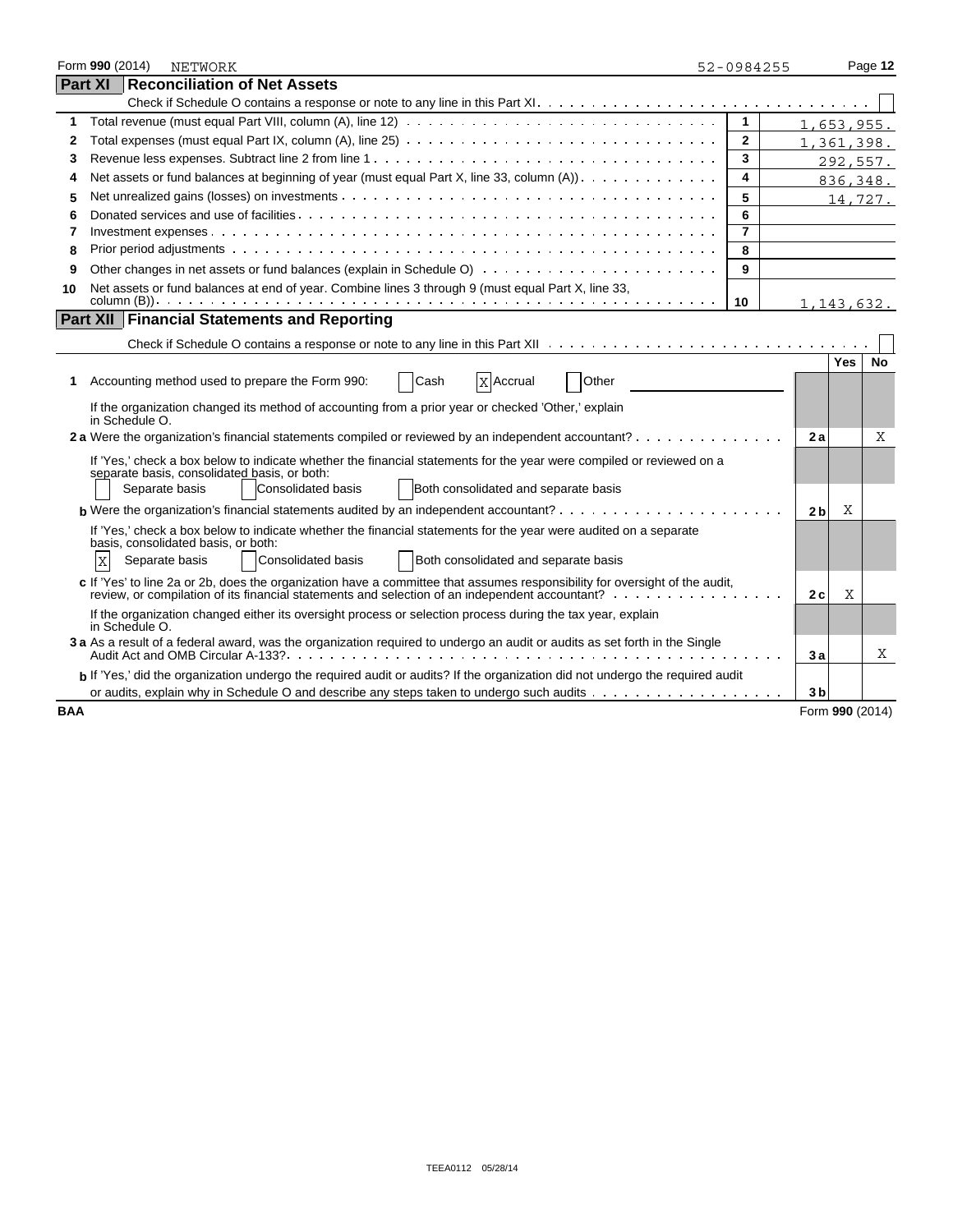## **(Form 990, 990-EZ, Schedule of Contributors or 990-PF)**

► Attach to Form 990, Form 990-EZ, or Form 990-PF **2014** 

| ľ |  |
|---|--|
|   |  |

| Department of the Treasury<br>Internal Revenue Service | $\blacktriangleright$ Attach to Form 990, Form 990-EZ, or Form 990-PF<br>Information about Schedule B (Form 990, 990-EZ, 990-PF) and its instructions is at www.irs.gov/form990. |                                                                           |                                       |  |  |  |
|--------------------------------------------------------|----------------------------------------------------------------------------------------------------------------------------------------------------------------------------------|---------------------------------------------------------------------------|---------------------------------------|--|--|--|
| Name of the organization                               |                                                                                                                                                                                  |                                                                           | <b>Employer identification number</b> |  |  |  |
| NETWORK                                                |                                                                                                                                                                                  |                                                                           | 52-0984255                            |  |  |  |
| <b>Organization type (check one):</b>                  |                                                                                                                                                                                  |                                                                           |                                       |  |  |  |
| Filers of:                                             |                                                                                                                                                                                  | Section:                                                                  |                                       |  |  |  |
| Form 990 or 990-EZ                                     |                                                                                                                                                                                  | $X$ 501(c)(<br>(enter number) organization<br>4                           |                                       |  |  |  |
|                                                        |                                                                                                                                                                                  | 4947(a)(1) nonexempt charitable trust not treated as a private foundation |                                       |  |  |  |
|                                                        |                                                                                                                                                                                  | 527 political organization                                                |                                       |  |  |  |
| Form 990-PF                                            |                                                                                                                                                                                  | 501(c)(3) exempt private foundation                                       |                                       |  |  |  |
|                                                        |                                                                                                                                                                                  | 4947(a)(1) nonexempt charitable trust treated as a private foundation     |                                       |  |  |  |
|                                                        |                                                                                                                                                                                  | 501(c)(3) taxable private foundation                                      |                                       |  |  |  |
|                                                        |                                                                                                                                                                                  |                                                                           |                                       |  |  |  |

Check if your organization is covered by the **General Rule** or a **Special Rule**

**Note.** Only a section 501(c)(7), (8), or (10) organization can check boxes for both the General Rule and a Special Rule. See instructions.

#### **General Rule**

For an organization filing Form 990, 990-EZ, or 990-PF that received, during the year, contributions totaling \$5,000 or more (in money or <u>X</u> |For an organization filing Form 990, 990-EZ, or 990-PF that received, during the year, contributions totaling \$5,000 or more (ir<br>Property) from any one contributor. Complete Parts I and II. See instructions for deter

#### **Special Rules**

For an organization described in section 501(c)(3) filing Form 990 or 990-EZ that met the 33-1/3% support test of the regulations under sections 509(a)(1) and 170(b)(1)(A)(vi), that checked Schedule A (Form 990 or 990-EZ), Part II, line 13, 16a, or 16b, and that received from any one contributor, during the year, total contributions of the greater of (**1**) \$5,000 or (**2**) 2% of the amount on (i) Form 990, Part VIII, line 1h, or (ii) Form 990-EZ, line 1. Complete Parts I and II.

For an organization described in section 501(c)(7), (8), or (10) filing Form 990 or 990-EZ that received from any one contributor, during the year, total contributions of more than \$1,000 *exclusively* for religious, charitable, scientific, literary, or educational purposes, or for the prevention of cruelty to children or animals. Complete Parts I, II, and III.

For an organization described in section 501(c)(7), (8), or (10) filing Form 990 or 990-EZ that received from any one contributor, during the year, contributions *exclusively* for religious, charitable, etc., purposes, but no such contributions totaled more than \$1,000. If this box is checked, enter here the total contributions that were received during the year for an *exclusively* religious, charitable, etc., purpose. Do not complete any of the parts unless the **General Rule** applies to this organization because it received *nonexclusively* religious, charitable, etc., contributions totaling \$5,000 or more during the year  $\ldots \ldots$ 

**Caution:** An organization that is not covered by the General Rule and/or the Special Rules does not file Schedule B (Form 990, 990-EZ, or 990-PF), but it **must** answer 'No' on Part IV, line 2, of its Form 990; or check the box on line H of its Form 990-EZ or on its Form 990-PF, Part I, line 2, to certify that it does not meet the filing requirements of Schedule B (Form 990, 990-EZ, or 990-PF).

**BAA For Paperwork Reduction Act Notice, see the Instructions for Form 990, 990EZ,** Schedule **B** (Form 990, 990-EZ, or 990-PF) (2014) **or 990-PF.**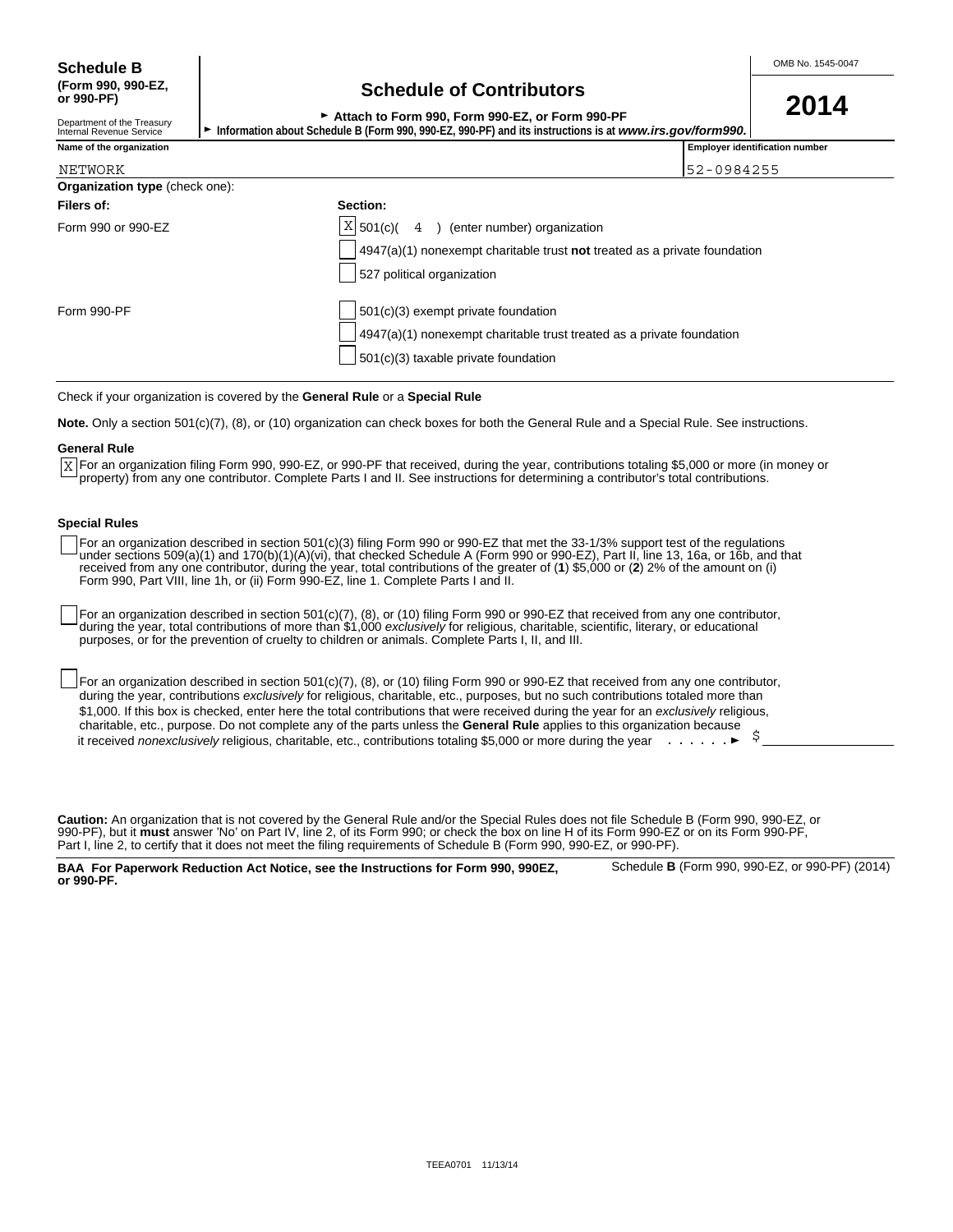### Schedule **B** (Form 990, 990-EZ, or 990-PF) (2014) **Page** 1 of 4 of **Part 1 Page** 1 of 4 of **Part 1**

**Name of organization Employer identification numbers of organization numbers of**  $\mathbb{E}_{\text{m}}$  **and**  $\mathbb{E}_{\text{m}}$  **and**  $\mathbb{E}_{\text{m}}$  **and**  $\mathbb{E}_{\text{m}}$  **and**  $\mathbb{E}_{\text{m}}$  **and**  $\mathbb{E}_{\text{m}}$  **and**  $\mathbb{E}_{\text{m}}$  **and**  $\mathbb{E}_{\text{m}}$ 

NETWORK 52-0984255

**Part I Contributors** (see instructions). Use duplicate copies of Part I if additional space is needed. **(a) (b) (c) (d) Number Name, address, and ZIP + 4 Total Type of contribution contributions Person Payroll** \$ **Noncash** (Complete Part II for noncash contributions.) **(a) (b) (c) (d) Number Name, address, and ZIP + 4 Total Type of contribution contributions Person Payroll** \$ **Noncash** (Complete Part II for noncash contributions.) **(a) (b) (c) (d) Number Name, address, and ZIP + 4 Total Type of contribution contributions Person Payroll** \$<sub>-----</sub>40,201. Noncash X (Complete Part II for noncash contributions.) **(a) (b) (c) (d) Number Name, address, and ZIP + 4 Total Type of contribution contributions Person Payroll** \$\_\_\_\_\_\_<u>25,000</u>. Noncash (Complete Part II for noncash contributions.) **(a) (b) (c) (d) Number Name, address, and ZIP + 4 Total Type of contribution contributions Person Payroll** \$\_\_\_\_\_\_<u>20,000</u>, Noncash (Complete Part II for noncash contributions.) **(a) (b) (c) (d) Number Name, address, and ZIP + 4 Total Type of contribution contributions Person Payroll** \$ **Noncash** (Complete Part II for noncash contributions.)  $1 -$ X 10,000.  $\mathbb{R}^2$  $\overline{2}$  – X 75,000.  $\mathbb{R}^2$  $\frac{3}{2}$  – –  $\overline{4}$   $-$ X  $\overline{5}$   $-$ X  $\mathbf{r}$  $6 - 1$ X 5,000.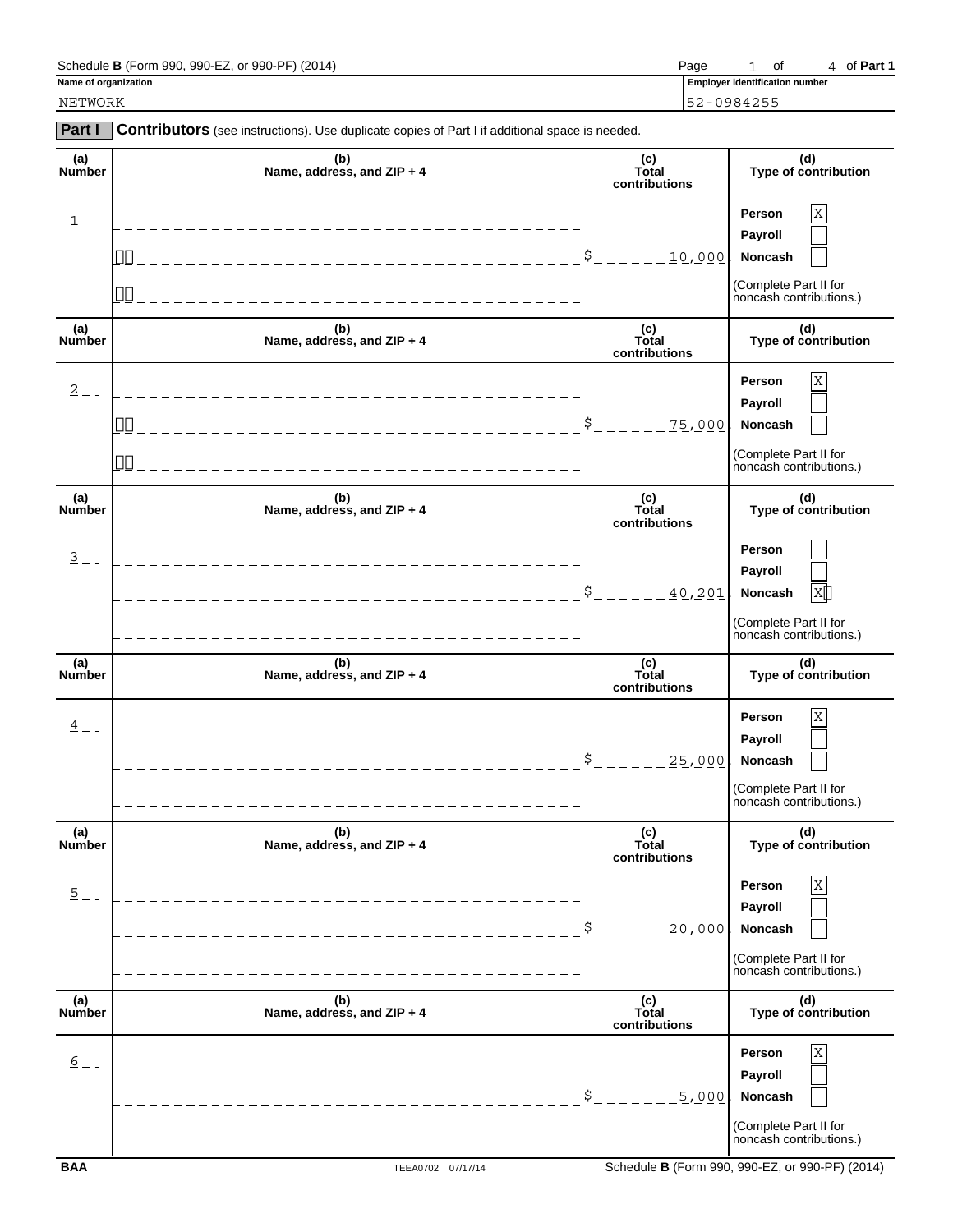# Schedule **B** (Form 990, 990-EZ, or 990-PF) (2014) Page 2 of **Part 11 Part 11 Part 11 Part 11 Part 11 Part 11 Part 11 Part 11 Part 11 Part 11 Part 11 Part 11 Part 11 Part 11 Part 11 Part 11 Part 11 Part 11 Part 11 Part 11 P**

| NETWORK         |                                                                                                |                               | 52-0984255                                                                                      |
|-----------------|------------------------------------------------------------------------------------------------|-------------------------------|-------------------------------------------------------------------------------------------------|
| Part I          | Contributors (see instructions). Use duplicate copies of Part I if additional space is needed. |                               |                                                                                                 |
| (a)<br>Number   | (b)<br>Name, address, and ZIP + 4                                                              | (c)<br>Total<br>contributions | (d)<br>Type of contribution                                                                     |
| $\frac{7}{2}$ - | _____________________________________<br>----------------                                      | 20,000                        | $\mathbf X$<br>Person<br>Payroll<br>Noncash<br>(Complete Part II for<br>noncash contributions.) |
| (a)<br>Number   | (b)<br>Name, address, and ZIP + 4                                                              | (c)<br>Total<br>contributions | (d)<br>Type of contribution                                                                     |
| $\frac{8}{2}$ - | ______________________________________<br>__________________                                   | 500,000                       | $\mathbf X$<br>Person<br>Payroll<br>Noncash<br>(Complete Part II for<br>noncash contributions.) |
| (a)<br>Number   | (b)<br>Name, address, and ZIP + 4                                                              | (c)<br>Total<br>contributions | (d)<br>Type of contribution                                                                     |
| $2 - 1$         | -----------------------------------<br>___________________                                     | 9,000                         | $\rm X$<br>Person<br>Payroll<br>Noncash<br>(Complete Part II for<br>noncash contributions.)     |
| (a)<br>Number   | (b)<br>Name, address, and ZIP + 4                                                              | (c)<br>Total<br>contributions | (d)<br>Type of contribution                                                                     |
| 10              | _________________________________<br>__________________                                        | 50,000                        | $\mathbf X$<br>Person<br>Payroll<br>Noncash<br>(Complete Part II for<br>noncash contributions.) |
| (a)<br>Number   | (b)<br>Name, address, and ZIP + 4                                                              | (c)<br>Total<br>contributions | (d)<br>Type of contribution                                                                     |
| $11$ .          |                                                                                                | 25,000                        | X<br>Person<br>Payroll<br>Noncash<br>(Complete Part II for<br>oncash contributions)             |

htributions.) **(a) (b) (c) (d) Number Name, address, and ZIP + 4 Total Type of contribution** (c)<br>Total<br>contributions **Person Payroll** \$\_\_\_\_\_\_<u>15,000</u>. Noncash (Complete Part II for noncash contributions.)  $\frac{12}{\pi}$  Person  $\overline{\mathbb{R}}$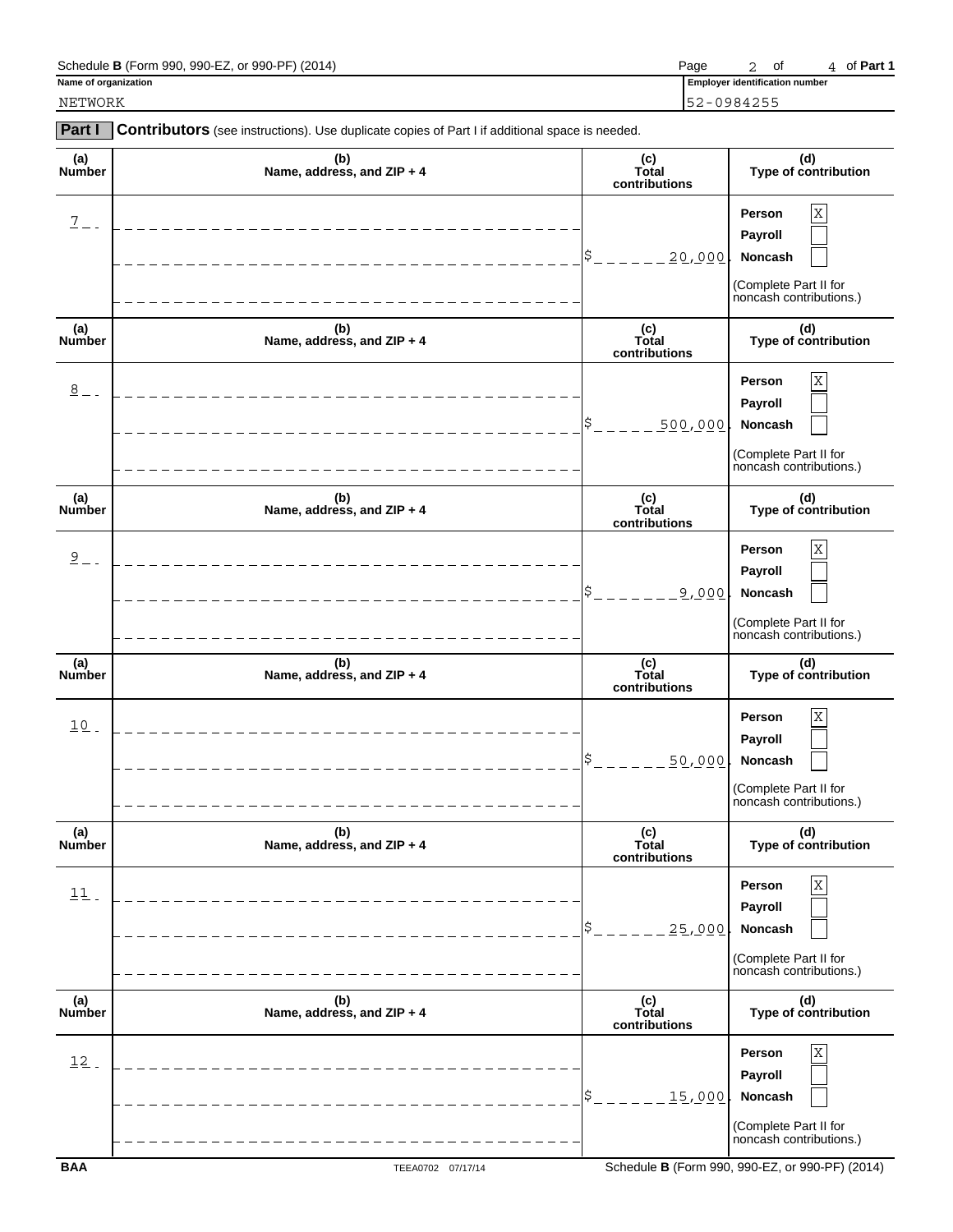### Schedule **B** (Form 990, 990-EZ, or 990-PF) (2014) **Page** 3 of 4 of **Part 1 Page** 3 of 4 of **Part 1**

**Name of organization Employer identification numbers of organization of**  $\blacksquare$  **<b>Employer identification numbers** 

NETWORK 52-0984255

**Part I Contributors** (see instructions). Use duplicate copies of Part I if additional space is needed. **(a) (b) (c) (d) Number Name, address, and ZIP + 4 Total Type of contribution contributions Person Payroll** \$\_\_\_\_\_\_\_<u>75,000</u>. Noncash (Complete Part II for noncash contributions.) **(a) (b) (c) (d) Number Name, address, and ZIP + 4 Total Type of contribution contributions Person Payroll** \$ **Noncash** (Complete Part II for noncash contributions.) **(a) (b) (c) (d) Number Name, address, and ZIP + 4 Total Type of contribution contributions Person Payroll** \$ **Noncash** (Complete Part II for noncash contributions.) **(a) (b) (c) (d) Number Name, address, and ZIP + 4 Total Type of contribution contributions Person Payroll** \$\_\_\_\_\_\_<u>15,000</u>. Noncash (Complete Part II for noncash contributions.) **(a) (b) (c) (d) Number Name, address, and ZIP + 4 Total Type of contribution contributions Person Payroll** \$\_\_\_\_\_<u>\_6,000.</u>\_ Noncash (Complete Part II for noncash contributions.) **(a) (b) (c) (d) Number Name, address, and ZIP + 4 Total Type of contribution contributions Person Payroll** \$ **Noncash** (Complete Part II for noncash contributions.)  $\frac{13}{4}$  Person  $\overline{\mathbb{R}}$  $\frac{14}{4}$  Person  $\overline{\mathbb{R}}$ 5,000.  $\frac{15}{2}$  Person  $\overline{\mathbf{X}}$ 7,500.  $\frac{16}{2}$  Person  $\frac{X}{4}$  $\frac{17}{2}$  Person  $\frac{X}{4}$  $\frac{18}{2}$  Person  $\overline{\mathbf{X}}$ 5,000.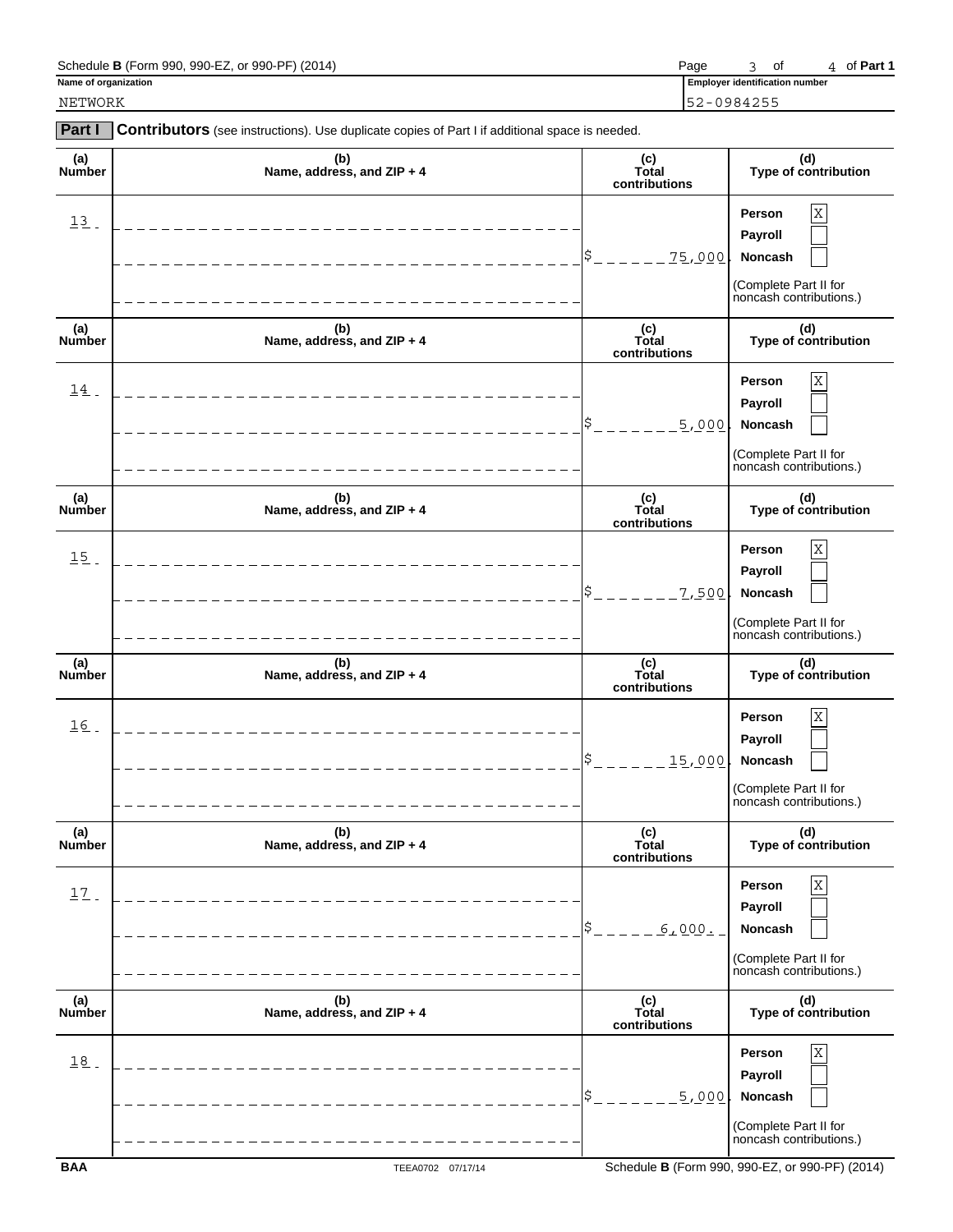### Schedule **B** (Form 990, 990-EZ, or 990-PF) (2014) **Page** 1 **Page** of 0 4 **of Part 1 Page** of 0 4 **of Part 1**

**Name of organization Employer identification numbers of organization numbers of**  $\mathbb{E}_{\text{m}}$  **and**  $\mathbb{E}_{\text{m}}$  **and**  $\mathbb{E}_{\text{m}}$  **and**  $\mathbb{E}_{\text{m}}$  **and**  $\mathbb{E}_{\text{m}}$  **and**  $\mathbb{E}_{\text{m}}$  **and**  $\mathbb{E}_{\text{m}}$  **and**  $\mathbb{E}_{\text{m}}$ 

**Part I Contributors** (see instructions). Use duplicate copies of Part I if additional space is needed. **(a) (b) (c) (d) Number Name, address, and ZIP + 4 Total Type of contribution contributions Person Payroll** \$\_\_\_\_\_\_<u>\_50,000</u>. Noncash (Complete Part II for noncash contributions.) **(a) (b) (c) (d) Number Name, address, and ZIP + 4 Total Type of contribution contributions Person Payroll** \$\_\_\_\_\_\_\_<u>75,000</u>. Noncash (Complete Part II for noncash contributions.) **(a) (b) (c) (d) Number Name, address, and ZIP + 4 Total Type of contribution contributions Person Payroll** \$ **Noncash** (Complete Part II for noncash contributions.) **(a) (b) (c) (d) Number Name, address, and ZIP + 4 Total Type of contribution contributions Person Payroll** \$ **Noncash** (Complete Part II for noncash contributions.) **(a) (b) (c) (d) Number Name, address, and ZIP + 4 Total Type of contribution contributions Person Payroll** \$ **Noncash** (Complete Part II for noncash contributions.) **(a) (b) (c) (d) Number Name, address, and ZIP + 4 Total Type of contribution contributions Person Payroll** \$ **Noncash** (Complete Part II for noncash contributions.) **BAA** TEEA0702 07/17/14 Schedule **B** (Form 990, 990-EZ, or 990-PF) (2014) NETWORK 52-0984255  $\frac{19}{2}$  Person  $\overline{\mathbf{X}}$  $\mathbf{r}$  $\begin{array}{|c|c|c|c|c|}\hline 2\,0 & \end{array}$  Person  $\begin{array}{|c|c|c|c|c|}\hline \textbf{X} & \textbf{Y} & \textbf{Y} & \textbf{Y} & \textbf{Y} & \textbf{Y} & \textbf{Y} & \textbf{Y} & \textbf{Y} & \textbf{Y} & \textbf{Y} & \textbf{Y} & \textbf{Y} & \textbf{Y} & \textbf{Y} & \textbf{Y} & \textbf{Y} & \textbf{Y} & \textbf{Y} & \textbf{Y} & \textbf{Y} & \textbf{Y} & \textbf{Y} &$  $\overline{21}$  Person  $\overline{X}$ 5,000.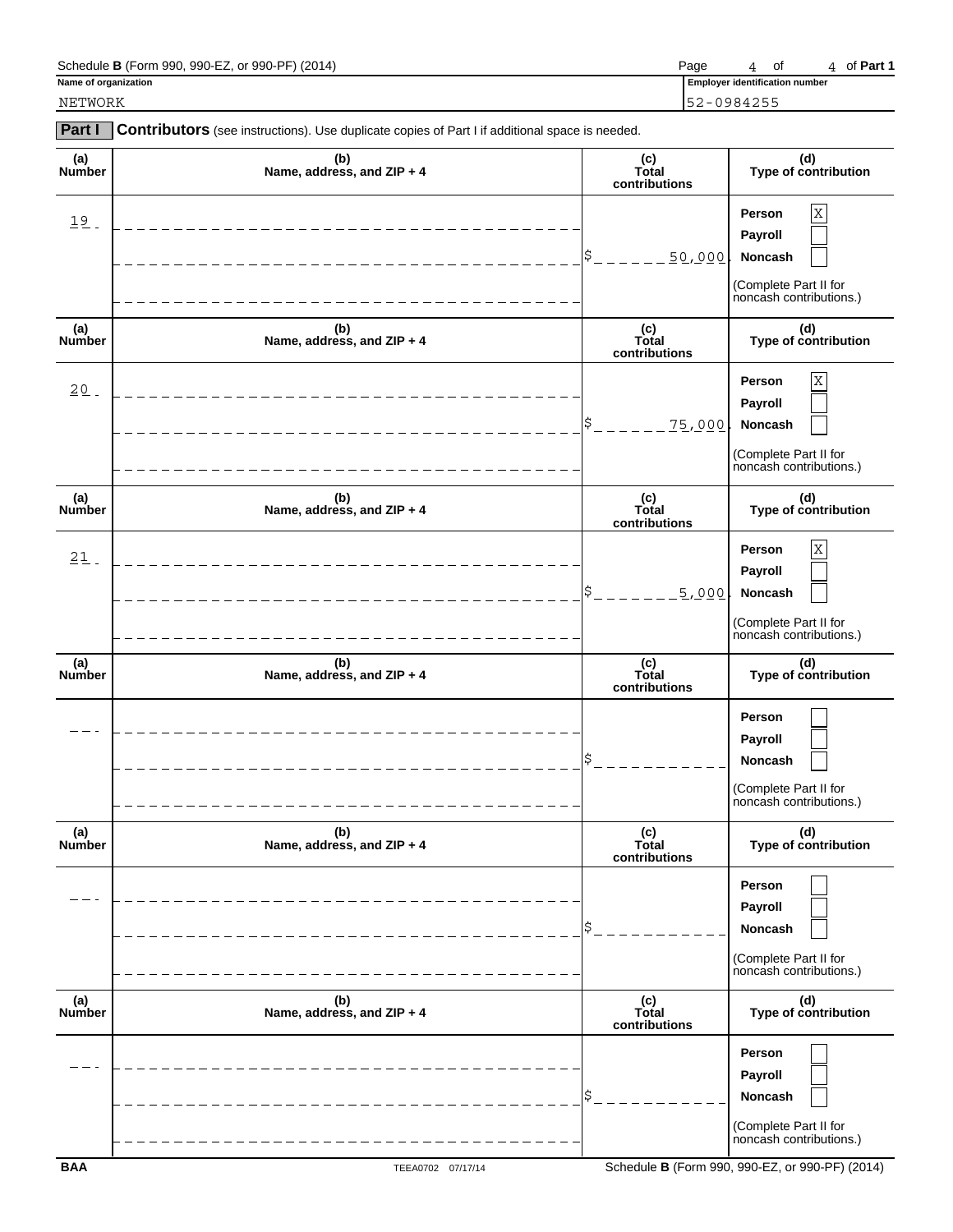### Schedule **B** (Form 990, 990-EZ, or 990-PF) (2014) Page to of Part III and Part III and Part III and Part III

**Name of organization Employer identification number**  $\frac{1}{2}$  to  $\frac{1}{2}$  of Part II<br>Employer identification number

NETWORK 52-0984255

| <b>Part II</b>            | Noncash Property (see instructions). Use duplicate copies of Part II if additional space is needed. |                                                |                      |  |  |
|---------------------------|-----------------------------------------------------------------------------------------------------|------------------------------------------------|----------------------|--|--|
| (a) No.<br>from<br>Part I | (b)<br>Description of noncash property given                                                        | (c)<br>FMV (or estimate)<br>(see instructions) | (d)<br>Date received |  |  |
| $\frac{3}{2}$ - - -       | Stock                                                                                               | 40,201.                                        | 08/24/14             |  |  |
| (a) No.<br>from<br>Part I | (b)<br>Description of noncash property given                                                        | (c)<br>FMV (or estimate)<br>(see instructions) | (d)<br>Date received |  |  |
|                           |                                                                                                     |                                                |                      |  |  |
| (a) No.<br>from<br>Part I | (b)<br>Description of noncash property given                                                        | (c)<br>FMV (or estimate)<br>(see instructions) | (d)<br>Date received |  |  |
|                           |                                                                                                     |                                                |                      |  |  |
| (a) No.<br>from<br>Part I | (b)<br>Description of noncash property given                                                        | (c)<br>FMV (or estimate)<br>(see instructions) | (d)<br>Date received |  |  |
|                           |                                                                                                     |                                                |                      |  |  |
| (a) No.<br>from<br>Part I | (b)<br>Description of noncash property given                                                        | (c)<br>FMV (or estimate)<br>(see instructions) | (d)<br>Date received |  |  |
|                           |                                                                                                     |                                                |                      |  |  |
| (a) No.<br>from<br>Part I | (b)<br>Description of noncash property given                                                        | (c)<br>FMV (or estimate)<br>(see instructions) | (d)<br>Date received |  |  |
|                           |                                                                                                     |                                                |                      |  |  |
|                           |                                                                                                     |                                                |                      |  |  |

**BAA** Schedule **B** (Form 990, 990-EZ, or 990-PF) (2014)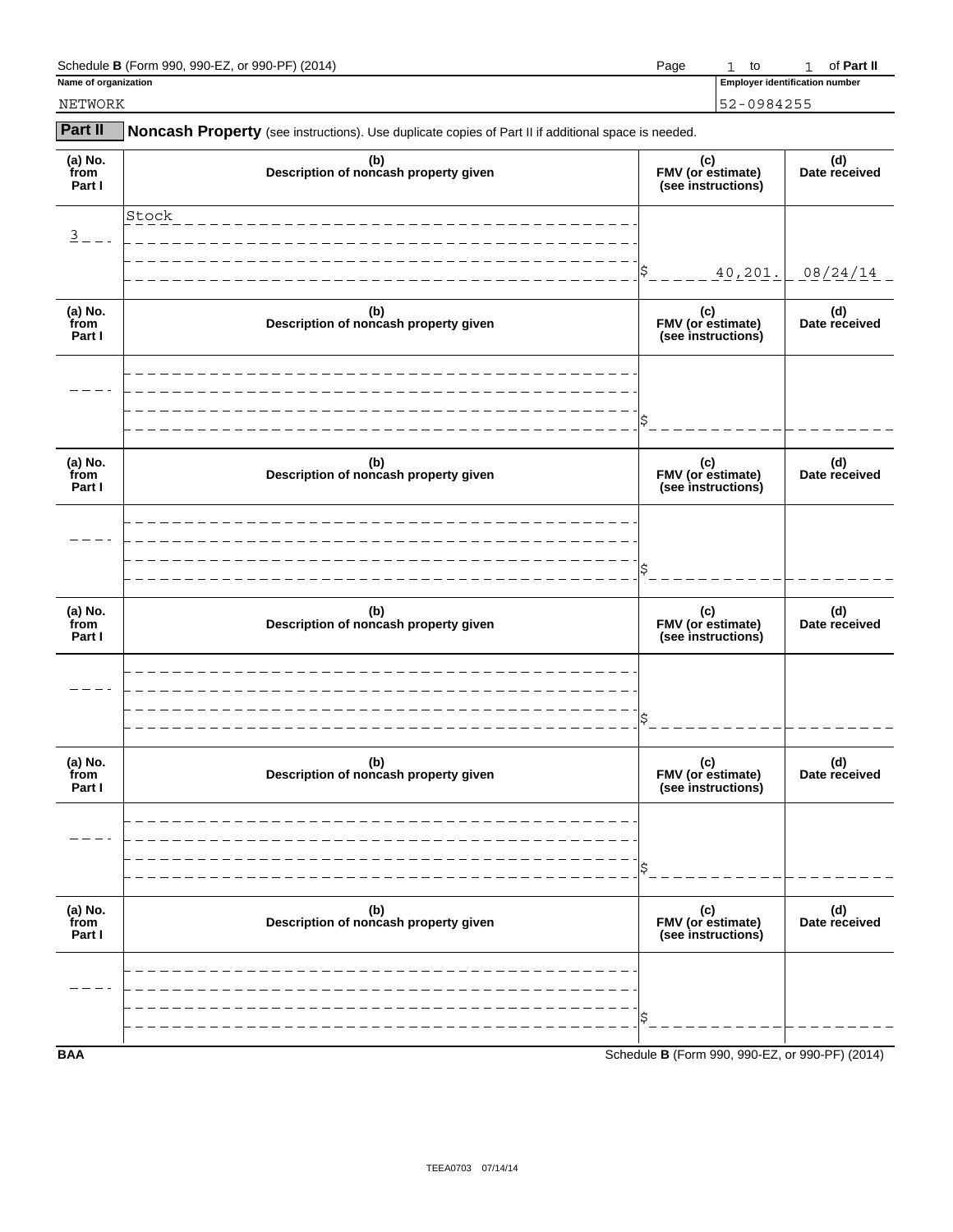# **Political Campaign and Lobbying Activities** MEDING. 1545-0047 **SCHEDULE C SCHEDULE C SCHEDULE C SCHEDULE C SCHEDULE C SCHEDULE C SCHEDULE C SCHEDULE C SCHEDULE C SCHEDULE C SCHEDULE C SCHEDULE C SC**

**(Form 990 or 990-EZ) For Organizations Exempt From Income Tax Under section 501(c) and section 527 2014**

**(6)**

► Complete if the organization is described below. ► Attach to Form 990 or Form 990-EZ. Department of the Treasury<br>Information about Schedule C (Form 990 or 990-EZ) and it instructions<br>Inspection is at www.irs.gov/form990. Internal Revenue Assets at *www.irs.gov/form990.* 

**If the organization answered 'Yes,' to Form 990, Part IV, line 3, or Form 990-EZ, Part V, line 46 (Political Campaign Activities), then**

?Section 501(c)(3) organizations: Complete Parts I-A and B. Do not complete Part I-C.

?Section 501(c) (other than section 501(c)(3)) organizations: Complete Parts I-A and C below. Do not complete Part I-B.

?Section 527 organizations: Complete Part I-A only.

#### **If the organization answered 'Yes,' to Form 990, Part IV, line 4, or Form 990-EZ, Part VI, line 47 (Lobbying Activities), then**

?Section 501(c)(3) organizations that have filed Form 5768 (election under section 501(h)): Complete Part II-A. Do not complete Part II-B. ?Section 501(c)(3) organizations that have NOT filed Form 5768 (election under section 501(h)): Complete Part II-B. Do not complete

#### Part II-A. **If the organization answered 'Yes,' to Form 990, Part IV, line 5 (Proxy Tax) (see instructions) or Form 990-EZ, Part V, line 35c (Proxy Tax) (see instructions), then**

?Section 501(c)(4), (5), or (6) organizations: Complete Part III.

|     | Name of organization |                                         |                                                                                                                                                                                                                                                                                                                                                                                                                                                                                                                                                      |           | <b>Employer identification number</b>                                      |                                                                                                                                                             |
|-----|----------------------|-----------------------------------------|------------------------------------------------------------------------------------------------------------------------------------------------------------------------------------------------------------------------------------------------------------------------------------------------------------------------------------------------------------------------------------------------------------------------------------------------------------------------------------------------------------------------------------------------------|-----------|----------------------------------------------------------------------------|-------------------------------------------------------------------------------------------------------------------------------------------------------------|
|     | NETWORK              |                                         |                                                                                                                                                                                                                                                                                                                                                                                                                                                                                                                                                      |           | 52-0984255                                                                 |                                                                                                                                                             |
|     |                      |                                         | Part I-A Complete if the organization is exempt under section 501(c) or is a section 527 organization.                                                                                                                                                                                                                                                                                                                                                                                                                                               |           |                                                                            |                                                                                                                                                             |
| 1   |                      |                                         | Provide a description of the organization's direct and indirect political campaign activities in Part IV.                                                                                                                                                                                                                                                                                                                                                                                                                                            |           |                                                                            |                                                                                                                                                             |
| 2   |                      |                                         |                                                                                                                                                                                                                                                                                                                                                                                                                                                                                                                                                      |           |                                                                            |                                                                                                                                                             |
| 3   |                      |                                         | Volunteer hours is a conservative contact the conservative conservative conservative conservative conservative conservative conservative conservative conservative conservative conservative conservative conservative conserv                                                                                                                                                                                                                                                                                                                       |           |                                                                            |                                                                                                                                                             |
|     |                      |                                         | Part I-B Complete if the organization is exempt under section $501(c)(3)$ .                                                                                                                                                                                                                                                                                                                                                                                                                                                                          |           |                                                                            |                                                                                                                                                             |
| 1   |                      |                                         | Enter the amount of any excise tax incurred by the organization under section 4955 $\ldots \ldots \ldots \ldots \ldots$                                                                                                                                                                                                                                                                                                                                                                                                                              |           |                                                                            |                                                                                                                                                             |
| 2   |                      |                                         |                                                                                                                                                                                                                                                                                                                                                                                                                                                                                                                                                      |           |                                                                            |                                                                                                                                                             |
|     |                      |                                         |                                                                                                                                                                                                                                                                                                                                                                                                                                                                                                                                                      |           |                                                                            | Yes<br><b>No</b>                                                                                                                                            |
|     |                      |                                         |                                                                                                                                                                                                                                                                                                                                                                                                                                                                                                                                                      |           |                                                                            | Yes<br>No                                                                                                                                                   |
|     |                      | <b>b</b> If 'Yes.' describe in Part IV. |                                                                                                                                                                                                                                                                                                                                                                                                                                                                                                                                                      |           |                                                                            |                                                                                                                                                             |
|     |                      |                                         | Part I-C Complete if the organization is exempt under section $501(c)$ , except section $501(c)(3)$ .                                                                                                                                                                                                                                                                                                                                                                                                                                                |           |                                                                            |                                                                                                                                                             |
|     |                      |                                         | 1 Enter the amount directly expended by the filing organization for section 527 exempt function activities                                                                                                                                                                                                                                                                                                                                                                                                                                           |           | $\triangleright$ \$                                                        |                                                                                                                                                             |
|     |                      |                                         | 2 Enter the amount of the filing organization's funds contributed to other organizations for section 527 exempt                                                                                                                                                                                                                                                                                                                                                                                                                                      |           |                                                                            |                                                                                                                                                             |
| 3   |                      |                                         | Total exempt function expenditures. Add lines 1 and 2. Enter here and on Form 1120-POL,                                                                                                                                                                                                                                                                                                                                                                                                                                                              |           |                                                                            |                                                                                                                                                             |
|     |                      |                                         |                                                                                                                                                                                                                                                                                                                                                                                                                                                                                                                                                      |           |                                                                            | Yes<br><b>No</b>                                                                                                                                            |
| 5   |                      |                                         | Enter the names, addresses and employer identification number (EIN) of all section 527 political organizations to which the filing<br>organization made payments. For each organization listed, enter the amount paid from the filing organization's funds. Also enter the<br>amount of political contributions received that were promptly and directly delivered to a separate political organization, such as a separate<br>segregated fund or a political action committee (PAC). If additional space is needed, provide information in Part IV. |           |                                                                            |                                                                                                                                                             |
|     |                      | (a) Name                                | (b) Address                                                                                                                                                                                                                                                                                                                                                                                                                                                                                                                                          | $(c)$ EIN | (d) Amount paid from filing<br>organization's funds. If<br>none, enter-0-. | (e) Amount of political<br>contributions received and<br>promptly and directly<br>delivered to a separate<br>political organization. If<br>none, enter -0-. |
| (1) |                      |                                         |                                                                                                                                                                                                                                                                                                                                                                                                                                                                                                                                                      |           |                                                                            |                                                                                                                                                             |
| (2) |                      |                                         |                                                                                                                                                                                                                                                                                                                                                                                                                                                                                                                                                      |           |                                                                            |                                                                                                                                                             |
| (3) |                      |                                         |                                                                                                                                                                                                                                                                                                                                                                                                                                                                                                                                                      |           |                                                                            |                                                                                                                                                             |
| (4) |                      |                                         |                                                                                                                                                                                                                                                                                                                                                                                                                                                                                                                                                      |           |                                                                            |                                                                                                                                                             |
| (5) |                      |                                         |                                                                                                                                                                                                                                                                                                                                                                                                                                                                                                                                                      |           |                                                                            |                                                                                                                                                             |

**BAA For Paperwork Reduction Act Notice, see the Instructions for Form 990 or 990-EZ.** Schedule **C** (Form 990 or 990-EZ) 2014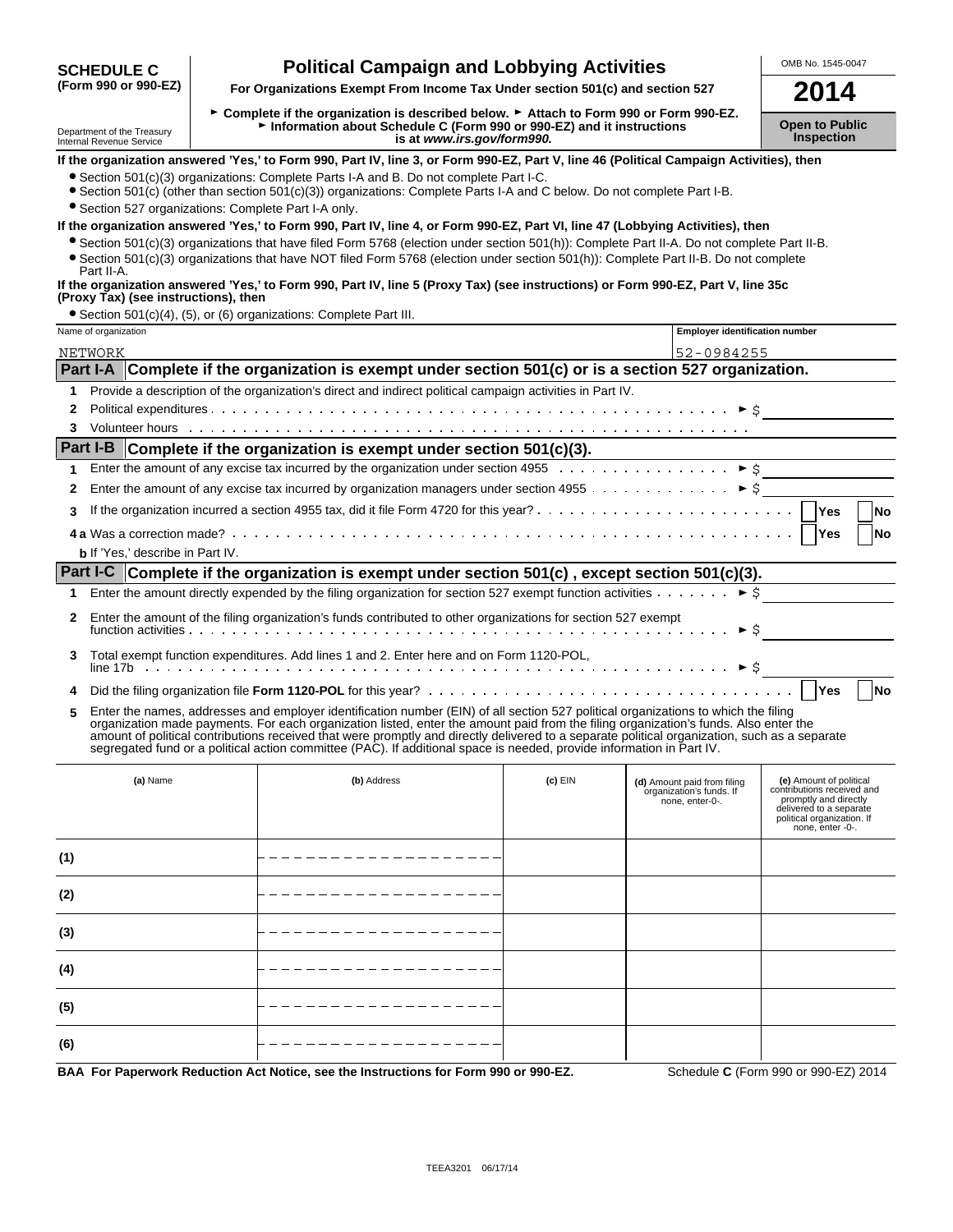| Schedule C (Form 990 or 990-EZ) 2014 NETWORK                                       |            |                                                                                                                                                                                                                  |                                   | 52-0984255                          | Page 2                         |
|------------------------------------------------------------------------------------|------------|------------------------------------------------------------------------------------------------------------------------------------------------------------------------------------------------------------------|-----------------------------------|-------------------------------------|--------------------------------|
| Part II-A<br>section 501(h)).                                                      |            | Complete if the organization is exempt under section 501(c)(3) and filed Form 5768 (election under                                                                                                               |                                   |                                     |                                |
| A Check $\blacktriangleright$                                                      |            | if the filing organization belongs to an affiliated group (and list in Part IV each affiliated group member's name,                                                                                              |                                   |                                     |                                |
|                                                                                    |            | address, EIN, expenses, and share of excess lobbying expenditures).                                                                                                                                              |                                   |                                     |                                |
| Check $\blacktriangleright$<br>в                                                   |            | if the filing organization checked box A and 'limited control' provisions apply.                                                                                                                                 |                                   |                                     |                                |
|                                                                                    |            | <b>Limits on Lobbying Expenditures</b><br>(The term 'expenditures' means amounts paid or incurred.)                                                                                                              |                                   | (a) Filing<br>organization's totals | (b) Affiliated<br>group totals |
| 1 a Total lobbying expenditures to influence public opinion (grass roots lobbying) |            |                                                                                                                                                                                                                  | the second contract of the second |                                     |                                |
|                                                                                    |            | <b>b</b> Total lobbying expenditures to influence a legislative body (direct lobbying)                                                                                                                           |                                   |                                     |                                |
|                                                                                    |            |                                                                                                                                                                                                                  |                                   |                                     |                                |
|                                                                                    |            |                                                                                                                                                                                                                  |                                   |                                     |                                |
|                                                                                    |            |                                                                                                                                                                                                                  |                                   |                                     |                                |
| both columns                                                                       |            | f Lobbying nontaxable amount. Enter the amount from the following table in                                                                                                                                       |                                   |                                     |                                |
| If the amount on line 1e, column (a) or (b) is:                                    |            | The lobbying nontaxable amount is:                                                                                                                                                                               |                                   |                                     |                                |
| Not over \$500,000                                                                 |            | 20% of the amount on line 1e.                                                                                                                                                                                    |                                   |                                     |                                |
| Over \$500,000 but not over \$1,000,000                                            |            | \$100,000 plus 15% of the excess over \$500,000.                                                                                                                                                                 |                                   |                                     |                                |
| Over \$1,000,000 but not over \$1,500,000                                          |            | \$175,000 plus 10% of the excess over \$1,000,000.                                                                                                                                                               |                                   |                                     |                                |
| Over \$1,500,000 but not over \$17,000,000                                         |            | \$225,000 plus 5% of the excess over \$1,500,000.                                                                                                                                                                |                                   |                                     |                                |
| Over \$17,000,000                                                                  |            | \$1,000,000.                                                                                                                                                                                                     |                                   |                                     |                                |
|                                                                                    |            |                                                                                                                                                                                                                  |                                   |                                     |                                |
|                                                                                    |            | j If there is an amount other than zero on either line 1h or line 1i, did the organization file Form 4720 reporting                                                                                              |                                   |                                     | Yes<br><b>No</b>               |
|                                                                                    |            | 4-Year Averaging Period Under Section 501(h)<br>(Some organizations that made a section 501(h) election do not have to complete all of the five<br>columns below. See the instructions for lines 2a through 2f.) |                                   |                                     |                                |
|                                                                                    |            | Lobbying Expenditures During 4-Year Averaging Period                                                                                                                                                             |                                   |                                     |                                |
| Calendar year (or fiscal<br>year beginning in)                                     | (a) $2011$ | (b) $2012$                                                                                                                                                                                                       | $(c)$ 2013                        | (d) $2014$                          | (e) Total                      |
| 2 a Lobbying non-taxable<br>amount                                                 |            |                                                                                                                                                                                                                  |                                   |                                     |                                |
| <b>b</b> Lobbying ceiling<br>amount (150% of line<br>2a, column $(e)$ $\cdots$     |            |                                                                                                                                                                                                                  |                                   |                                     |                                |
| c Total lobbying<br>$expenditures$ $\ldots$ $\ldots$                               |            |                                                                                                                                                                                                                  |                                   |                                     |                                |
| <b>d</b> Grassroots nontaxable<br>$amount \dots \dots$                             |            |                                                                                                                                                                                                                  |                                   |                                     |                                |
| e Grassroots ceiling<br>amount (150% of line<br>2d, column $(e)$                   |            |                                                                                                                                                                                                                  |                                   |                                     |                                |
| f Grassroots lobbying                                                              |            |                                                                                                                                                                                                                  |                                   |                                     |                                |

expenditures

 $\overline{a}$ 

**BAA** Schedule **C** (Form 990 or 990-EZ) 2014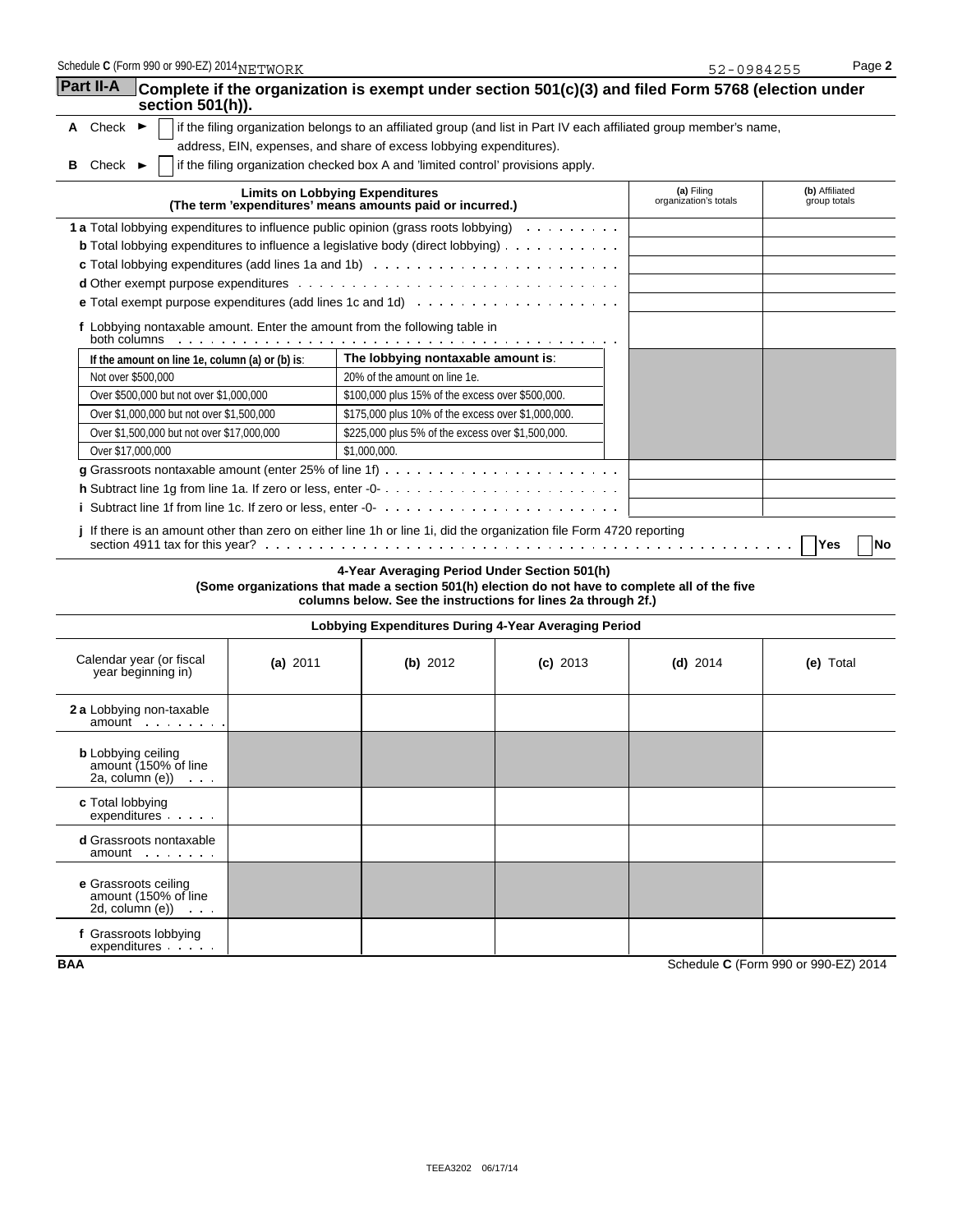| Complete if the organization is exempt under section 501(c)(3) and has NOT filed Form 5768<br>Part II-B<br>(election under section 501(h)).<br>(b)<br>(a)<br>For each 'Yes' response to lines 1a through 1i below, provide in Part IV a detailed description<br>No<br><b>Amount</b><br>Yes<br>During the year, did the filing organization attempt to influence foreign, national, state or local<br>legislation, including any attempt to influence public opinion on a legislative matter or referendum,<br>through the use of:<br><b>b</b> Paid staff or management (include compensation in expenses reported on lines 1c through 1i)?<br>g Direct contact with legislators, their staffs, government officials, or a legislative body?<br>h Rallies, demonstrations, seminars, conventions, speeches, lectures, or any similar means?<br>2 a Did the activities in line 1 cause the organization to be not described in section $501(c)(3)? \ldots \ldots$<br>c If 'Yes,' enter the amount of any tax incurred by organization managers under section 4912.<br>d If the filing organization incurred a section 4912 tax, did it file Form 4720 for this year?<br>Part III-A Complete if the organization is exempt under section 501(c)(4), section 501(c)(5), or<br>section 501(c)(6).<br>Yes<br>No<br>$\overline{1}$<br>X<br>1<br>$\overline{2}$<br>2<br>X<br>Did the organization agree to carry over lobbying and political expenditures from the prior year?<br>3<br>$\mathbf{X}$<br>3<br><b>Part III-B</b><br>Complete if the organization is exempt under section $501(c)(4)$ , section $501(c)(5)$ , or section $501(c)$<br>(6) and if either (a) BOTH Part III-A, lines 1 and 2, are answered 'No,' OR (b) Part III-A, line 3, is<br>answered 'Yes.'<br>$\mathbf{1}$<br>1<br>Section 162(e) nondeductible lobbying and political expenditures (do not include amounts of political<br>$\mathbf{2}$<br>expenses for which the section 527(f) tax was paid).<br>2 a<br>2 <sub>b</sub><br>2c<br>c Total.<br>Aggregate amount reported in section 6033(e)(1)(A) notices of nondeductible section 162(e) dues $\ldots \ldots \ldots$<br>3<br>3<br>If notices were sent and the amount on line 2c exceeds the amount on line 3, what portion of the excess<br>4<br>does the organization agree to carryover to the reasonable estimate of nondeductible lobbying and political<br>4<br>5<br><b>Part IV</b><br><b>Supplemental Information</b> | Schedule C (Form 990 or 990-EZ) 2014NETWORK | 52-0984255 | Page 3 |
|-------------------------------------------------------------------------------------------------------------------------------------------------------------------------------------------------------------------------------------------------------------------------------------------------------------------------------------------------------------------------------------------------------------------------------------------------------------------------------------------------------------------------------------------------------------------------------------------------------------------------------------------------------------------------------------------------------------------------------------------------------------------------------------------------------------------------------------------------------------------------------------------------------------------------------------------------------------------------------------------------------------------------------------------------------------------------------------------------------------------------------------------------------------------------------------------------------------------------------------------------------------------------------------------------------------------------------------------------------------------------------------------------------------------------------------------------------------------------------------------------------------------------------------------------------------------------------------------------------------------------------------------------------------------------------------------------------------------------------------------------------------------------------------------------------------------------------------------------------------------------------------------------------------------------------------------------------------------------------------------------------------------------------------------------------------------------------------------------------------------------------------------------------------------------------------------------------------------------------------------------------------------------------------------------------------------------------------------------------------------------------------------------------------------------------------------------------|---------------------------------------------|------------|--------|
|                                                                                                                                                                                                                                                                                                                                                                                                                                                                                                                                                                                                                                                                                                                                                                                                                                                                                                                                                                                                                                                                                                                                                                                                                                                                                                                                                                                                                                                                                                                                                                                                                                                                                                                                                                                                                                                                                                                                                                                                                                                                                                                                                                                                                                                                                                                                                                                                                                                       |                                             |            |        |
|                                                                                                                                                                                                                                                                                                                                                                                                                                                                                                                                                                                                                                                                                                                                                                                                                                                                                                                                                                                                                                                                                                                                                                                                                                                                                                                                                                                                                                                                                                                                                                                                                                                                                                                                                                                                                                                                                                                                                                                                                                                                                                                                                                                                                                                                                                                                                                                                                                                       |                                             |            |        |
|                                                                                                                                                                                                                                                                                                                                                                                                                                                                                                                                                                                                                                                                                                                                                                                                                                                                                                                                                                                                                                                                                                                                                                                                                                                                                                                                                                                                                                                                                                                                                                                                                                                                                                                                                                                                                                                                                                                                                                                                                                                                                                                                                                                                                                                                                                                                                                                                                                                       | of the lobbying activity.                   |            |        |
|                                                                                                                                                                                                                                                                                                                                                                                                                                                                                                                                                                                                                                                                                                                                                                                                                                                                                                                                                                                                                                                                                                                                                                                                                                                                                                                                                                                                                                                                                                                                                                                                                                                                                                                                                                                                                                                                                                                                                                                                                                                                                                                                                                                                                                                                                                                                                                                                                                                       |                                             |            |        |
|                                                                                                                                                                                                                                                                                                                                                                                                                                                                                                                                                                                                                                                                                                                                                                                                                                                                                                                                                                                                                                                                                                                                                                                                                                                                                                                                                                                                                                                                                                                                                                                                                                                                                                                                                                                                                                                                                                                                                                                                                                                                                                                                                                                                                                                                                                                                                                                                                                                       |                                             |            |        |
|                                                                                                                                                                                                                                                                                                                                                                                                                                                                                                                                                                                                                                                                                                                                                                                                                                                                                                                                                                                                                                                                                                                                                                                                                                                                                                                                                                                                                                                                                                                                                                                                                                                                                                                                                                                                                                                                                                                                                                                                                                                                                                                                                                                                                                                                                                                                                                                                                                                       |                                             |            |        |
|                                                                                                                                                                                                                                                                                                                                                                                                                                                                                                                                                                                                                                                                                                                                                                                                                                                                                                                                                                                                                                                                                                                                                                                                                                                                                                                                                                                                                                                                                                                                                                                                                                                                                                                                                                                                                                                                                                                                                                                                                                                                                                                                                                                                                                                                                                                                                                                                                                                       |                                             |            |        |
|                                                                                                                                                                                                                                                                                                                                                                                                                                                                                                                                                                                                                                                                                                                                                                                                                                                                                                                                                                                                                                                                                                                                                                                                                                                                                                                                                                                                                                                                                                                                                                                                                                                                                                                                                                                                                                                                                                                                                                                                                                                                                                                                                                                                                                                                                                                                                                                                                                                       |                                             |            |        |
|                                                                                                                                                                                                                                                                                                                                                                                                                                                                                                                                                                                                                                                                                                                                                                                                                                                                                                                                                                                                                                                                                                                                                                                                                                                                                                                                                                                                                                                                                                                                                                                                                                                                                                                                                                                                                                                                                                                                                                                                                                                                                                                                                                                                                                                                                                                                                                                                                                                       |                                             |            |        |
|                                                                                                                                                                                                                                                                                                                                                                                                                                                                                                                                                                                                                                                                                                                                                                                                                                                                                                                                                                                                                                                                                                                                                                                                                                                                                                                                                                                                                                                                                                                                                                                                                                                                                                                                                                                                                                                                                                                                                                                                                                                                                                                                                                                                                                                                                                                                                                                                                                                       |                                             |            |        |
|                                                                                                                                                                                                                                                                                                                                                                                                                                                                                                                                                                                                                                                                                                                                                                                                                                                                                                                                                                                                                                                                                                                                                                                                                                                                                                                                                                                                                                                                                                                                                                                                                                                                                                                                                                                                                                                                                                                                                                                                                                                                                                                                                                                                                                                                                                                                                                                                                                                       |                                             |            |        |
|                                                                                                                                                                                                                                                                                                                                                                                                                                                                                                                                                                                                                                                                                                                                                                                                                                                                                                                                                                                                                                                                                                                                                                                                                                                                                                                                                                                                                                                                                                                                                                                                                                                                                                                                                                                                                                                                                                                                                                                                                                                                                                                                                                                                                                                                                                                                                                                                                                                       |                                             |            |        |
|                                                                                                                                                                                                                                                                                                                                                                                                                                                                                                                                                                                                                                                                                                                                                                                                                                                                                                                                                                                                                                                                                                                                                                                                                                                                                                                                                                                                                                                                                                                                                                                                                                                                                                                                                                                                                                                                                                                                                                                                                                                                                                                                                                                                                                                                                                                                                                                                                                                       |                                             |            |        |
|                                                                                                                                                                                                                                                                                                                                                                                                                                                                                                                                                                                                                                                                                                                                                                                                                                                                                                                                                                                                                                                                                                                                                                                                                                                                                                                                                                                                                                                                                                                                                                                                                                                                                                                                                                                                                                                                                                                                                                                                                                                                                                                                                                                                                                                                                                                                                                                                                                                       |                                             |            |        |
|                                                                                                                                                                                                                                                                                                                                                                                                                                                                                                                                                                                                                                                                                                                                                                                                                                                                                                                                                                                                                                                                                                                                                                                                                                                                                                                                                                                                                                                                                                                                                                                                                                                                                                                                                                                                                                                                                                                                                                                                                                                                                                                                                                                                                                                                                                                                                                                                                                                       |                                             |            |        |
|                                                                                                                                                                                                                                                                                                                                                                                                                                                                                                                                                                                                                                                                                                                                                                                                                                                                                                                                                                                                                                                                                                                                                                                                                                                                                                                                                                                                                                                                                                                                                                                                                                                                                                                                                                                                                                                                                                                                                                                                                                                                                                                                                                                                                                                                                                                                                                                                                                                       |                                             |            |        |
|                                                                                                                                                                                                                                                                                                                                                                                                                                                                                                                                                                                                                                                                                                                                                                                                                                                                                                                                                                                                                                                                                                                                                                                                                                                                                                                                                                                                                                                                                                                                                                                                                                                                                                                                                                                                                                                                                                                                                                                                                                                                                                                                                                                                                                                                                                                                                                                                                                                       |                                             |            |        |
|                                                                                                                                                                                                                                                                                                                                                                                                                                                                                                                                                                                                                                                                                                                                                                                                                                                                                                                                                                                                                                                                                                                                                                                                                                                                                                                                                                                                                                                                                                                                                                                                                                                                                                                                                                                                                                                                                                                                                                                                                                                                                                                                                                                                                                                                                                                                                                                                                                                       |                                             |            |        |
|                                                                                                                                                                                                                                                                                                                                                                                                                                                                                                                                                                                                                                                                                                                                                                                                                                                                                                                                                                                                                                                                                                                                                                                                                                                                                                                                                                                                                                                                                                                                                                                                                                                                                                                                                                                                                                                                                                                                                                                                                                                                                                                                                                                                                                                                                                                                                                                                                                                       |                                             |            |        |
|                                                                                                                                                                                                                                                                                                                                                                                                                                                                                                                                                                                                                                                                                                                                                                                                                                                                                                                                                                                                                                                                                                                                                                                                                                                                                                                                                                                                                                                                                                                                                                                                                                                                                                                                                                                                                                                                                                                                                                                                                                                                                                                                                                                                                                                                                                                                                                                                                                                       |                                             |            |        |
|                                                                                                                                                                                                                                                                                                                                                                                                                                                                                                                                                                                                                                                                                                                                                                                                                                                                                                                                                                                                                                                                                                                                                                                                                                                                                                                                                                                                                                                                                                                                                                                                                                                                                                                                                                                                                                                                                                                                                                                                                                                                                                                                                                                                                                                                                                                                                                                                                                                       |                                             |            |        |
|                                                                                                                                                                                                                                                                                                                                                                                                                                                                                                                                                                                                                                                                                                                                                                                                                                                                                                                                                                                                                                                                                                                                                                                                                                                                                                                                                                                                                                                                                                                                                                                                                                                                                                                                                                                                                                                                                                                                                                                                                                                                                                                                                                                                                                                                                                                                                                                                                                                       |                                             |            |        |
|                                                                                                                                                                                                                                                                                                                                                                                                                                                                                                                                                                                                                                                                                                                                                                                                                                                                                                                                                                                                                                                                                                                                                                                                                                                                                                                                                                                                                                                                                                                                                                                                                                                                                                                                                                                                                                                                                                                                                                                                                                                                                                                                                                                                                                                                                                                                                                                                                                                       |                                             |            |        |
|                                                                                                                                                                                                                                                                                                                                                                                                                                                                                                                                                                                                                                                                                                                                                                                                                                                                                                                                                                                                                                                                                                                                                                                                                                                                                                                                                                                                                                                                                                                                                                                                                                                                                                                                                                                                                                                                                                                                                                                                                                                                                                                                                                                                                                                                                                                                                                                                                                                       |                                             |            |        |
|                                                                                                                                                                                                                                                                                                                                                                                                                                                                                                                                                                                                                                                                                                                                                                                                                                                                                                                                                                                                                                                                                                                                                                                                                                                                                                                                                                                                                                                                                                                                                                                                                                                                                                                                                                                                                                                                                                                                                                                                                                                                                                                                                                                                                                                                                                                                                                                                                                                       |                                             |            |        |
|                                                                                                                                                                                                                                                                                                                                                                                                                                                                                                                                                                                                                                                                                                                                                                                                                                                                                                                                                                                                                                                                                                                                                                                                                                                                                                                                                                                                                                                                                                                                                                                                                                                                                                                                                                                                                                                                                                                                                                                                                                                                                                                                                                                                                                                                                                                                                                                                                                                       |                                             |            |        |
|                                                                                                                                                                                                                                                                                                                                                                                                                                                                                                                                                                                                                                                                                                                                                                                                                                                                                                                                                                                                                                                                                                                                                                                                                                                                                                                                                                                                                                                                                                                                                                                                                                                                                                                                                                                                                                                                                                                                                                                                                                                                                                                                                                                                                                                                                                                                                                                                                                                       |                                             |            |        |
|                                                                                                                                                                                                                                                                                                                                                                                                                                                                                                                                                                                                                                                                                                                                                                                                                                                                                                                                                                                                                                                                                                                                                                                                                                                                                                                                                                                                                                                                                                                                                                                                                                                                                                                                                                                                                                                                                                                                                                                                                                                                                                                                                                                                                                                                                                                                                                                                                                                       |                                             |            |        |
|                                                                                                                                                                                                                                                                                                                                                                                                                                                                                                                                                                                                                                                                                                                                                                                                                                                                                                                                                                                                                                                                                                                                                                                                                                                                                                                                                                                                                                                                                                                                                                                                                                                                                                                                                                                                                                                                                                                                                                                                                                                                                                                                                                                                                                                                                                                                                                                                                                                       |                                             |            |        |
|                                                                                                                                                                                                                                                                                                                                                                                                                                                                                                                                                                                                                                                                                                                                                                                                                                                                                                                                                                                                                                                                                                                                                                                                                                                                                                                                                                                                                                                                                                                                                                                                                                                                                                                                                                                                                                                                                                                                                                                                                                                                                                                                                                                                                                                                                                                                                                                                                                                       |                                             |            |        |
|                                                                                                                                                                                                                                                                                                                                                                                                                                                                                                                                                                                                                                                                                                                                                                                                                                                                                                                                                                                                                                                                                                                                                                                                                                                                                                                                                                                                                                                                                                                                                                                                                                                                                                                                                                                                                                                                                                                                                                                                                                                                                                                                                                                                                                                                                                                                                                                                                                                       |                                             |            |        |
|                                                                                                                                                                                                                                                                                                                                                                                                                                                                                                                                                                                                                                                                                                                                                                                                                                                                                                                                                                                                                                                                                                                                                                                                                                                                                                                                                                                                                                                                                                                                                                                                                                                                                                                                                                                                                                                                                                                                                                                                                                                                                                                                                                                                                                                                                                                                                                                                                                                       |                                             |            |        |
|                                                                                                                                                                                                                                                                                                                                                                                                                                                                                                                                                                                                                                                                                                                                                                                                                                                                                                                                                                                                                                                                                                                                                                                                                                                                                                                                                                                                                                                                                                                                                                                                                                                                                                                                                                                                                                                                                                                                                                                                                                                                                                                                                                                                                                                                                                                                                                                                                                                       |                                             |            |        |
|                                                                                                                                                                                                                                                                                                                                                                                                                                                                                                                                                                                                                                                                                                                                                                                                                                                                                                                                                                                                                                                                                                                                                                                                                                                                                                                                                                                                                                                                                                                                                                                                                                                                                                                                                                                                                                                                                                                                                                                                                                                                                                                                                                                                                                                                                                                                                                                                                                                       |                                             |            |        |
|                                                                                                                                                                                                                                                                                                                                                                                                                                                                                                                                                                                                                                                                                                                                                                                                                                                                                                                                                                                                                                                                                                                                                                                                                                                                                                                                                                                                                                                                                                                                                                                                                                                                                                                                                                                                                                                                                                                                                                                                                                                                                                                                                                                                                                                                                                                                                                                                                                                       |                                             |            |        |

Provide the descriptions required for Part I-A, line 1; Part I-B, line 4; Part I-C, line 5; Part II-A (affiliated group list); Part II-A, lines 1 and 2 (see instructions); and Part II-B, line 1. Also, complete this part for any additional information.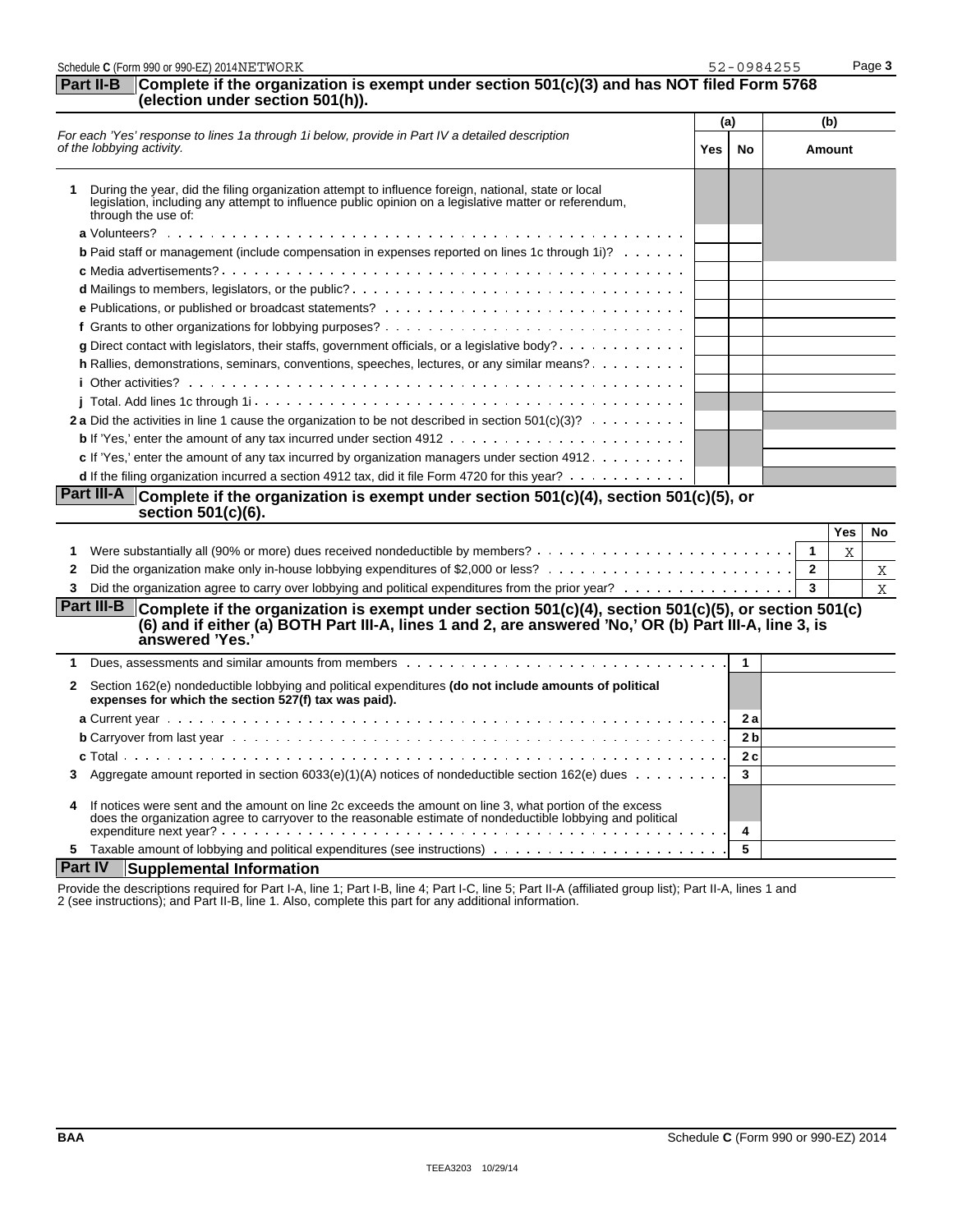# **(Form 990)**

## **SCHEDULE D**  $\begin{array}{ccc} \hline \text{OMB No. 1545-0047} \end{array}$

**Part IV, lines 6, 7, 8, 9, 10, 11a, 11b, 11c, 11d, 11e, 11f, 12a, or 12b.**<br>
Part IV, lines 6, 7, 8, 9, 10, 11a, 11b, 11c, 11d, 11e, 11f, 12a, or 12b.

Department of the Treasury

|              | Department of the Treasury                           |                                                                     | Attach to Form 990.<br>Information about Schedule D (Form 990) and its instructions is at www.irs.gov/form990.                                                                                                                                                                                                                                                                                  |                                                    |                                                            | <b>Open to Public</b> |
|--------------|------------------------------------------------------|---------------------------------------------------------------------|-------------------------------------------------------------------------------------------------------------------------------------------------------------------------------------------------------------------------------------------------------------------------------------------------------------------------------------------------------------------------------------------------|----------------------------------------------------|------------------------------------------------------------|-----------------------|
|              | Internal Revenue Service<br>Name of the organization |                                                                     |                                                                                                                                                                                                                                                                                                                                                                                                 |                                                    | <b>Inspection</b><br><b>Employer identification number</b> |                       |
|              |                                                      |                                                                     |                                                                                                                                                                                                                                                                                                                                                                                                 |                                                    |                                                            |                       |
|              | NETWORK                                              |                                                                     |                                                                                                                                                                                                                                                                                                                                                                                                 |                                                    | 52-0984255                                                 |                       |
| Part I       |                                                      |                                                                     | Organizations Maintaining Donor Advised Funds or Other Similar Funds or Accounts.                                                                                                                                                                                                                                                                                                               |                                                    |                                                            |                       |
|              |                                                      |                                                                     | Complete if the organization answered 'Yes' to Form 990, Part IV, line 6.                                                                                                                                                                                                                                                                                                                       |                                                    |                                                            |                       |
|              |                                                      |                                                                     | (a) Donor advised funds                                                                                                                                                                                                                                                                                                                                                                         |                                                    | (b) Funds and other accounts                               |                       |
| 1.           |                                                      | Total number at end of year                                         |                                                                                                                                                                                                                                                                                                                                                                                                 |                                                    |                                                            |                       |
| 2            |                                                      | Aggregate value of contributions to (during year)                   |                                                                                                                                                                                                                                                                                                                                                                                                 |                                                    |                                                            |                       |
| 3            |                                                      | Aggregate value of grants from (during year)                        |                                                                                                                                                                                                                                                                                                                                                                                                 |                                                    |                                                            |                       |
|              |                                                      | Aggregate value at end of year                                      |                                                                                                                                                                                                                                                                                                                                                                                                 |                                                    |                                                            |                       |
| 5            |                                                      |                                                                     | Did the organization inform all donors and donor advisors in writing that the assets held in donor advised funds                                                                                                                                                                                                                                                                                |                                                    | Yes                                                        | No                    |
| 6            |                                                      |                                                                     | Did the organization inform all grantees, donors, and donor advisors in writing that grant funds can be used only<br>for charitable purposes and not for the benefit of the donor or donor advisor, or for any other purpose conferring                                                                                                                                                         |                                                    |                                                            |                       |
|              |                                                      |                                                                     |                                                                                                                                                                                                                                                                                                                                                                                                 |                                                    | Yes                                                        | No                    |
| Part II      |                                                      | <b>Conservation Easements.</b>                                      |                                                                                                                                                                                                                                                                                                                                                                                                 |                                                    |                                                            |                       |
|              |                                                      |                                                                     | Complete if the organization answered 'Yes' to Form 990, Part IV, line 7.                                                                                                                                                                                                                                                                                                                       |                                                    |                                                            |                       |
| $\mathbf{1}$ |                                                      |                                                                     | Purpose(s) of conservation easements held by the organization (check all that apply).                                                                                                                                                                                                                                                                                                           |                                                    |                                                            |                       |
|              |                                                      | Preservation of land for public use (e.g., recreation or education) |                                                                                                                                                                                                                                                                                                                                                                                                 | Preservation of a historically important land area |                                                            |                       |
|              | Protection of natural habitat                        |                                                                     |                                                                                                                                                                                                                                                                                                                                                                                                 | Preservation of a certified historic structure     |                                                            |                       |
|              | Preservation of open space                           |                                                                     |                                                                                                                                                                                                                                                                                                                                                                                                 |                                                    |                                                            |                       |
| 2            | last day of the tax year.                            |                                                                     | Complete lines 2a through 2d if the organization held a qualified conservation contribution in the form of a conservation easement on the                                                                                                                                                                                                                                                       |                                                    |                                                            |                       |
|              |                                                      |                                                                     |                                                                                                                                                                                                                                                                                                                                                                                                 |                                                    | Held at the End of the Tax Year                            |                       |
|              |                                                      |                                                                     |                                                                                                                                                                                                                                                                                                                                                                                                 | 2 a                                                |                                                            |                       |
|              |                                                      |                                                                     |                                                                                                                                                                                                                                                                                                                                                                                                 | 2 <sub>b</sub>                                     |                                                            |                       |
|              |                                                      |                                                                     | <b>c</b> Number of conservation easements on a certified historic structure included in (a) $\dots \dots \dots$                                                                                                                                                                                                                                                                                 | 2c                                                 |                                                            |                       |
|              |                                                      |                                                                     | d Number of conservation easements included in (c) acquired after 8/17/06, and not on a historic                                                                                                                                                                                                                                                                                                | 2 d                                                |                                                            |                       |
| 3            | tax year $\blacktriangleright$                       |                                                                     | Number of conservation easements modified, transferred, released, extinguished, or terminated by the organization during the                                                                                                                                                                                                                                                                    |                                                    |                                                            |                       |
|              |                                                      |                                                                     | Number of states where property subject to conservation easement is located ►                                                                                                                                                                                                                                                                                                                   |                                                    |                                                            |                       |
| 5            |                                                      |                                                                     | Does the organization have a written policy regarding the periodic monitoring, inspection, handling of violations,                                                                                                                                                                                                                                                                              |                                                    | Yes                                                        | No                    |
| 6            |                                                      |                                                                     | Staff and volunteer hours devoted to monitoring, inspecting, and enforcing conservation easements during the year                                                                                                                                                                                                                                                                               |                                                    |                                                            |                       |
|              | ►\$                                                  |                                                                     | 7 Amount of expenses incurred in monitoring, inspecting, and enforcing conservation easements during the year                                                                                                                                                                                                                                                                                   |                                                    |                                                            |                       |
| 8            |                                                      |                                                                     | Does each conservation easement reported on line 2(d) above satisfy the requirements of section 170(h)(4)(B)(i)                                                                                                                                                                                                                                                                                 |                                                    | <b>Yes</b>                                                 | No                    |
| 9.           | conservation easements.                              |                                                                     | In Part XIII, describe how the organization reports conservation easements in its revenue and expense statement, and balance sheet, and<br>include, if applicable, the text of the footnote to the organization's financial statements that describes the organization's accounting for                                                                                                         |                                                    |                                                            |                       |
|              | Part III                                             |                                                                     | Organizations Maintaining Collections of Art, Historical Treasures, or Other Similar Assets.<br>Complete if the organization answered 'Yes' to Form 990, Part IV, line 8.                                                                                                                                                                                                                       |                                                    |                                                            |                       |
|              |                                                      |                                                                     | 1 a If the organization elected, as permitted under SFAS 116 (ASC 958), not to report in its revenue statement and balance sheet works of<br>art, historical treasures, or other similar assets held for public exhibition, education, or research in furtherance of public service, provide,<br>in Part XIII, the text of the footnote to its financial statements that describes these items. |                                                    |                                                            |                       |
|              |                                                      | following amounts relating to these items:                          | b If the organization elected, as permitted under SFAS 116 (ASC 958), to report in its revenue statement and balance sheet works of art,<br>historical treasures, or other similar assets held for public exhibition, education, or research in furtherance of public service, provide the                                                                                                      |                                                    |                                                            |                       |
|              |                                                      |                                                                     |                                                                                                                                                                                                                                                                                                                                                                                                 |                                                    |                                                            |                       |
|              |                                                      |                                                                     |                                                                                                                                                                                                                                                                                                                                                                                                 |                                                    | ► \$                                                       |                       |
| 2            |                                                      |                                                                     | If the organization received or held works of art, historical treasures, or other similar assets for financial gain, provide the following<br>amounts required to be reported under SFAS 116 (ASC 958) relating to these items:                                                                                                                                                                 |                                                    |                                                            |                       |
|              |                                                      |                                                                     |                                                                                                                                                                                                                                                                                                                                                                                                 |                                                    |                                                            |                       |
|              |                                                      |                                                                     |                                                                                                                                                                                                                                                                                                                                                                                                 |                                                    |                                                            |                       |

**BAA For Paperwork Reduction Act Notice, see the Instructions for Form 990.** TEEA3301 10/28/14 Schedule **D** (Form 990) 2014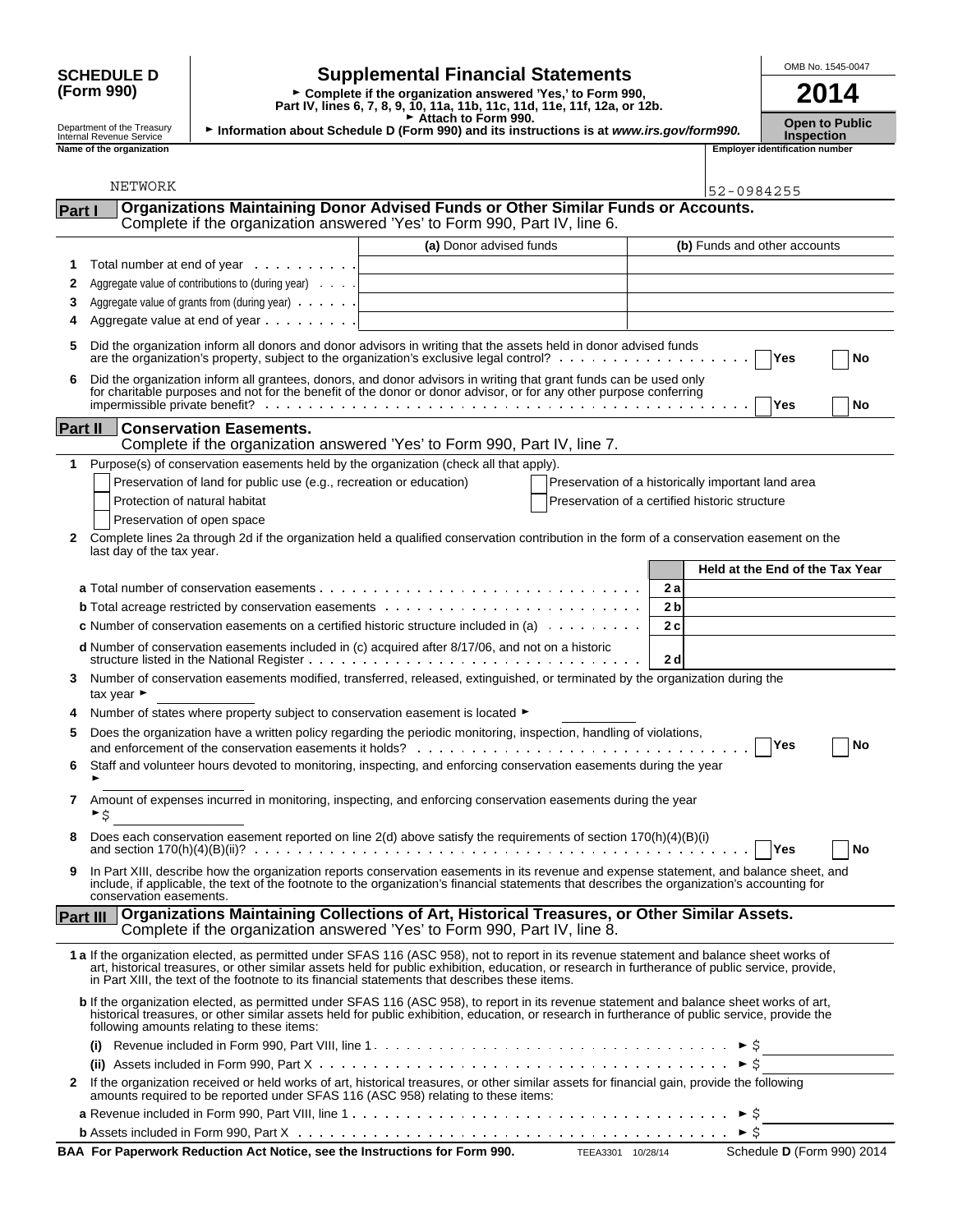| Schedule <b>D</b> (Form 990) 2014<br>NETWORK                                                                                                                                                                                      |                                         |                                    | 52-0984255                      |            |                     | Page 2    |
|-----------------------------------------------------------------------------------------------------------------------------------------------------------------------------------------------------------------------------------|-----------------------------------------|------------------------------------|---------------------------------|------------|---------------------|-----------|
| Organizations Maintaining Collections of Art, Historical Treasures, or Other Similar Assets (continued)<br><b>Part III</b>                                                                                                        |                                         |                                    |                                 |            |                     |           |
| Using the organization's acquisition, accession, and other records, check any of the following that are a significant use of its collection<br>3<br>items (check all that apply):                                                 |                                         |                                    |                                 |            |                     |           |
| Public exhibition<br>a                                                                                                                                                                                                            | d                                       | Loan or exchange programs          |                                 |            |                     |           |
| Scholarly research<br>b                                                                                                                                                                                                           | Other<br>е                              |                                    |                                 |            |                     |           |
| Preservation for future generations<br>c                                                                                                                                                                                          |                                         |                                    |                                 |            |                     |           |
| Provide a description of the organization's collections and explain how they further the organization's exempt purpose in<br>Part XIII.                                                                                           |                                         |                                    |                                 |            |                     |           |
| During the year, did the organization solicit or receive donations of art, historical treasures, or other similar assets<br>5<br>to be sold to raise funds rather than to be maintained as part of the organization's collection? |                                         |                                    |                                 | Yes        |                     | No        |
| <b>Escrow and Custodial Arrangements.</b> Complete if the organization answered 'Yes' to Form 990, Part IV,<br><b>Part IV</b><br>line 9, or reported an amount on Form 990, Part X, line 21.                                      |                                         |                                    |                                 |            |                     |           |
| 1 a Is the organization an agent, trustee, custodian, or other intermediary for contributions or other assets not included                                                                                                        |                                         |                                    |                                 | Yes        |                     | <b>No</b> |
| b If 'Yes,' explain the arrangement in Part XIII and complete the following table:                                                                                                                                                |                                         |                                    |                                 |            |                     |           |
|                                                                                                                                                                                                                                   |                                         |                                    |                                 | Amount     |                     |           |
|                                                                                                                                                                                                                                   |                                         |                                    | 1 с                             |            |                     |           |
|                                                                                                                                                                                                                                   |                                         |                                    | 1 d                             |            |                     |           |
|                                                                                                                                                                                                                                   |                                         |                                    | 1 е                             |            |                     |           |
|                                                                                                                                                                                                                                   |                                         |                                    | 1f                              |            |                     |           |
| 2 a Did the organization include an amount on Form 990, Part X, line 21, for escrow or custodial account liability?                                                                                                               |                                         |                                    |                                 | <b>Yes</b> |                     | No        |
|                                                                                                                                                                                                                                   |                                         |                                    |                                 |            |                     |           |
|                                                                                                                                                                                                                                   |                                         |                                    |                                 |            |                     |           |
| <b>Part V</b><br>Endowment Funds. Complete if the organization answered 'Yes' to Form 990, Part IV, line 10.                                                                                                                      |                                         |                                    |                                 |            |                     |           |
|                                                                                                                                                                                                                                   | (a) Current year<br>(b) Prior year      | (c) Two years back                 | (d) Three years back            |            | (e) Four years back |           |
| <b>1 a</b> Beginning of year balance                                                                                                                                                                                              |                                         |                                    |                                 |            |                     |           |
| <b>b</b> Contributions                                                                                                                                                                                                            |                                         |                                    |                                 |            |                     |           |
|                                                                                                                                                                                                                                   |                                         |                                    |                                 |            |                     |           |
| <b>c</b> Net investment earnings, gains,<br>and losses                                                                                                                                                                            |                                         |                                    |                                 |            |                     |           |
| <b>d</b> Grants or scholarships                                                                                                                                                                                                   |                                         |                                    |                                 |            |                     |           |
| <b>e</b> Other expenditures for facilities                                                                                                                                                                                        |                                         |                                    |                                 |            |                     |           |
| and programs                                                                                                                                                                                                                      |                                         |                                    |                                 |            |                     |           |
| f Administrative expenses                                                                                                                                                                                                         |                                         |                                    |                                 |            |                     |           |
| $g$ End of year balance $\ldots$ .                                                                                                                                                                                                |                                         |                                    |                                 |            |                     |           |
| 2 Provide the estimated percentage of the current year end balance (line 1g, column (a)) held as:                                                                                                                                 |                                         |                                    |                                 |            |                     |           |
| a Board designated or quasi-endowment $\blacktriangleright$                                                                                                                                                                       | ್                                       |                                    |                                 |            |                     |           |
| <b>b</b> Permanent endowment ►                                                                                                                                                                                                    | န္                                      |                                    |                                 |            |                     |           |
| c Temporarily restricted endowment >                                                                                                                                                                                              |                                         |                                    |                                 |            |                     |           |
| The percentages in lines 2a, 2b, and 2c should equal 100%.                                                                                                                                                                        |                                         |                                    |                                 |            |                     |           |
|                                                                                                                                                                                                                                   |                                         |                                    |                                 |            |                     |           |
| 3 a Are there endowment funds not in the possession of the organization that are held and administered for the<br>organization by:                                                                                                |                                         |                                    |                                 |            | Yes                 | No        |
| unrelated organizations enterprise in the contract of the contract of the contract of the contract of the contract or the contract or the contract of the contract or the contract of the contract of the contract or the cont    |                                         |                                    |                                 | 3a(i)      |                     |           |
|                                                                                                                                                                                                                                   |                                         |                                    |                                 | 3a(ii)     |                     |           |
|                                                                                                                                                                                                                                   |                                         |                                    |                                 | 3b         |                     |           |
| Describe in Part XIII the intended uses of the organization's endowment funds.                                                                                                                                                    |                                         |                                    |                                 |            |                     |           |
| <b>Part VI   Land, Buildings, and Equipment.</b>                                                                                                                                                                                  |                                         |                                    |                                 |            |                     |           |
| Complete if the organization answered 'Yes' to Form 990, Part IV, line 11a. See Form 990, Part X, line 10.                                                                                                                        |                                         |                                    |                                 |            |                     |           |
| Description of property                                                                                                                                                                                                           |                                         |                                    |                                 |            | (d) Book value      |           |
|                                                                                                                                                                                                                                   | (a) Cost or other basis<br>(investment) | (b) Cost or other<br>basis (other) | (c) Accumulated<br>depreciation |            |                     |           |
|                                                                                                                                                                                                                                   |                                         |                                    |                                 |            |                     |           |
| <b>b</b> Buildings $\cdots$ $\cdots$ $\cdots$ $\cdots$ $\cdots$ $\cdots$                                                                                                                                                          |                                         |                                    |                                 |            |                     |           |
| c Leasehold improvements                                                                                                                                                                                                          |                                         | 43,915.                            | 43,915                          |            |                     | 0.        |
| $d$ Equipment $\cdots$ $\cdots$ $\cdots$ $\cdots$ $\cdots$                                                                                                                                                                        |                                         | 181,393                            | 178,985                         |            |                     | 2,408.    |
| $e$ Other $\cdots$ $\cdots$ $\cdots$ $\cdots$ $\cdots$ $\cdots$                                                                                                                                                                   |                                         |                                    |                                 |            |                     |           |
| Total. Add lines 1a through 1e. (Column (d) must equal Form 990, Part X, column (B), line 10c.)                                                                                                                                   |                                         |                                    | ▶                               |            |                     | 2,408.    |
|                                                                                                                                                                                                                                   |                                         |                                    |                                 |            |                     |           |

**BAA** Schedule **D** (Form 990) 2014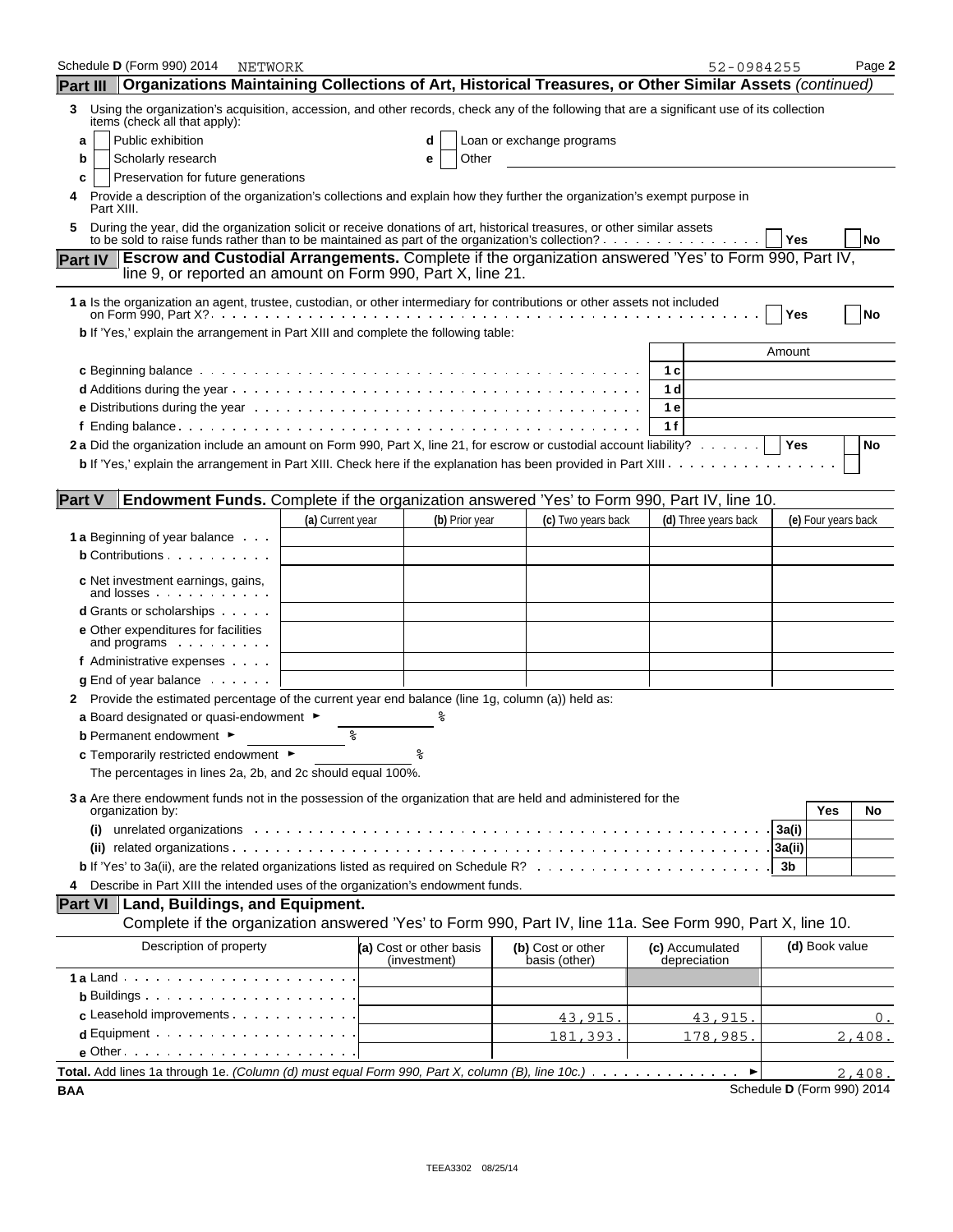| Part VII   Investments - Other Securities.                                                                                                                     |                 | Complete if the organization answered 'Yes' to Form 990, Part IV, line 11b. See Form 990, Part X, line 12. |
|----------------------------------------------------------------------------------------------------------------------------------------------------------------|-----------------|------------------------------------------------------------------------------------------------------------|
| (a) Description of security or category (including name of security)                                                                                           | (b) Book value  | (c) Method of valuation: Cost or end-of-year market value                                                  |
| (1) Financial derivatives                                                                                                                                      |                 |                                                                                                            |
| (2) Closely-held equity interests                                                                                                                              |                 |                                                                                                            |
| (3) Other                                                                                                                                                      |                 |                                                                                                            |
| (A)                                                                                                                                                            |                 |                                                                                                            |
| (B)                                                                                                                                                            |                 |                                                                                                            |
| $\underline{(C)}$                                                                                                                                              |                 |                                                                                                            |
| (D)                                                                                                                                                            |                 |                                                                                                            |
| (E)                                                                                                                                                            |                 |                                                                                                            |
| (F)                                                                                                                                                            |                 |                                                                                                            |
| (G)                                                                                                                                                            |                 |                                                                                                            |
| (H)                                                                                                                                                            |                 |                                                                                                            |
| $\frac{1}{2}$                                                                                                                                                  |                 |                                                                                                            |
| Total. (Column (b) must equal Form 990, Part X, column (B) line 12.) $\blacktriangleright$<br><b>Investments - Program Related.</b><br><b>Part VIII</b>        |                 |                                                                                                            |
|                                                                                                                                                                |                 | Complete if the organization answered 'Yes' to Form 990, Part IV, line 11c. See Form 990, Part X, line 13. |
| (a) Description of investment type                                                                                                                             | (b) Book value  | (c) Method of valuation: Cost or end-of-year market value                                                  |
| (1)                                                                                                                                                            |                 |                                                                                                            |
| (2)                                                                                                                                                            |                 |                                                                                                            |
| (3)<br>(4)                                                                                                                                                     |                 |                                                                                                            |
| (5)                                                                                                                                                            |                 |                                                                                                            |
| (6)                                                                                                                                                            |                 |                                                                                                            |
| (7)                                                                                                                                                            |                 |                                                                                                            |
| (8)                                                                                                                                                            |                 |                                                                                                            |
| (9)                                                                                                                                                            |                 |                                                                                                            |
| (10)                                                                                                                                                           |                 |                                                                                                            |
| Total. (Column (b) must equal Form 990, Part X, column (B) line 13.). $\blacktriangleright$                                                                    |                 |                                                                                                            |
| <b>Other Assets.</b><br><b>Part IX</b>                                                                                                                         |                 | Complete if the organization answered 'Yes' to Form 990, Part IV, line 11d. See Form 990, Part X, line 15. |
|                                                                                                                                                                | (a) Description | (b) Book value                                                                                             |
| (1)                                                                                                                                                            |                 |                                                                                                            |
| (2)                                                                                                                                                            |                 |                                                                                                            |
| (3)                                                                                                                                                            |                 |                                                                                                            |
| (4)<br>(5)                                                                                                                                                     |                 |                                                                                                            |
| (6)                                                                                                                                                            |                 |                                                                                                            |
| (7)                                                                                                                                                            |                 |                                                                                                            |
| (8)                                                                                                                                                            |                 |                                                                                                            |
| (9)                                                                                                                                                            |                 |                                                                                                            |
| (10)                                                                                                                                                           |                 |                                                                                                            |
| <b>Total.</b> (Column (b) must equal Form 990, Part X, column (B), line $15.$ ) $\ldots$                                                                       |                 | ▶                                                                                                          |
| <b>Part X</b><br><b>Other Liabilities.</b><br>Complete if the organization answered 'Yes' to Form 990, Part IV, line 11e or 11f. See Form 990, Part X, line 25 |                 |                                                                                                            |
| (a) Description of liability                                                                                                                                   | (b) Book value  |                                                                                                            |
| (1) Federal income taxes                                                                                                                                       |                 |                                                                                                            |
| (2)                                                                                                                                                            |                 |                                                                                                            |
| (3)                                                                                                                                                            |                 |                                                                                                            |
| (4)                                                                                                                                                            |                 |                                                                                                            |
| (5)<br>(6)                                                                                                                                                     |                 |                                                                                                            |
| (7)                                                                                                                                                            |                 |                                                                                                            |
| (8)                                                                                                                                                            |                 |                                                                                                            |
| (9)                                                                                                                                                            |                 |                                                                                                            |
| (10)                                                                                                                                                           |                 |                                                                                                            |
| (11)                                                                                                                                                           |                 |                                                                                                            |
| Total. (Column (b) must equal Form 990, Part X, column (B) line 25.) $\ldots$                                                                                  |                 |                                                                                                            |

**2.** Liability for uncertain tax positions. In Part XIII, provide the text of the footnote to the organization's financial statements that reports the organization's liability for uncertain tax positions under FIN 48 (ASC 740). Check here if the text of the footnote has been provided in Part XIII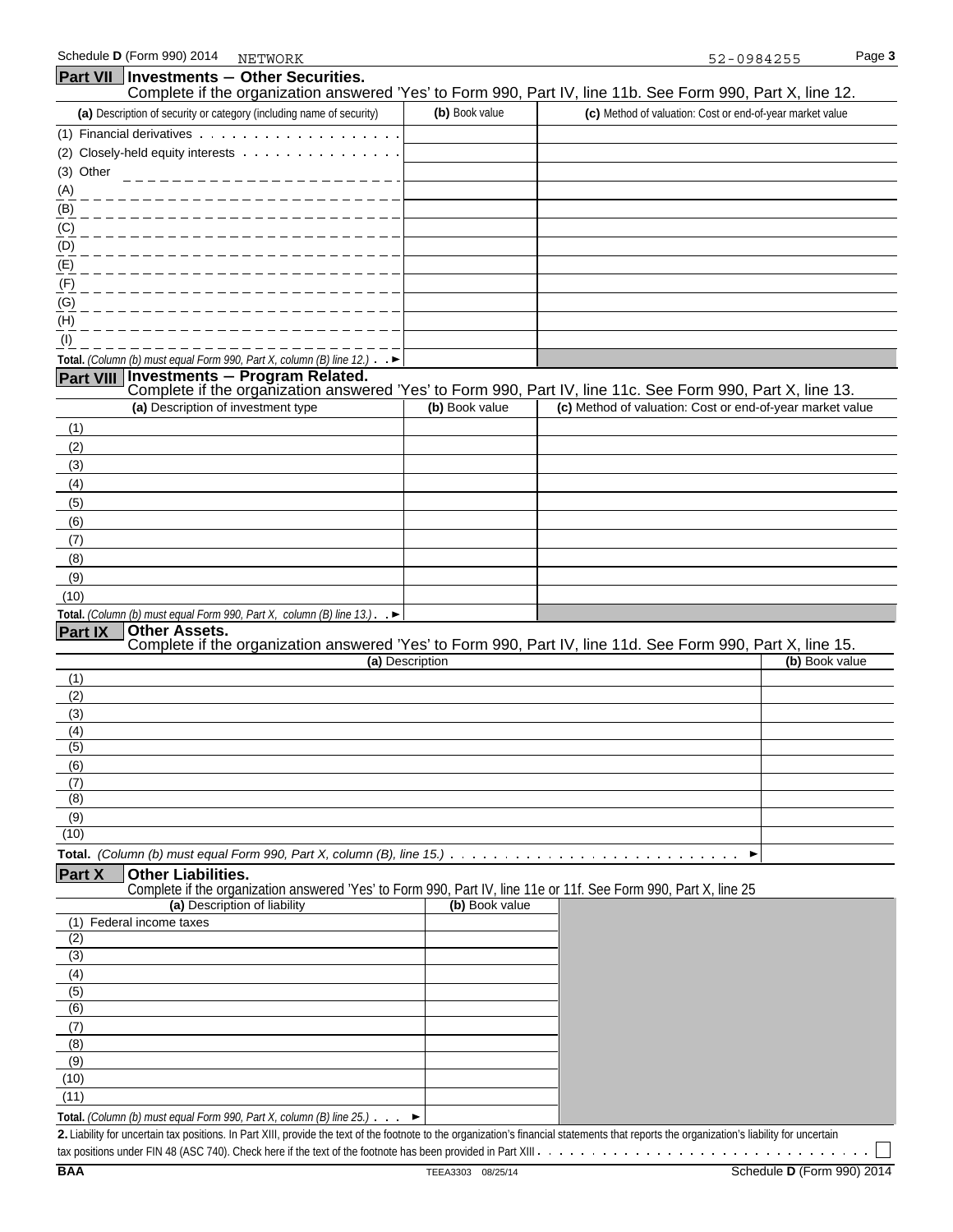| Schedule D (Form 990) 2014<br>NETWORK                                                                                          | 52-0984255   | Page 4     |
|--------------------------------------------------------------------------------------------------------------------------------|--------------|------------|
| Part XI   Reconciliation of Revenue per Audited Financial Statements With Revenue per Return.                                  |              |            |
| Complete if the organization answered 'Yes' to Form 990, Part IV, line 12a.                                                    |              |            |
| 1                                                                                                                              | $\mathbf{1}$ | 1,668,682. |
| Amounts included on line 1 but not on Form 990, Part VIII, line 12:<br>2                                                       |              |            |
| 2a<br>14,727.                                                                                                                  |              |            |
| 2 <sub>b</sub>                                                                                                                 |              |            |
| 2c                                                                                                                             |              |            |
| 2 <sub>d</sub>                                                                                                                 |              |            |
|                                                                                                                                | <b>2e</b>    | 14,727.    |
| 3                                                                                                                              | 3            | 1,653,955. |
| Amounts included on Form 990, Part VIII, line 12, but not on line 1:<br>4                                                      |              |            |
| <b>a</b> Investment expenses not included on Form 990, Part VIII, line $7b$                                                    |              |            |
| <b>b</b> Other (Describe in Part XIII.) $\ldots \ldots \ldots \ldots \ldots \ldots \ldots \ldots \ldots \ldots \ldots \ldots$  |              |            |
|                                                                                                                                | 4 c          |            |
| 5.                                                                                                                             | 5            | 1,653,955. |
| Part XII Reconciliation of Expenses per Audited Financial Statements With Expenses per Return.                                 |              |            |
| Complete if the organization answered 'Yes' to Form 990, Part IV, line 12a.                                                    |              |            |
| 1                                                                                                                              | $\mathbf{1}$ | 1,361,398. |
| Amounts included on line 1 but not on Form 990, Part IX, line 25:<br>2                                                         |              |            |
| 2a                                                                                                                             |              |            |
| 2 <sub>b</sub>                                                                                                                 |              |            |
| 2c                                                                                                                             |              |            |
| 2 <sub>d</sub>                                                                                                                 |              |            |
|                                                                                                                                | <b>2e</b>    |            |
| 3                                                                                                                              | $\mathbf{3}$ | 1,361,398. |
| Amounts included on Form 990, Part IX, line 25, but not on line 1:                                                             |              |            |
| <b>a</b> Investment expenses not included on Form 990, Part VIII, line 7b $\ldots$ ,     4a                                    |              |            |
| <b>b</b> Other (Describe in Part XIII.) $\ldots \ldots \ldots \ldots \ldots \ldots \ldots \ldots \ldots \ldots \ldots \mid 4b$ |              |            |
|                                                                                                                                | 4 c          |            |
|                                                                                                                                | 5            | 1,361,398. |
| Part XIII Supplemental Information.                                                                                            |              |            |

Provide the descriptions required for Part II, lines 3, 5, and 9; Part III, lines 1a and 4; Part IV, lines 1b and 2b; Part V,

line 4; Part X, line 2; Part XI, lines 2d and 4b; and Part XII, lines 2d and 4b. Also complete this part to provide any additional information.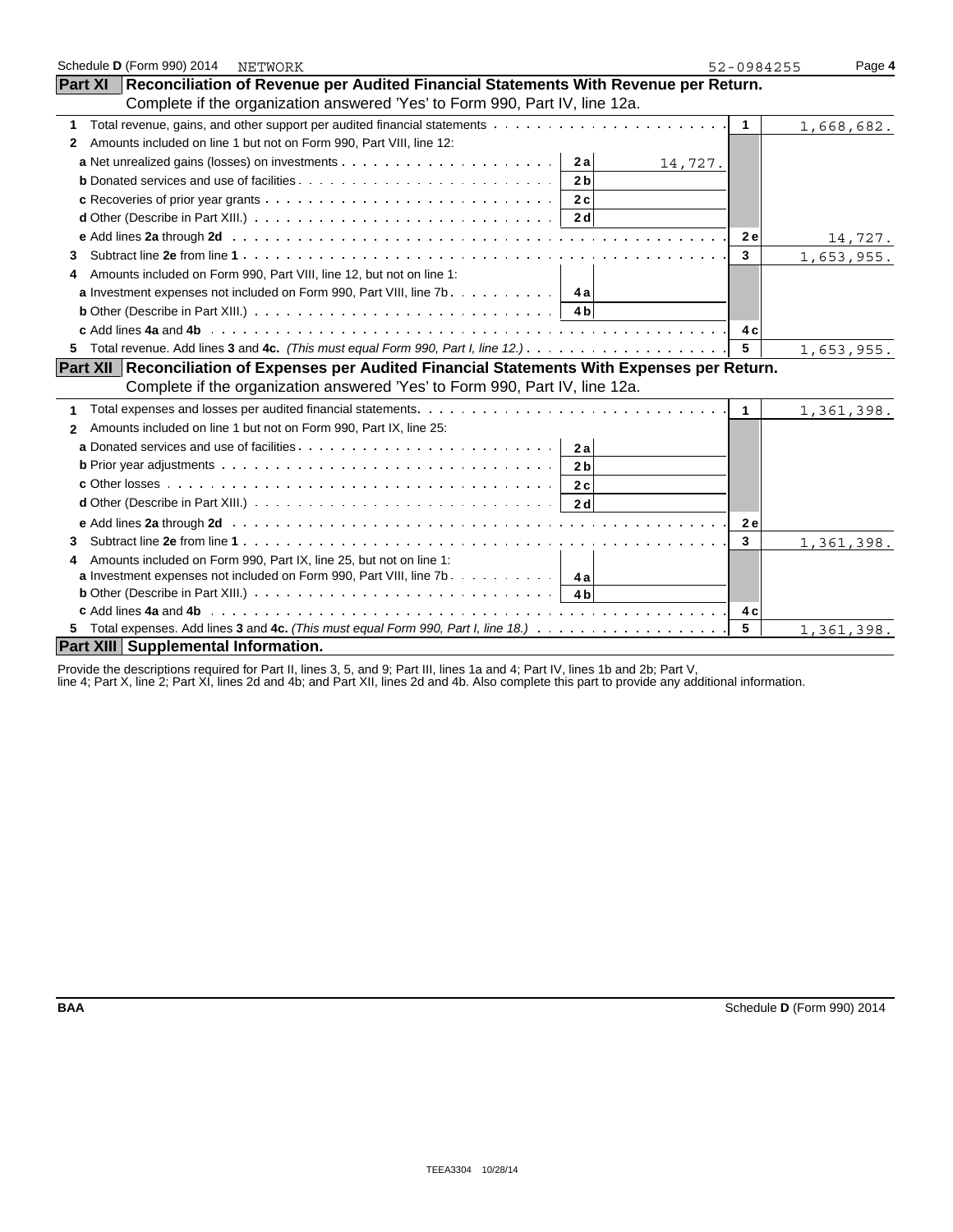|                                                              |                                                                           |               |     |                                                                      | Supplemental Information Regarding Fundraising or Gaming Activities                                                                                                                                                            |                                                                | OMB No. 1545-0047                                       |
|--------------------------------------------------------------|---------------------------------------------------------------------------|---------------|-----|----------------------------------------------------------------------|--------------------------------------------------------------------------------------------------------------------------------------------------------------------------------------------------------------------------------|----------------------------------------------------------------|---------------------------------------------------------|
| <b>SCHEDULE G</b><br>(Form 990 or 990-EZ)                    |                                                                           |               |     |                                                                      | Complete if the organization answered 'Yes' to Form 990, Part IV, lines 17, 18, or 19, or if the<br>organization entered more than \$15,000 on Form 990-EZ, line 6a.                                                           |                                                                | 2014                                                    |
|                                                              |                                                                           |               |     |                                                                      | Attach to Form 990 or Form 990-EZ.                                                                                                                                                                                             |                                                                | <b>Open to Public</b>                                   |
| Department of the Treasury<br>Internal Revenue Service       |                                                                           |               |     |                                                                      | Information about Schedule G (Form 990 or 990-EZ) and its instructions is at www.irs.gov/form990.                                                                                                                              |                                                                | <b>Inspection</b>                                       |
| Name of the organization<br>NETWORK                          |                                                                           |               |     |                                                                      |                                                                                                                                                                                                                                | <b>Employer identification number</b><br>52-0984255            |                                                         |
| Part I                                                       | Form 990-EZ filers are not required to complete this part.                |               |     |                                                                      | Fundraising Activities. Complete if the organization answered 'Yes' to Form 990, Part IV, line 17.                                                                                                                             |                                                                |                                                         |
| 1                                                            |                                                                           |               |     |                                                                      | Indicate whether the organization raised funds through any of the following activities. Check all that apply.                                                                                                                  |                                                                |                                                         |
| $\mathbf{X}$<br>Mail solicitations<br>a                      |                                                                           |               |     | е                                                                    | Solicitation of non-government grants                                                                                                                                                                                          |                                                                |                                                         |
| X<br>b                                                       | Internet and email solicitations                                          |               |     | f                                                                    | Solicitation of government grants                                                                                                                                                                                              |                                                                |                                                         |
| Phone solicitations<br>c                                     |                                                                           |               |     | g                                                                    | Special fundraising events<br>ΙX                                                                                                                                                                                               |                                                                |                                                         |
| X<br>In-person solicitations<br>d                            |                                                                           |               |     |                                                                      |                                                                                                                                                                                                                                |                                                                |                                                         |
|                                                              |                                                                           |               |     |                                                                      | 2 a Did the organization have a written or oral agreement with any individual (including officers, directors, trustees or key employees listed in Form 990, Part VII) or entity in connection with professional fundraising se |                                                                | X Yes<br><b>No</b>                                      |
| compensated at least \$5,000 by the organization.            |                                                                           |               |     |                                                                      | b If 'Yes,' list the ten highest paid individuals or entities (fundraisers) pursuant to agreements under which the fundraiser is to be                                                                                         |                                                                |                                                         |
| (i) Name and address of individual<br>or entity (fundraiser) |                                                                           | (ii) Activity |     | (iii) Did fundraiser<br>have custody or control<br>of contributions? | (iv) Gross receipts<br>from activity                                                                                                                                                                                           | (v) Amount paid to<br>(or retained by)<br>fundraiser listed in | (vi) Amount paid to<br>(or retained by)<br>organization |
|                                                              |                                                                           |               |     |                                                                      |                                                                                                                                                                                                                                | column (i)                                                     |                                                         |
|                                                              |                                                                           |               | Yes | No                                                                   |                                                                                                                                                                                                                                |                                                                |                                                         |
| 1<br>Rylo Consulting, LLC                                    |                                                                           | Consulting    |     | Χ                                                                    | 0.                                                                                                                                                                                                                             | 33,750.                                                        | $-33,750.$                                              |
| $\mathbf{2}$                                                 |                                                                           |               |     |                                                                      |                                                                                                                                                                                                                                |                                                                |                                                         |
| 3                                                            |                                                                           |               |     |                                                                      |                                                                                                                                                                                                                                |                                                                |                                                         |
| 4                                                            |                                                                           |               |     |                                                                      |                                                                                                                                                                                                                                |                                                                |                                                         |
| 5                                                            |                                                                           |               |     |                                                                      |                                                                                                                                                                                                                                |                                                                |                                                         |
| 6                                                            |                                                                           |               |     |                                                                      |                                                                                                                                                                                                                                |                                                                |                                                         |
| 7                                                            |                                                                           |               |     |                                                                      |                                                                                                                                                                                                                                |                                                                |                                                         |
| 8                                                            |                                                                           |               |     |                                                                      |                                                                                                                                                                                                                                |                                                                |                                                         |
| 9                                                            |                                                                           |               |     |                                                                      |                                                                                                                                                                                                                                |                                                                |                                                         |
| 10                                                           |                                                                           |               |     |                                                                      |                                                                                                                                                                                                                                |                                                                |                                                         |
| Total                                                        |                                                                           |               |     |                                                                      | 0                                                                                                                                                                                                                              | 33,750                                                         | $-33,750.$                                              |
| 3                                                            |                                                                           |               |     |                                                                      | List all states in which the organization is registered or licensed to solicit contributions or has been notified it is exempt from registration                                                                               |                                                                |                                                         |
| or licensing.                                                |                                                                           |               |     |                                                                      |                                                                                                                                                                                                                                |                                                                |                                                         |
| Alabama<br>District of Columbia                              |                                                                           |               |     |                                                                      |                                                                                                                                                                                                                                |                                                                |                                                         |
| Arizona                                                      |                                                                           |               |     |                                                                      |                                                                                                                                                                                                                                |                                                                |                                                         |
| California                                                   |                                                                           |               |     |                                                                      |                                                                                                                                                                                                                                |                                                                |                                                         |
| Colorado                                                     |                                                                           |               |     |                                                                      |                                                                                                                                                                                                                                |                                                                |                                                         |
| Connecticut                                                  |                                                                           |               |     |                                                                      |                                                                                                                                                                                                                                |                                                                |                                                         |
| Delaware                                                     |                                                                           |               |     |                                                                      |                                                                                                                                                                                                                                |                                                                |                                                         |
| Florida                                                      |                                                                           |               |     |                                                                      |                                                                                                                                                                                                                                |                                                                |                                                         |
| Georgia                                                      |                                                                           |               |     |                                                                      |                                                                                                                                                                                                                                |                                                                |                                                         |
| Hawaii<br>Idaho                                              |                                                                           |               |     |                                                                      |                                                                                                                                                                                                                                |                                                                |                                                         |
|                                                              | See Part I, Line 3 List of States Registered or Licensed to Solicit Funds |               |     |                                                                      |                                                                                                                                                                                                                                |                                                                |                                                         |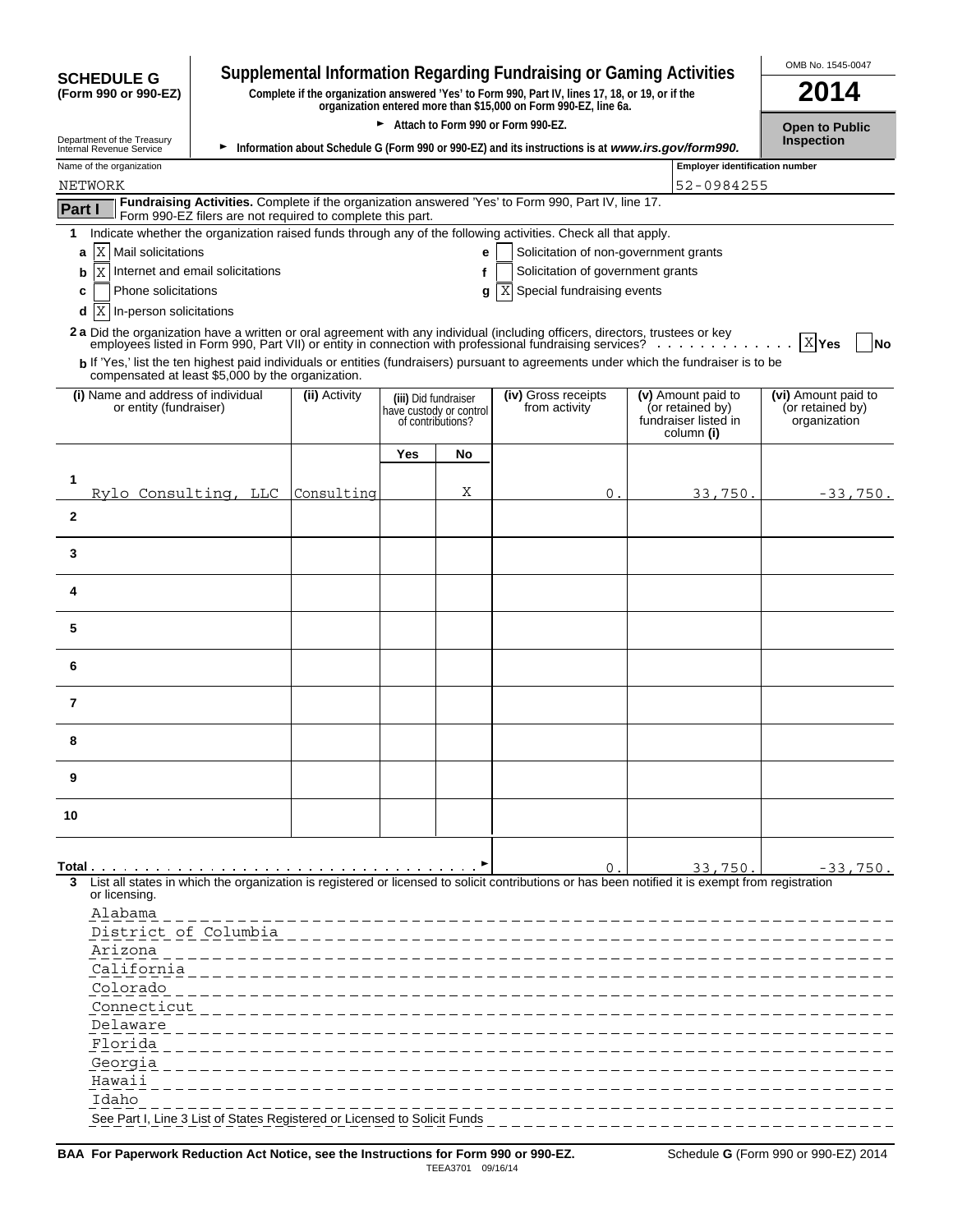| Part II                         |              | <b>Fundraising Events.</b> Complete if the organization answered 'Yes' to Form 990, Part IV, line 18, or reported<br>more than \$15,000 of fundraising event contributions and gross income on Form 990-EZ, lines 1 and 6b. |                       |                                                     |                  |                                                               |
|---------------------------------|--------------|-----------------------------------------------------------------------------------------------------------------------------------------------------------------------------------------------------------------------------|-----------------------|-----------------------------------------------------|------------------|---------------------------------------------------------------|
|                                 |              | List events with gross receipts greater than \$5,000.                                                                                                                                                                       | (a) Event $#1$        | $(b)$ Event #2                                      | (c) Other events | (d) Total events<br>(add column (a)<br>through column $(c)$ ) |
| R<br>E<br>V                     |              |                                                                                                                                                                                                                             | (event type)          | (event type)                                        | (total number)   |                                                               |
| E<br>N<br>U                     | 1            | Gross receipts                                                                                                                                                                                                              |                       |                                                     |                  |                                                               |
| Ė                               | $\mathbf{2}$ | Less: Contributions                                                                                                                                                                                                         |                       |                                                     |                  |                                                               |
|                                 | 3            | Gross income (line 1 minus line 2).                                                                                                                                                                                         |                       |                                                     |                  |                                                               |
|                                 | 4            |                                                                                                                                                                                                                             |                       |                                                     |                  |                                                               |
| D                               | 5            | Noncash prizes                                                                                                                                                                                                              |                       |                                                     |                  |                                                               |
| ı<br>R<br>E                     | 6            | Rent/facility costs                                                                                                                                                                                                         |                       |                                                     |                  |                                                               |
| $\frac{\mathsf{C}}{\mathsf{T}}$ | 7            |                                                                                                                                                                                                                             |                       |                                                     |                  |                                                               |
| <b>EXP</b>                      | 8            | Entertainment                                                                                                                                                                                                               |                       |                                                     |                  |                                                               |
| N<br>E<br>E                     | 9            | Other direct expenses.                                                                                                                                                                                                      |                       |                                                     |                  |                                                               |
| s                               | 10           |                                                                                                                                                                                                                             |                       |                                                     |                  |                                                               |
|                                 | 11           | Gaming. Complete if the organization answered 'Yes' to Form 990, Part IV, line 19, or reported more than                                                                                                                    |                       |                                                     |                  |                                                               |
|                                 | Part III     | \$15,000 on Form 990-EZ, line 6a.                                                                                                                                                                                           |                       |                                                     |                  |                                                               |
| R<br>E<br>V                     |              |                                                                                                                                                                                                                             | (a) Bingo             | (b) Pull tabs/Instant<br>bingo/progressive<br>bingo | (c) Other gaming | (d) Total gaming<br>(add column (a)<br>through column $(c)$   |
| <b>THE</b>                      | 1            | Gross revenue                                                                                                                                                                                                               |                       |                                                     |                  |                                                               |
|                                 | 2            | Cash prizes                                                                                                                                                                                                                 |                       |                                                     |                  |                                                               |
|                                 | 3            | Noncash prizes                                                                                                                                                                                                              |                       |                                                     |                  |                                                               |
| s                               | 4            | Rent/facility costs                                                                                                                                                                                                         |                       |                                                     |                  |                                                               |
|                                 | 5            | Other direct expenses.                                                                                                                                                                                                      |                       |                                                     |                  |                                                               |
|                                 | 6            | Volunteer labor                                                                                                                                                                                                             | <b>Yes</b><br>⊱<br>No | Yes<br>ిన<br>No                                     | Yes<br>°<br>No   |                                                               |
|                                 | 7            |                                                                                                                                                                                                                             |                       |                                                     |                  |                                                               |
|                                 | 8            |                                                                                                                                                                                                                             |                       |                                                     |                  |                                                               |
| 9                               |              | Enter the state(s) in which the organization conducts gaming activities:<br><b>b</b> If 'No,' explain:                                                                                                                      |                       | _________________________________                   |                  | Yes<br><b>No</b>                                              |
|                                 |              | 10a Were any of the organization's gaming licenses revoked, suspended or terminated during the tax year?<br><b>b</b> If 'Yes,' explain:                                                                                     |                       |                                                     |                  | Yes<br>No.                                                    |

Schedule **G** (Form 990 or 990-EZ) 2014 NETWORK 52-0984255 Page 2

NETWORK 52-0984255

**BAA** TEEA3702 09/16/14 Schedule **G** (Form 990 or 990-EZ) 2014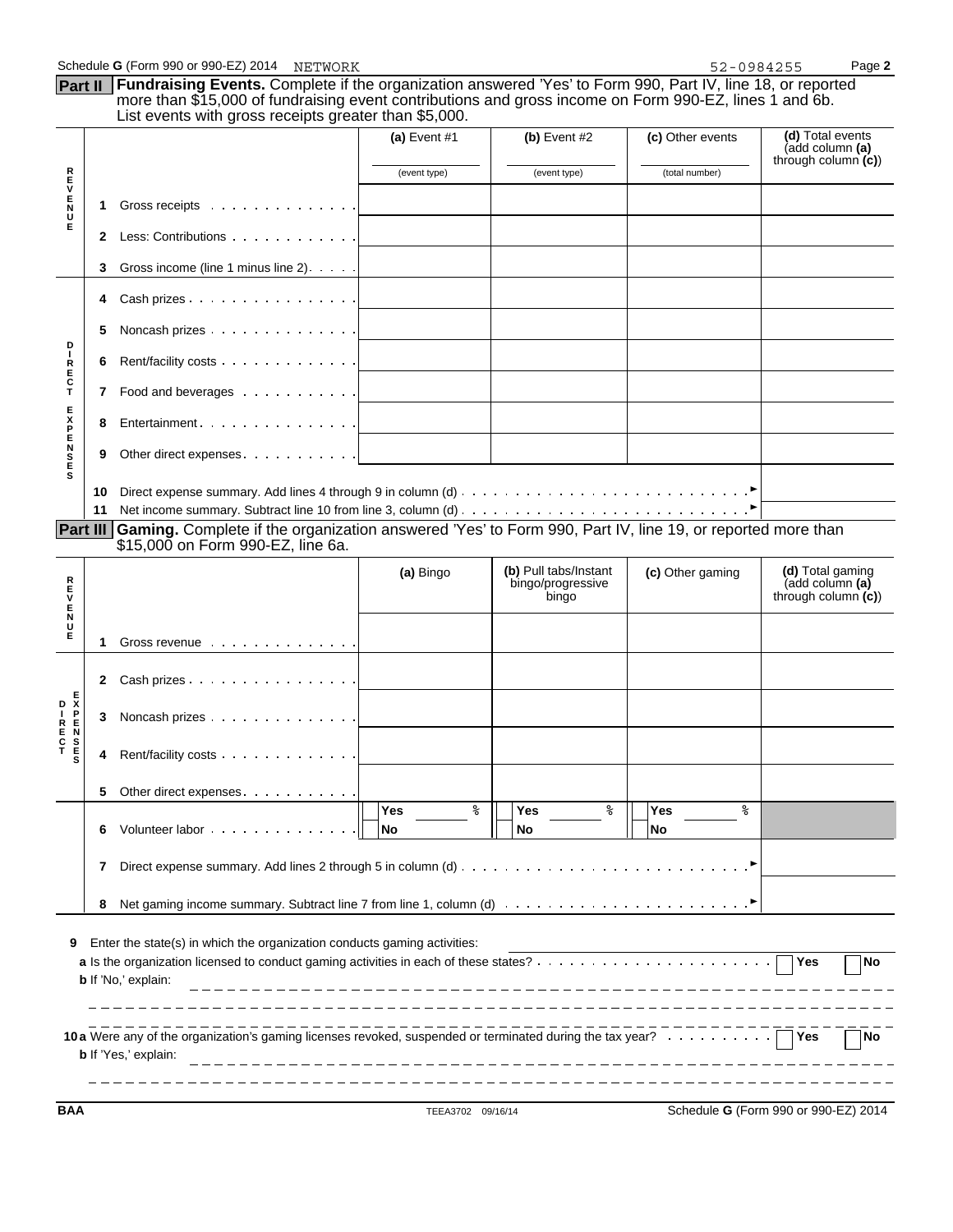|    | Schedule G (Form 990 or 990-EZ) 2014 NETWORK                                                                                                                                                                                                                                                                                                                                                                                                                   | 52-0984255 | Page 3    |
|----|----------------------------------------------------------------------------------------------------------------------------------------------------------------------------------------------------------------------------------------------------------------------------------------------------------------------------------------------------------------------------------------------------------------------------------------------------------------|------------|-----------|
|    |                                                                                                                                                                                                                                                                                                                                                                                                                                                                | Yes        | No        |
|    | 12 Is the organization a grantor, beneficiary or trustee of a trust or a member of a partnership or other entity formed to                                                                                                                                                                                                                                                                                                                                     | Yes        | <b>No</b> |
|    | 13 Indicate the percentage of gaming activity conducted in:                                                                                                                                                                                                                                                                                                                                                                                                    |            |           |
|    |                                                                                                                                                                                                                                                                                                                                                                                                                                                                |            | ိဝ        |
|    |                                                                                                                                                                                                                                                                                                                                                                                                                                                                |            | ⊱         |
|    | 14 Enter the name and address of the person who prepares the organization's gaming/special events books and records:                                                                                                                                                                                                                                                                                                                                           |            |           |
|    | Name $\blacktriangleright$                                                                                                                                                                                                                                                                                                                                                                                                                                     |            |           |
|    | Address $\blacktriangleright$                                                                                                                                                                                                                                                                                                                                                                                                                                  |            |           |
|    | 15a Does the organization have a contact with a third party from whom the organization receives gaming revenue?   Yes<br><b>b</b> If 'Yes,' enter the amount of gaming revenue received by the organization $\bullet$ $\circ$<br>of gaming revenue retained by the third party $\begin{array}{ccc} \n\bullet & \n\bullet & \n\end{array}$ $\begin{array}{ccc} \n\bullet & \n\bullet & \n\end{array}$<br>c If 'Yes,' enter name and address of the third party: |            | <b>No</b> |
|    | Name $\blacktriangleright$                                                                                                                                                                                                                                                                                                                                                                                                                                     |            |           |
|    | Address ►                                                                                                                                                                                                                                                                                                                                                                                                                                                      |            |           |
| 16 | Gaming manager information:                                                                                                                                                                                                                                                                                                                                                                                                                                    |            |           |
|    | Name <b>F</b>                                                                                                                                                                                                                                                                                                                                                                                                                                                  |            |           |
|    | $\triangleright$ \$ _ _ _ _ _ _ _ _ _ _ _ _<br>Gaming manager compensation                                                                                                                                                                                                                                                                                                                                                                                     |            |           |
|    | Description of services provided                                                                                                                                                                                                                                                                                                                                                                                                                               |            |           |
|    | Employee<br>Director/officer<br>Independent contractor                                                                                                                                                                                                                                                                                                                                                                                                         |            |           |
| 17 | Mandatory distributions                                                                                                                                                                                                                                                                                                                                                                                                                                        |            |           |
|    | a Is the organization required under state law to make charitable distributions from the gaming proceeds to retain the<br>state gaming license?                                                                                                                                                                                                                                                                                                                | Yes        | <b>No</b> |
|    | <b>b</b> Enter the amount of distributions required under state law to be distributed to other exempt organizations or spent in the                                                                                                                                                                                                                                                                                                                            |            |           |
|    | organization's own exempt activities during the tax year<br>\$                                                                                                                                                                                                                                                                                                                                                                                                 |            |           |
|    | Supplemental Information. Provide the explanations required by Part I, line 2b, columns (iii) and (v),<br><b>Part IV</b><br>and Part III, lines 9, 9b, 10b, 15b, 15c, 16, and 17b, as applicable. Also provide any additional<br>information (see instructions).                                                                                                                                                                                               |            |           |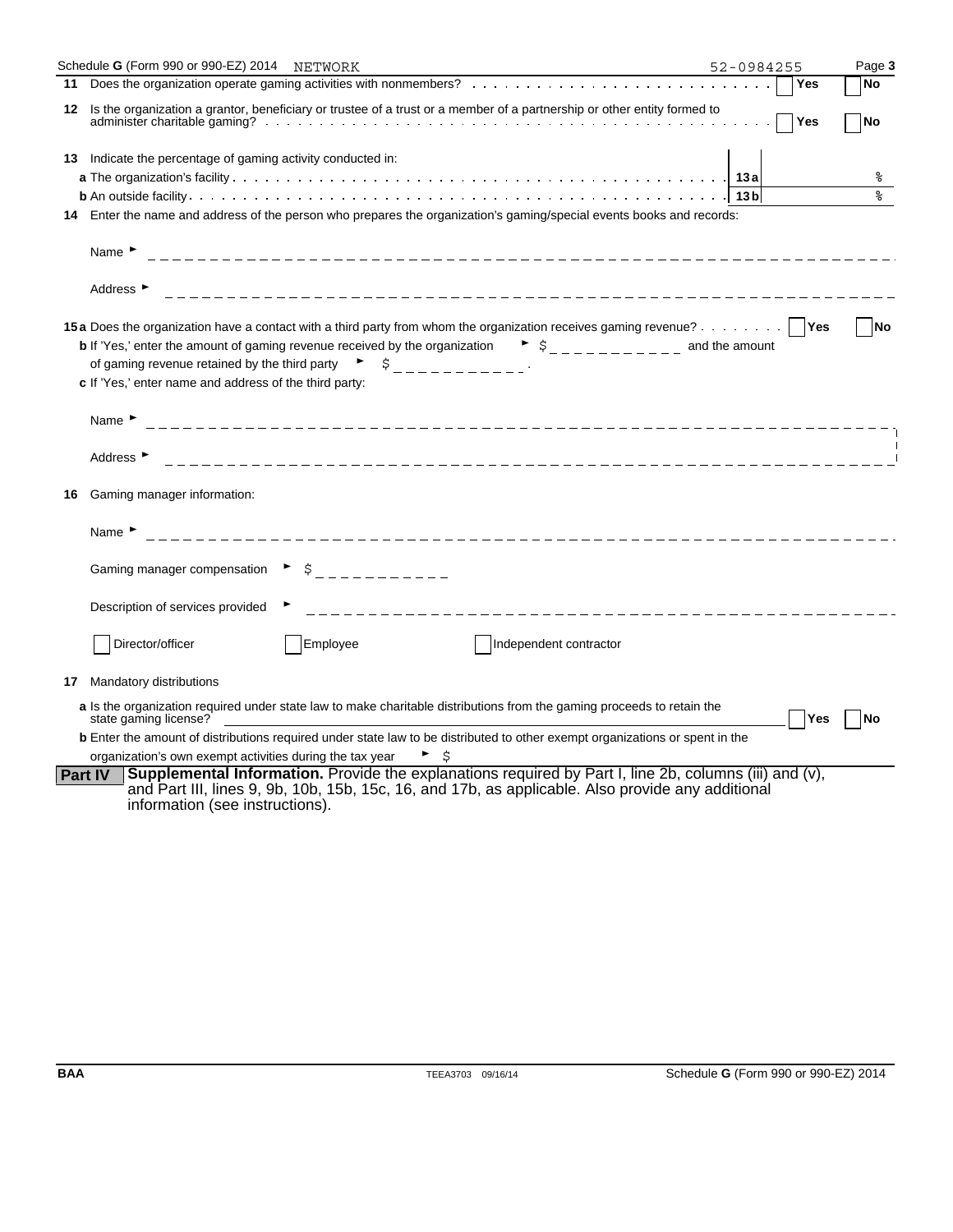# **(Form 990)**

| <b>SCHEDULE M</b> | <b>Noncash Contributions</b>                                                         | OMB No. 1545-0047 |
|-------------------|--------------------------------------------------------------------------------------|-------------------|
| (Form 990)        | ► Complete if the organizations answered 'Yes' on Form 990, Part IV, lines 29 or 30. | 2014              |
|                   |                                                                                      |                   |

Department of the Treasury **► Attach to Form 990.**<br>Information about Schedule M (Form 990) and its instructions is at *www.irs.gov/form990.* Inspection<br>Inspection

| Name of the organization | <b>Employer identification number</b> |        |              |        |             |
|--------------------------|---------------------------------------|--------|--------------|--------|-------------|
| NETWORK                  |                                       |        |              |        | 152-0984255 |
|                          | Part I   Types of Property            |        |              |        |             |
|                          |                                       | $\sim$ | $\mathbf{H}$ | $\sim$ | $\epsilon$  |

|    |                                                                                                                                                        | (a)<br>Check if<br>applicable | (b)<br>Number of<br>contributions or<br>items contributed | (c)<br>Noncash contribution<br>amounts reported<br>on Form 990,<br>Part VIII, line 1g | noncash contribution amounts                       | (d)  | Method of determining |    |
|----|--------------------------------------------------------------------------------------------------------------------------------------------------------|-------------------------------|-----------------------------------------------------------|---------------------------------------------------------------------------------------|----------------------------------------------------|------|-----------------------|----|
|    | $Art - Works$ of art $\ldots$ $\ldots$ $\ldots$ $\ldots$ $\ldots$                                                                                      |                               |                                                           |                                                                                       |                                                    |      |                       |    |
| 2  | Art - Historical treasures                                                                                                                             |                               |                                                           |                                                                                       |                                                    |      |                       |    |
| 3  | Art - Fractional interests                                                                                                                             |                               |                                                           |                                                                                       |                                                    |      |                       |    |
| 4  | Books and publications                                                                                                                                 |                               |                                                           |                                                                                       |                                                    |      |                       |    |
| 5  | Clothing and household goods                                                                                                                           |                               |                                                           |                                                                                       |                                                    |      |                       |    |
| 6  | Cars and other vehicles                                                                                                                                |                               |                                                           |                                                                                       |                                                    |      |                       |    |
| 7  | Boats and planes                                                                                                                                       |                               |                                                           |                                                                                       |                                                    |      |                       |    |
| 8  | Intellectual property.                                                                                                                                 |                               |                                                           |                                                                                       |                                                    |      |                       |    |
| 9  | Securities - Publicly traded                                                                                                                           | Χ                             | $\mathbf{1}$                                              | 40, 201.                                                                              | FMV                                                |      |                       |    |
| 10 | Securities - Closely held stock                                                                                                                        |                               |                                                           |                                                                                       |                                                    |      |                       |    |
| 11 | Securities - Partnership, LLC, or trust interests                                                                                                      |                               |                                                           |                                                                                       |                                                    |      |                       |    |
| 12 |                                                                                                                                                        |                               |                                                           |                                                                                       |                                                    |      |                       |    |
| 13 | Qualified conservation contribution -<br>Historic structures with the contract of the state of the state of the state of the state of the state of the |                               |                                                           |                                                                                       |                                                    |      |                       |    |
| 14 | Qualified conservation contribution - Other                                                                                                            |                               |                                                           |                                                                                       |                                                    |      |                       |    |
| 15 |                                                                                                                                                        |                               |                                                           |                                                                                       |                                                    |      |                       |    |
| 16 | Real estate - Commercial                                                                                                                               |                               |                                                           |                                                                                       |                                                    |      |                       |    |
| 17 | Real estate – Other                                                                                                                                    |                               |                                                           |                                                                                       |                                                    |      |                       |    |
| 18 |                                                                                                                                                        |                               |                                                           |                                                                                       |                                                    |      |                       |    |
| 19 |                                                                                                                                                        |                               |                                                           |                                                                                       |                                                    |      |                       |    |
| 20 | Drugs and medical supplies                                                                                                                             |                               |                                                           |                                                                                       |                                                    |      |                       |    |
| 21 |                                                                                                                                                        |                               |                                                           |                                                                                       |                                                    |      |                       |    |
| 22 | Historical artifacts                                                                                                                                   |                               |                                                           |                                                                                       |                                                    |      |                       |    |
| 23 | Scientific specimens                                                                                                                                   |                               |                                                           |                                                                                       |                                                    |      |                       |    |
| 24 | Archeological artifacts                                                                                                                                |                               |                                                           |                                                                                       |                                                    |      |                       |    |
| 25 | Other $\bullet$ $($                                                                                                                                    |                               |                                                           |                                                                                       |                                                    |      |                       |    |
| 26 | Other $\bullet$ $($                                                                                                                                    |                               |                                                           |                                                                                       |                                                    |      |                       |    |
| 27 | $\left($<br>Other $\blacktriangleright$<br>________________                                                                                            |                               |                                                           |                                                                                       |                                                    |      |                       |    |
| 28 | Other $\blacktriangleright$                                                                                                                            |                               |                                                           |                                                                                       |                                                    |      |                       |    |
| 29 | Number of Forms 8283 received by the organization during the tax year for contributions for which the                                                  |                               |                                                           |                                                                                       |                                                    |      |                       |    |
|    |                                                                                                                                                        |                               |                                                           |                                                                                       | 29                                                 |      |                       |    |
|    |                                                                                                                                                        |                               |                                                           |                                                                                       |                                                    |      | Yes                   | No |
|    | 30a During the year, did the organization receive by contribution any property reported in Part I, lines 1-28, that it must                            |                               |                                                           |                                                                                       |                                                    |      |                       |    |
|    | hold for at least three years from the date of the initial contribution, and which is not required to be used for exempt                               |                               |                                                           |                                                                                       |                                                    | 30a  |                       | Χ  |
|    | <b>b</b> If 'Yes,' describe the arrangement in Part II.                                                                                                |                               |                                                           |                                                                                       |                                                    |      |                       |    |
| 31 | Does the organization have a gift acceptance policy that requires the review of any non-standard contributions?                                        |                               |                                                           |                                                                                       |                                                    | 31   | Χ                     |    |
|    | 32a Does the organization hire or use third parties or related organizations to solicit, process, or sell                                              |                               |                                                           |                                                                                       |                                                    |      |                       |    |
|    |                                                                                                                                                        |                               |                                                           |                                                                                       |                                                    | 32 a | Χ                     |    |
|    | <b>b</b> If 'Yes,' describe in Part II.                                                                                                                |                               |                                                           |                                                                                       |                                                    |      |                       |    |
| 33 | If the organization did not report an amount in column (c) for a type of property for which column (a) is checked,<br>describe in Part II.             |                               |                                                           |                                                                                       |                                                    |      |                       |    |
|    | Fer Denemuerk Deduction Act Netice, see the Instructions for Ferm 000                                                                                  |                               |                                                           |                                                                                       | $O_{\text{obs}}$ and $\sim$ M. (Ferma 000) (004.4) |      |                       |    |

**BAA For Paperwork Reduction Act Notice, see the Instructions for Form 990.** Schedule **M** (Form 990) (2014)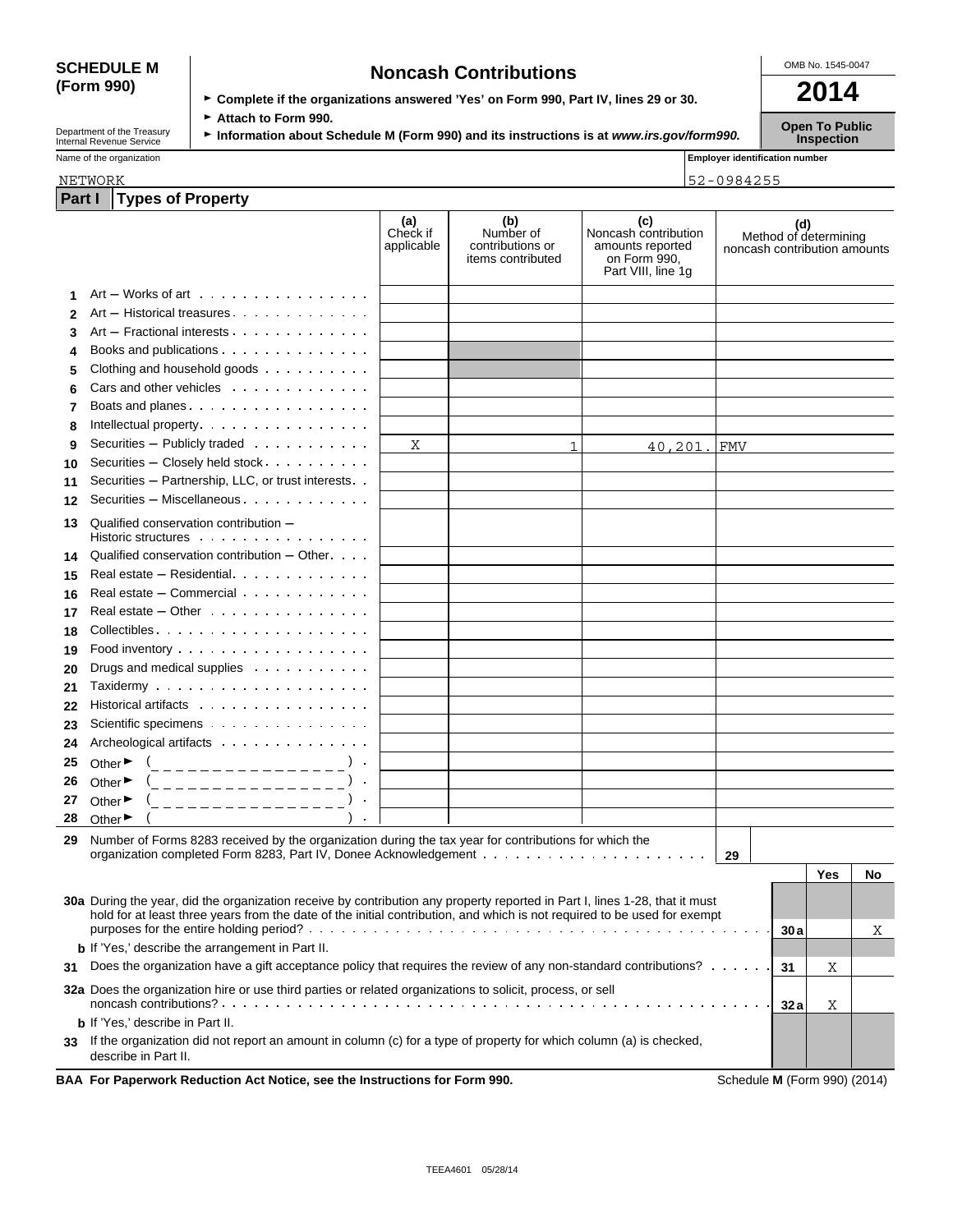**Part II** Supplemental Information. Provide the information required by Part I, lines 30b, 32b, and 33, and whether the organization is reporting in Part I, column (b), the number of contributions, the number of items received, or a combination of both. Also complete this part for any additional information.

Pt I Line 32b Stocks sold through broker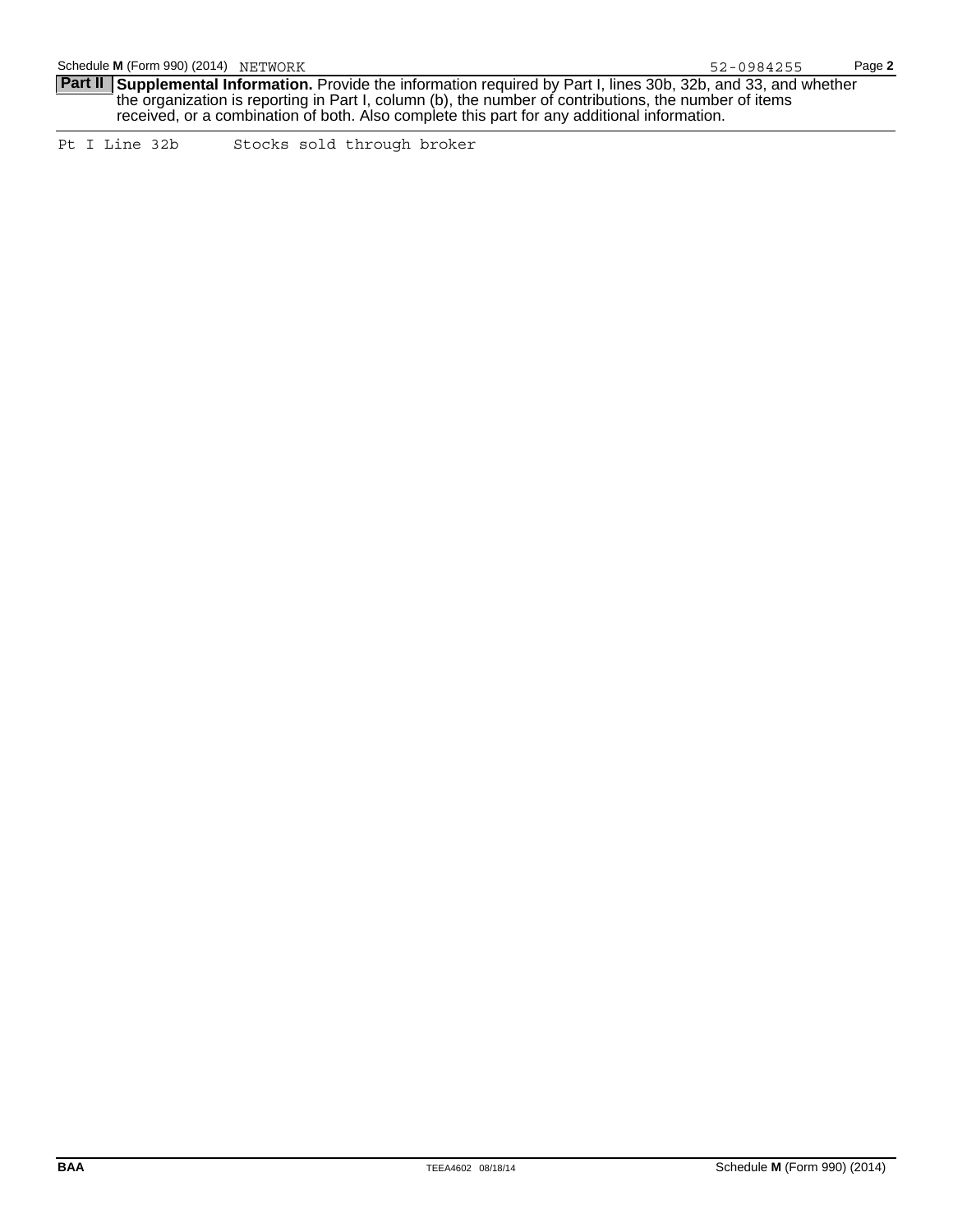| <b>SCHEDULE O</b>                                      | Supplemental Information to Form 990 or 990-EZ                                                                                                                         | OMB No. 1545-0047                          |
|--------------------------------------------------------|------------------------------------------------------------------------------------------------------------------------------------------------------------------------|--------------------------------------------|
| (Form 990 or 990-EZ)                                   | Complete to provide information for responses to specific questions on<br>Form 990 or 990-EZ or to provide any additional information.                                 | 2014                                       |
| Department of the Treasury<br>Internal Revenue Service | Attach to Form 990 or 990-EZ.<br>Information about Schedule O (Form 990 or 990-EZ) and its instructions is<br>at www.irs.gov/form990.                                  | <b>Open to Public</b><br><b>Inspection</b> |
| Name of the organization                               | <b>Employer identification number</b>                                                                                                                                  |                                            |
| NETWORK                                                | 52-0984255                                                                                                                                                             |                                            |
| Pt VI, Line 6                                          | Members elect the board members.                                                                                                                                       |                                            |
| Pt VI, Line 7a                                         | Members elect the board members.                                                                                                                                       |                                            |
| Pt VI, Line 8a                                         | The board keeps regular minutes of its meetings.                                                                                                                       |                                            |
| Pt VI, Line 11b                                        | All board members receive a copy of the 990 to review before filing.                                                                                                   |                                            |
| Pt VI, Line 12c                                        | Board and staff complete and sign a conflict of interest form annually<br>and the board reviews any potential conflict of interest on a regular<br>basis               |                                            |
| Pt VI, Line 15a                                        | The board reviews the Executive Director's performance and salary<br>$bi$ -annually.                                                                                   |                                            |
| Pt VI, Line 19                                         | Governing documents, conflict of interest policy, and financial<br>statements were not made available to the public, except by request<br>under certain circumstances. |                                            |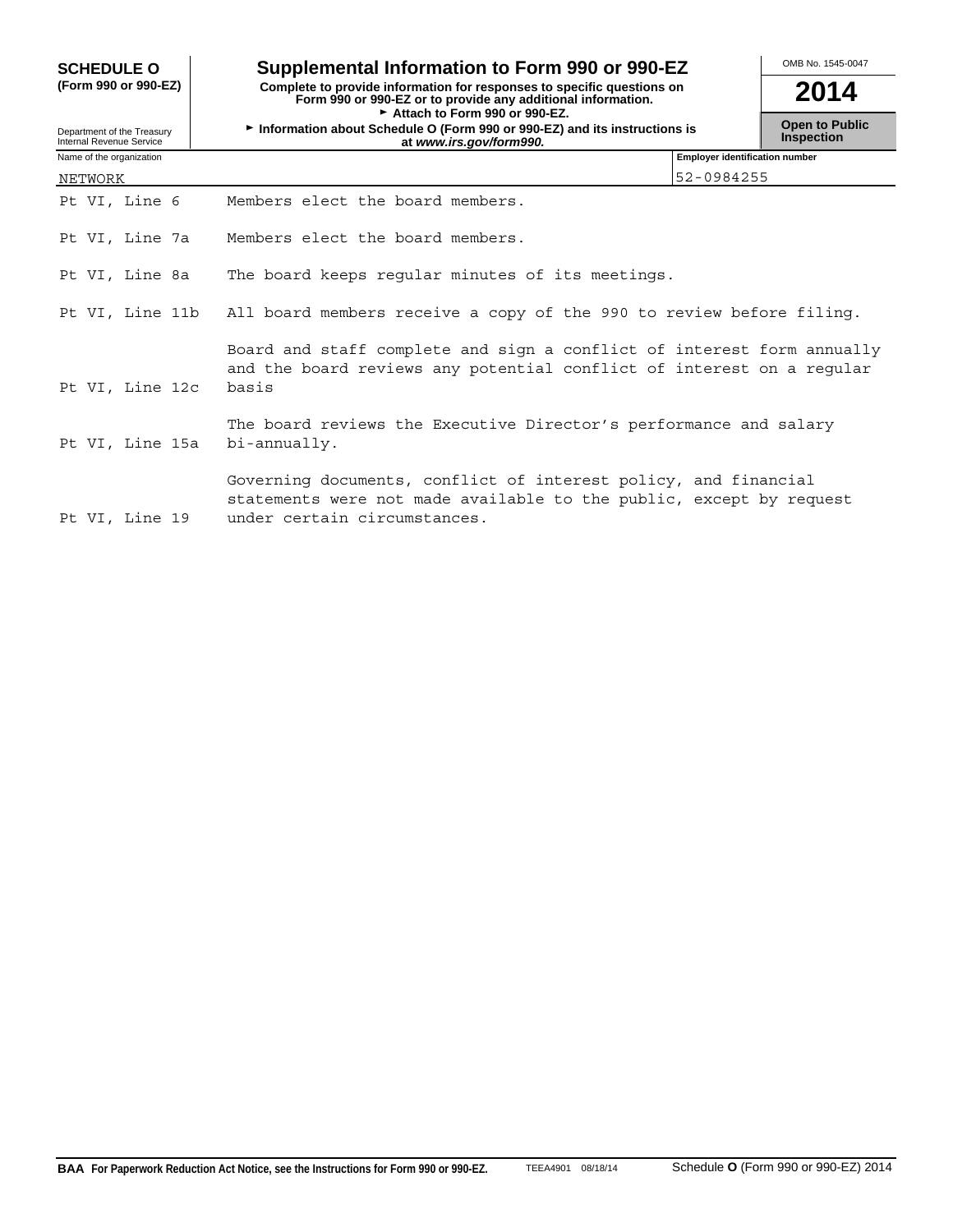# **SCHEDULE R Related Organizations and Unrelated Partnerships**<br>(Form 990) **Related Organizations and Unrelated Partnerships**

**•** Complete if the organization answered 'Yes' on Form 990, Part IV, line 33, 34, 35b, 36, or 37. **2014** Attach to Form 990.

Department of the Treasury **Information about Schedule R (Form 990) and its instructions is at** *www.irs.gov/form990.* **Open to Public inspection<br>Internal Revenue Service <b>Inspection** Department of the Treasury<br>Internal Revenue Service **Inspection**<br>Internal Revenue Service **Inspection** 

OMB No. 1545-0047

Name of the organization **Employer identification number** 

### NETWORK 52-0984255

## **Part I Identification of Disregarded Entities** Complete if the organization answered 'Yes' on Form 990, Part IV, line 33.

| (a)<br>Name, address, and EIN (if applicable) of disregarded entity | (b)<br>Primary activity | Legal domicile (state<br>or foreign country) | (d)<br>Total income | <b>e)</b><br>End-of-year assets | <b>CONTING (f)</b><br>  Direct controlling<br>  entity |
|---------------------------------------------------------------------|-------------------------|----------------------------------------------|---------------------|---------------------------------|--------------------------------------------------------|
| (1)                                                                 |                         |                                              |                     |                                 |                                                        |
| (2)                                                                 |                         |                                              |                     |                                 |                                                        |
| (3)                                                                 |                         |                                              |                     |                                 |                                                        |
| ---                                                                 |                         |                                              |                     |                                 |                                                        |

### **Part II Identification of Related Tax-Exempt Organizations** Complete if the organization answered 'Yes' on Form 990, Part IV, line 34 because it had one or more related tax-exempt organizations during the tax year.

| (a)<br>Name, address, and EIN of related organization                                 | (b)<br>Primary activity | (c)<br>Legal domicile (state<br>or foreign country) | (d)<br>Exempt Code<br>section | (e)<br>Public charity status<br>(if section $501(c)(3)$ ) | (f)<br>Direct controlling<br>entity | Sec 512(b)(13)<br>controlled entity? |    |
|---------------------------------------------------------------------------------------|-------------------------|-----------------------------------------------------|-------------------------------|-----------------------------------------------------------|-------------------------------------|--------------------------------------|----|
|                                                                                       |                         |                                                     |                               |                                                           |                                     | <b>Yes</b>                           | No |
| (1) Network Education Program<br>25 E Street NW<br>Washington, DC 20001<br>52-1307764 | Political Education     | DC                                                  | $501 \text{ c} (3)$           | l 9                                                       | <b>NA</b>                           | Χ                                    |    |
| (2)                                                                                   |                         |                                                     |                               |                                                           |                                     |                                      |    |
| (3)                                                                                   |                         |                                                     |                               |                                                           |                                     |                                      |    |
| (4)                                                                                   |                         |                                                     |                               |                                                           |                                     |                                      |    |

**BAA For Paperwork Reduction Act Notice, see the Instructions for Form 990.** TEEA5001 08/22/14 Schedule **R** (Form 990) 2014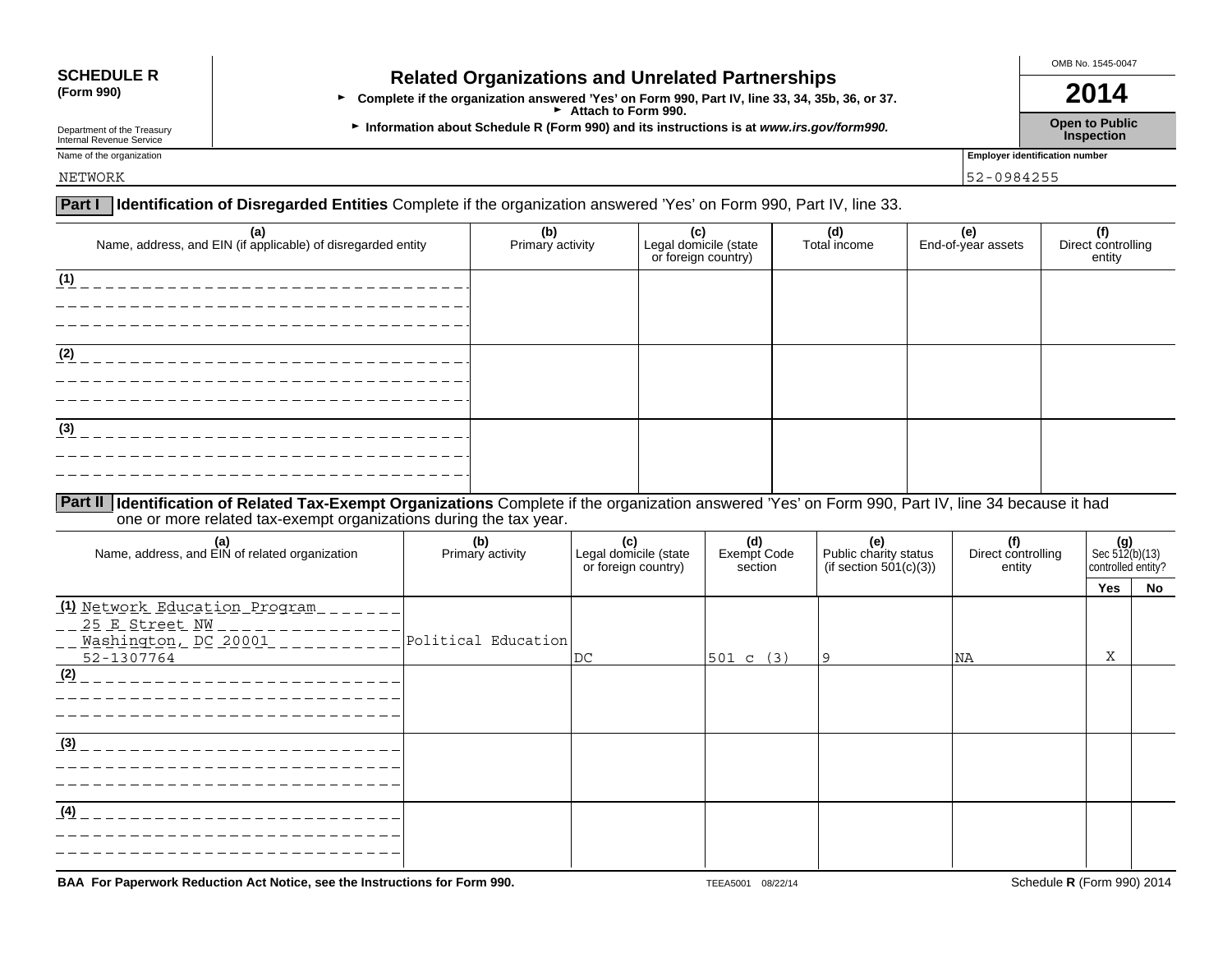### Schedule **R** (Form 990) 2014 NETWORK Page 2

| <b>Part III</b> | <b>Nentification of Related Organizations Taxable as a Partnership</b> Complete if the organization answered 'Yes' on Form 990, Part IV, line 34 |     |     |     |     |  |     |     |  |  |     |  |  |  |
|-----------------|--------------------------------------------------------------------------------------------------------------------------------------------------|-----|-----|-----|-----|--|-----|-----|--|--|-----|--|--|--|
|                 | Decause it had one or more related organizations treated as a partnership during the tax vear.                                                   |     |     |     |     |  |     |     |  |  |     |  |  |  |
|                 |                                                                                                                                                  | (b) | (C) | (d) | (e) |  | (g) | (h) |  |  | (k) |  |  |  |

| (a)<br>Name, address, and EIN of<br>related organization | (b)<br>Primary activity | (c)<br>Legal<br>domicile<br>(state or<br>foreign | (a)<br>Direct<br>controlling<br>entity | (e)<br>Predominant income<br>(r)<br>Share of total<br>(related, unrelated,<br>income<br>excluded from tax<br>under sections |  | (g)<br>Share of<br>end-of-year<br>assets |     | (n)<br>(I)<br>Code V-UBI<br>Dispropor-<br>amount in box<br>tionate<br>allocations?<br>20 of Schedule<br>K-1 (Form<br>1065) |  | (I)<br>General or<br>managing<br>partner? |    | (K)<br>Percentage<br>ownership |
|----------------------------------------------------------|-------------------------|--------------------------------------------------|----------------------------------------|-----------------------------------------------------------------------------------------------------------------------------|--|------------------------------------------|-----|----------------------------------------------------------------------------------------------------------------------------|--|-------------------------------------------|----|--------------------------------|
|                                                          |                         | country)                                         |                                        | 512-514)                                                                                                                    |  |                                          | Yes | No                                                                                                                         |  | Yes                                       | No |                                |
| (1)                                                      |                         |                                                  |                                        |                                                                                                                             |  |                                          |     |                                                                                                                            |  |                                           |    |                                |
|                                                          |                         |                                                  |                                        |                                                                                                                             |  |                                          |     |                                                                                                                            |  |                                           |    |                                |
| (2)                                                      |                         |                                                  |                                        |                                                                                                                             |  |                                          |     |                                                                                                                            |  |                                           |    |                                |
|                                                          |                         |                                                  |                                        |                                                                                                                             |  |                                          |     |                                                                                                                            |  |                                           |    |                                |
|                                                          |                         |                                                  |                                        |                                                                                                                             |  |                                          |     |                                                                                                                            |  |                                           |    |                                |
| (3)                                                      |                         |                                                  |                                        |                                                                                                                             |  |                                          |     |                                                                                                                            |  |                                           |    |                                |
|                                                          |                         |                                                  |                                        |                                                                                                                             |  |                                          |     |                                                                                                                            |  |                                           |    |                                |
|                                                          |                         |                                                  |                                        |                                                                                                                             |  |                                          |     |                                                                                                                            |  |                                           |    |                                |

Part IV Identification of Related Organizations Taxable as a Corporation or Trust Complete if the organization answered 'Yes' on Form 990, Part IV,<br>line 34 because it had one or more related organizations treated as a corp

| (a)<br>Name, address, and EIN of related organization | (b)<br>Primary activity | (c)<br>Legal domicile<br>(state or foreign<br>country) | (d)<br>Direct<br>controlling<br>entity | (e)<br>Type of entity<br>(C corp, S corp,<br>or trust) | (f)<br>Share of<br>total income | (g)<br>Share of end-of-<br>year assets | (h)<br>Percentage<br>ownership | $\left\{\n \begin{array}{l}\n \text{(i)} \\  \text{Sec } 512(b)(13) \\  \text{controlled entity?}\n \end{array}\n\right.$ |    |  |
|-------------------------------------------------------|-------------------------|--------------------------------------------------------|----------------------------------------|--------------------------------------------------------|---------------------------------|----------------------------------------|--------------------------------|---------------------------------------------------------------------------------------------------------------------------|----|--|
|                                                       |                         |                                                        |                                        |                                                        |                                 |                                        |                                | Yes                                                                                                                       | No |  |
| (1)                                                   |                         |                                                        |                                        |                                                        |                                 |                                        |                                |                                                                                                                           |    |  |
|                                                       |                         |                                                        |                                        |                                                        |                                 |                                        |                                |                                                                                                                           |    |  |
|                                                       |                         |                                                        |                                        |                                                        |                                 |                                        |                                |                                                                                                                           |    |  |
|                                                       |                         |                                                        |                                        |                                                        |                                 |                                        |                                |                                                                                                                           |    |  |
| (2)                                                   |                         |                                                        |                                        |                                                        |                                 |                                        |                                |                                                                                                                           |    |  |
|                                                       |                         |                                                        |                                        |                                                        |                                 |                                        |                                |                                                                                                                           |    |  |
|                                                       |                         |                                                        |                                        |                                                        |                                 |                                        |                                |                                                                                                                           |    |  |
|                                                       |                         |                                                        |                                        |                                                        |                                 |                                        |                                |                                                                                                                           |    |  |
| (3)                                                   |                         |                                                        |                                        |                                                        |                                 |                                        |                                |                                                                                                                           |    |  |
|                                                       |                         |                                                        |                                        |                                                        |                                 |                                        |                                |                                                                                                                           |    |  |
|                                                       |                         |                                                        |                                        |                                                        |                                 |                                        |                                |                                                                                                                           |    |  |
|                                                       |                         |                                                        |                                        |                                                        |                                 |                                        |                                |                                                                                                                           |    |  |
|                                                       |                         |                                                        |                                        |                                                        |                                 |                                        |                                |                                                                                                                           |    |  |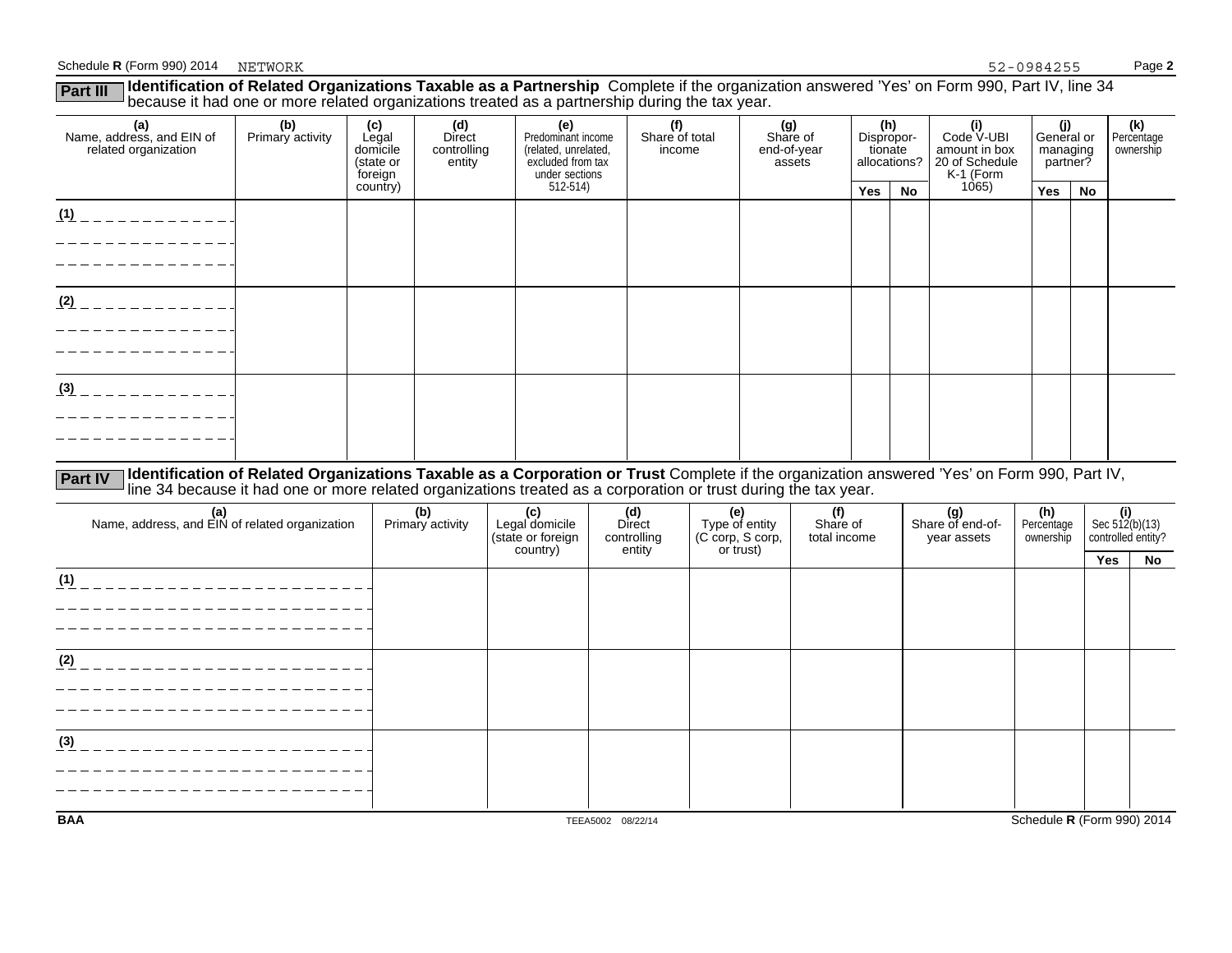|  | Part V   Transactions With Related Organizations Complete if the organization answered 'Yes' on Form 990, Part IV, line 34, 35b, or 36. |  |  |  |  |  |
|--|-----------------------------------------------------------------------------------------------------------------------------------------|--|--|--|--|--|
|--|-----------------------------------------------------------------------------------------------------------------------------------------|--|--|--|--|--|

| <b>Note.</b> Complete line 1 if any entity is listed in Parts II, III, or IV of this schedule.                                                                                 |                | Yes I        | No                        |
|--------------------------------------------------------------------------------------------------------------------------------------------------------------------------------|----------------|--------------|---------------------------|
| During the tax year, did the organization engage in any of the following transactions with one or more related organizations listed in Parts II-IV?                            |                |              |                           |
|                                                                                                                                                                                | 1 a            |              | X                         |
|                                                                                                                                                                                | 1 <sub>b</sub> |              | X                         |
|                                                                                                                                                                                | 1 <sub>c</sub> |              | $\mathbf{X}$              |
|                                                                                                                                                                                | 1 <sub>d</sub> |              | $\mathbf{X}$              |
|                                                                                                                                                                                | 1e             |              | $\mathbf{X}$              |
|                                                                                                                                                                                |                |              |                           |
|                                                                                                                                                                                | 1f             |              | X                         |
|                                                                                                                                                                                | 1 g            |              | $\mathbf X$               |
|                                                                                                                                                                                | 1 <sub>h</sub> |              | $\mathbf{X}$              |
|                                                                                                                                                                                | 1 i            |              | $\boldsymbol{\mathrm{X}}$ |
|                                                                                                                                                                                | 1j             |              | $\mathbf{X}$              |
|                                                                                                                                                                                |                |              |                           |
|                                                                                                                                                                                | 1 <sub>k</sub> |              | X                         |
|                                                                                                                                                                                | 11             |              | $\mathbf{X}$              |
|                                                                                                                                                                                | 1 <sub>m</sub> |              | $\mathbf{X}$              |
|                                                                                                                                                                                | 1n             |              | X                         |
|                                                                                                                                                                                | 1 <sub>o</sub> |              | $\mathbf{X}$              |
|                                                                                                                                                                                |                |              |                           |
|                                                                                                                                                                                | 1 <sub>p</sub> |              | $\mathbf{X}$              |
|                                                                                                                                                                                | 1q             | $\mathbf{X}$ |                           |
|                                                                                                                                                                                |                |              |                           |
|                                                                                                                                                                                | 1r             |              | X                         |
|                                                                                                                                                                                | 1 <sub>s</sub> |              | X                         |
| 2 If the answer to any of the above is 'Yes,' see the instructions for information on who must complete this line, including covered relationships and transaction thresholds. |                |              |                           |

| (a)<br>Name of related organization    | $\tilde{\phantom{a}}$<br>(b)<br>Transaction<br>type (a-s) | (c)<br>Amount involved | Method of determining<br>amount involved |
|----------------------------------------|-----------------------------------------------------------|------------------------|------------------------------------------|
| (1) NETWORK Educational Program        |                                                           |                        | 279,441. Actual cost                     |
| (2)                                    |                                                           |                        |                                          |
| (3)                                    |                                                           |                        |                                          |
| (4)                                    |                                                           |                        |                                          |
| (5)                                    |                                                           |                        |                                          |
| (6)<br><b>BAA</b><br>TEEA5003 08/22/14 |                                                           |                        | Schedule R (Form 990) 2014               |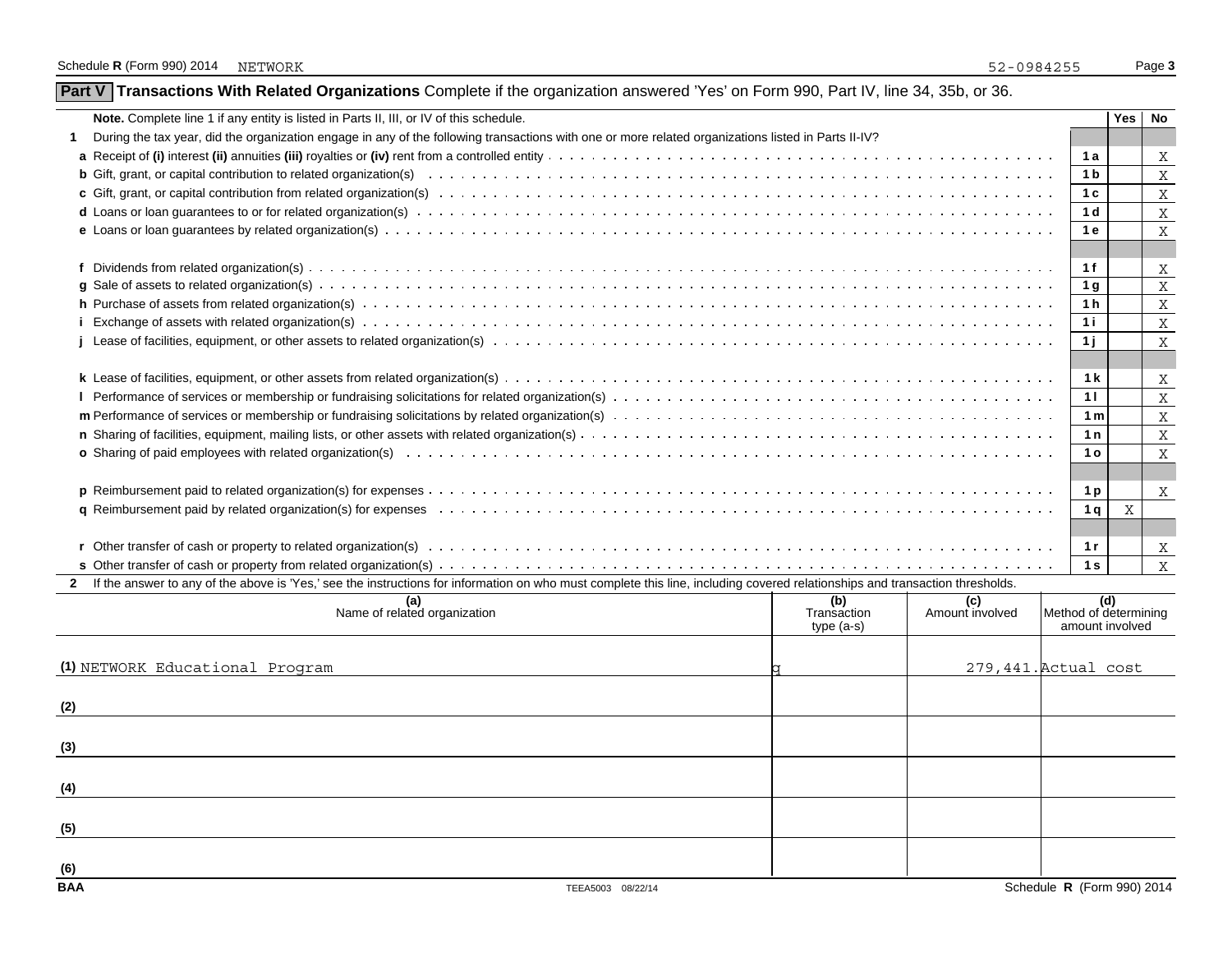### **Part VI** Unrelated Organizations Taxable as a Partnership Complete if the organization answered 'Yes' on Form 990, Part IV, line 37.

Provide the following information for each entity taxed as a partnership through which the organization conducted more than five percent of its activities (measured by total assets or gross revenue) that was not a related organization. See instructions regarding exclusion for certain investment partnerships.

| $\sim$ $\sim$                                                                                                  |                         |                                                        |                                                                                      |                   | .                                               |                                 |                                          |                         |                   |                                                                              |                                           |    |                                |
|----------------------------------------------------------------------------------------------------------------|-------------------------|--------------------------------------------------------|--------------------------------------------------------------------------------------|-------------------|-------------------------------------------------|---------------------------------|------------------------------------------|-------------------------|-------------------|------------------------------------------------------------------------------|-------------------------------------------|----|--------------------------------|
| (a)<br>Name, address, and EIN of entity                                                                        | (b)<br>Primary activity | (c)<br>Legal domicile<br>(state or foreign<br>country) | (d)<br>Predominant<br>income<br>(related, unre-<br>lated, excluded<br>from tax under | Are all partners  | (e)<br>section<br>$501(c)(3)$<br>organizations? | (f)<br>Share of<br>total income | (g)<br>Share of<br>end-of-year<br>assets | tionate<br>allocations? | (h)<br>Dispropor- | $(i)$<br>Code V-UBI<br>amount in box<br>20 of Schedule<br>K-1<br>Form (1065) | (j)<br>General or<br>managing<br>partner? |    | (k)<br>Percentage<br>ownership |
|                                                                                                                |                         |                                                        | section 512-514)                                                                     | Yes               | No                                              |                                 |                                          | Yes                     | No                |                                                                              | Yes                                       | No |                                |
| (1)<br>______________<br>_________________<br>_ _ _ _ _ _ _ _ _ _ _ _ _ _ _                                    |                         |                                                        |                                                                                      |                   |                                                 |                                 |                                          |                         |                   |                                                                              |                                           |    |                                |
| $\overline{22}$ _ _ _ _ _ _ _ _ _ _ _ _ _ _ _ _ _<br>_ _ _ _ _ _ _ _ _ _ _ _ _ _ _ _<br>_________________      |                         |                                                        |                                                                                      |                   |                                                 |                                 |                                          |                         |                   |                                                                              |                                           |    |                                |
| $\frac{3}{1}$ _ _ _ _ _ _ _ _ _ _ _ _ _ _ _                                                                    |                         |                                                        |                                                                                      |                   |                                                 |                                 |                                          |                         |                   |                                                                              |                                           |    |                                |
| $(4)$ _ _ _ _ _ _ _ _ _ _ _ _ _ _ _                                                                            |                         |                                                        |                                                                                      |                   |                                                 |                                 |                                          |                         |                   |                                                                              |                                           |    |                                |
| (5)<br>_ _ _ _ _ _ _ _ _ _ _ _ _ _ _                                                                           |                         |                                                        |                                                                                      |                   |                                                 |                                 |                                          |                         |                   |                                                                              |                                           |    |                                |
| $\overline{\frac{6}{6}}$ - - - - - - - - - - - - - -<br>_ _ _ _ _ _ _ _ _ _ _ _ _ _ _ _ _<br>_________________ |                         |                                                        |                                                                                      |                   |                                                 |                                 |                                          |                         |                   |                                                                              |                                           |    |                                |
| $(7)$ _ _ _ _ _ _ _ _ _ _ _ _ _ _ _ _<br>_________________<br>__________________                               |                         |                                                        |                                                                                      |                   |                                                 |                                 |                                          |                         |                   |                                                                              |                                           |    |                                |
| (8)<br>______________                                                                                          |                         |                                                        |                                                                                      |                   |                                                 |                                 |                                          |                         |                   |                                                                              |                                           |    |                                |
| <b>BAA</b>                                                                                                     |                         |                                                        |                                                                                      | TEEA5004 08/22/14 |                                                 |                                 |                                          |                         |                   |                                                                              |                                           |    | Schedule R (Form 990) 2014     |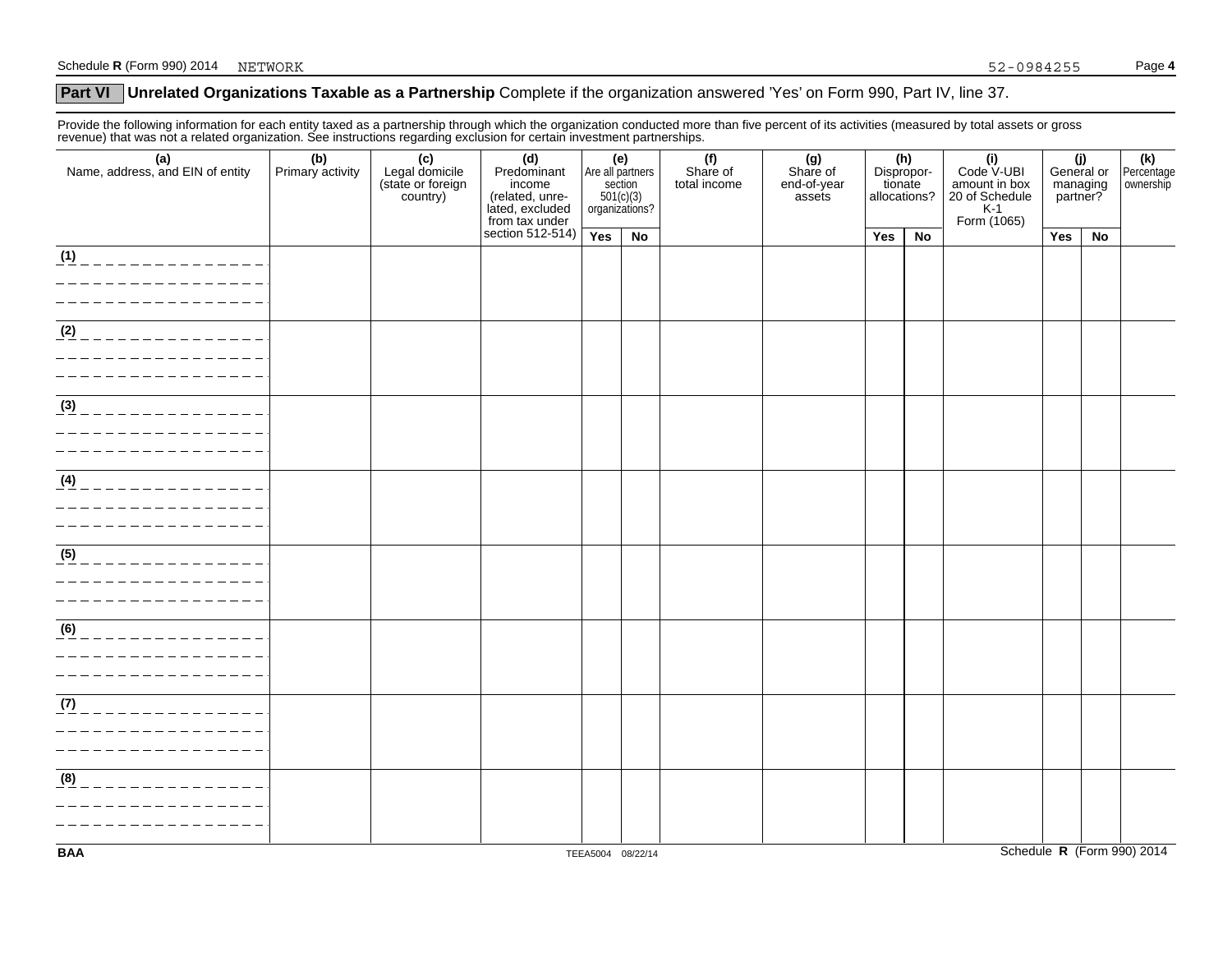**Part VII Supplemental Information** Provide additional information for responses to questions on Schedule R (see instructions).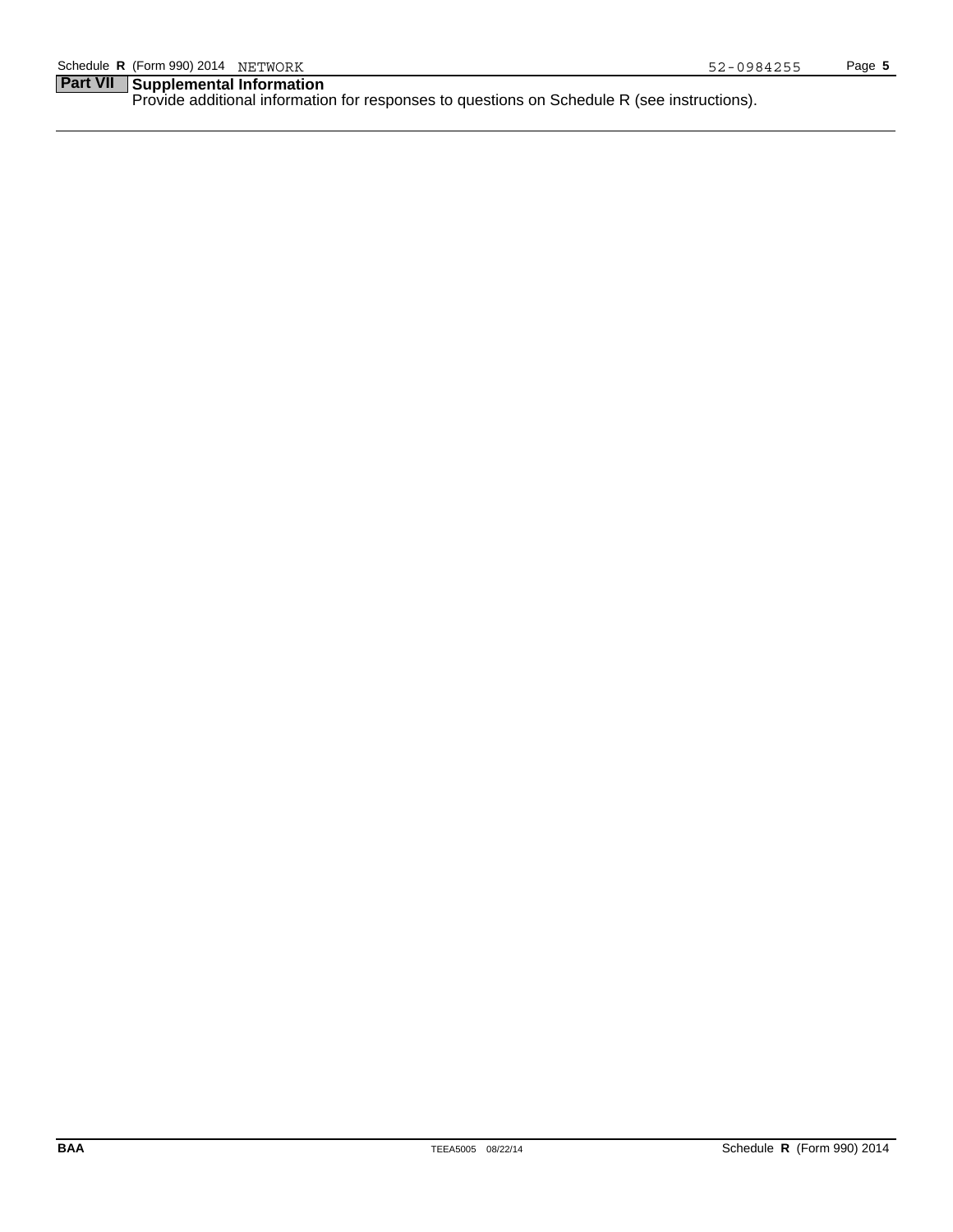| Form 8879-EO                                           | <b>IRS e-file Signature Authorization</b><br>for an Exempt Organization                                                                                                                                                                                                                                                                                                                                                                                                                                                                                                                                                                                                                                                                                                                                                                                                                                                                                                                                                                                                                                                                                                                                                                                                                                                                                                                                                                                                          |                                                                                          |                                                            | OMB No. 1545-1878                     |
|--------------------------------------------------------|----------------------------------------------------------------------------------------------------------------------------------------------------------------------------------------------------------------------------------------------------------------------------------------------------------------------------------------------------------------------------------------------------------------------------------------------------------------------------------------------------------------------------------------------------------------------------------------------------------------------------------------------------------------------------------------------------------------------------------------------------------------------------------------------------------------------------------------------------------------------------------------------------------------------------------------------------------------------------------------------------------------------------------------------------------------------------------------------------------------------------------------------------------------------------------------------------------------------------------------------------------------------------------------------------------------------------------------------------------------------------------------------------------------------------------------------------------------------------------|------------------------------------------------------------------------------------------|------------------------------------------------------------|---------------------------------------|
| Department of the Treasury<br>Internal Revenue Service | For calendar year 2014, or fiscal year beginning<br>► Do not send to the IRS. Keep for your records.<br>Information about Form 8879-EO and its instructions is at www.irs.gov/form8879eo.                                                                                                                                                                                                                                                                                                                                                                                                                                                                                                                                                                                                                                                                                                                                                                                                                                                                                                                                                                                                                                                                                                                                                                                                                                                                                        |                                                                                          |                                                            | 2014                                  |
| Name of exempt organization                            |                                                                                                                                                                                                                                                                                                                                                                                                                                                                                                                                                                                                                                                                                                                                                                                                                                                                                                                                                                                                                                                                                                                                                                                                                                                                                                                                                                                                                                                                                  |                                                                                          |                                                            | <b>Employer identification number</b> |
| NETWORK                                                |                                                                                                                                                                                                                                                                                                                                                                                                                                                                                                                                                                                                                                                                                                                                                                                                                                                                                                                                                                                                                                                                                                                                                                                                                                                                                                                                                                                                                                                                                  |                                                                                          | 52-0984255                                                 |                                       |
| Name and title of officer                              |                                                                                                                                                                                                                                                                                                                                                                                                                                                                                                                                                                                                                                                                                                                                                                                                                                                                                                                                                                                                                                                                                                                                                                                                                                                                                                                                                                                                                                                                                  |                                                                                          |                                                            |                                       |
| Paul Marchione                                         |                                                                                                                                                                                                                                                                                                                                                                                                                                                                                                                                                                                                                                                                                                                                                                                                                                                                                                                                                                                                                                                                                                                                                                                                                                                                                                                                                                                                                                                                                  | Managing Director                                                                        |                                                            |                                       |
| Part I                                                 | Type of Return and Return Information (Whole Dollars Only)                                                                                                                                                                                                                                                                                                                                                                                                                                                                                                                                                                                                                                                                                                                                                                                                                                                                                                                                                                                                                                                                                                                                                                                                                                                                                                                                                                                                                       |                                                                                          |                                                            |                                       |
|                                                        | Check the box for the return for which you are using this Form 8879-EO and enter the applicable amount, if any, from the return. If you<br>check the box on line 1a, 2a, 3a, 4a, or 5a, below, and the amount on that line for the return being filed with this form was blank, then<br>leave line 1b, 2b, 3b, 4b, or 5b, whichever is applicable, blank (do not enter -0-). But, if you entered -0- on the return, then enter -0- on<br>the applicable line below. Do not complete more than 1 line in Part I.                                                                                                                                                                                                                                                                                                                                                                                                                                                                                                                                                                                                                                                                                                                                                                                                                                                                                                                                                                  |                                                                                          |                                                            |                                       |
| 1 a Form 990 check here $\mathbf{K}$   $\mathbf{X}$    | <b>b</b> Total revenue, if any (Form 990, Part VIII, column $(A)$ , line $12$ ) $\ldots$                                                                                                                                                                                                                                                                                                                                                                                                                                                                                                                                                                                                                                                                                                                                                                                                                                                                                                                                                                                                                                                                                                                                                                                                                                                                                                                                                                                         |                                                                                          |                                                            | 1 <b>b</b> 1,653,955.                 |
| 2 a Form 990-EZ check here $\cdots$                    |                                                                                                                                                                                                                                                                                                                                                                                                                                                                                                                                                                                                                                                                                                                                                                                                                                                                                                                                                                                                                                                                                                                                                                                                                                                                                                                                                                                                                                                                                  | <b>b</b> Total revenue, if any (Form 990-EZ, line 9) $\ldots$                            | 2 <sub>b</sub>                                             |                                       |
| <b>3 a Form 1120-POL check here</b>                    |                                                                                                                                                                                                                                                                                                                                                                                                                                                                                                                                                                                                                                                                                                                                                                                                                                                                                                                                                                                                                                                                                                                                                                                                                                                                                                                                                                                                                                                                                  | <b>b</b> Total tax (Form 1120-POL, line 22) $\ldots$ $\ldots$ $\ldots$ $\ldots$ $\ldots$ | 3 <sub>b</sub>                                             |                                       |
| 4 a Form 990-PF check here $\cdots$                    |                                                                                                                                                                                                                                                                                                                                                                                                                                                                                                                                                                                                                                                                                                                                                                                                                                                                                                                                                                                                                                                                                                                                                                                                                                                                                                                                                                                                                                                                                  | <b>b</b> Tax based on investment income (Form 990-PF, Part VI, line 5)                   | 4 b                                                        |                                       |
| 5 a Form 8868 check here $\vert \cdot \vert$           | <b>b Balance Due</b> (Form 8868, Part I, line 3c or Part II, line 8c) $\ldots \ldots \ldots$                                                                                                                                                                                                                                                                                                                                                                                                                                                                                                                                                                                                                                                                                                                                                                                                                                                                                                                                                                                                                                                                                                                                                                                                                                                                                                                                                                                     |                                                                                          | 5 b                                                        |                                       |
|                                                        | Part II   Declaration and Signature Authorization of Officer                                                                                                                                                                                                                                                                                                                                                                                                                                                                                                                                                                                                                                                                                                                                                                                                                                                                                                                                                                                                                                                                                                                                                                                                                                                                                                                                                                                                                     |                                                                                          |                                                            |                                       |
|                                                        | I further declare that the amount in Part I above is the amount shown on the copy of the organization's electronic return. I consent to allow my<br>intermediate service provider, transmitter, or electronic return originator (ERO) to send the organization's return to the IRS and to receive from<br>the IRS (a) an acknowledgement of receipt or reason for rejection of the transmission, (b) the reason for any delay in processing the return or<br>refund, and (c) the date of any refund. If applicable, I authorize the U.S. Treasury and its designated Financial Agent to initiate an electronic<br>funds withdrawal (direct debit) entry to the financial institution account indicated in the tax preparation software for payment of the<br>organization's federal taxes owed on this return, and the financial institution to debit the entry to this account. To revoke a payment, I must<br>contact the U.S. Treasury Financial Agent at 1-888-353-4537 no later than 2 business days prior to the payment (settlement) date. I also<br>authorize the financial institutions involved in the processing of the electronic payment of taxes to receive confidential information necessary to<br>answer inquiries and resolve issues related to the payment. I have selected a personal identification number (PIN) as my signature for the<br>organization's electronic return and, if applicable, the organization's consent to electronic funds withdrawal. |                                                                                          |                                                            |                                       |
| Officer's PIN: check one box only                      |                                                                                                                                                                                                                                                                                                                                                                                                                                                                                                                                                                                                                                                                                                                                                                                                                                                                                                                                                                                                                                                                                                                                                                                                                                                                                                                                                                                                                                                                                  |                                                                                          |                                                            |                                       |
| X I authorize                                          | ZIELINSKI & ASSOCIATES<br><b>ERO</b> firm name                                                                                                                                                                                                                                                                                                                                                                                                                                                                                                                                                                                                                                                                                                                                                                                                                                                                                                                                                                                                                                                                                                                                                                                                                                                                                                                                                                                                                                   | to enter my PIN                                                                          | 12345<br>Enter five numbers, but<br>do not enter all zeros | as my signature                       |
| the return's disclosure consent screen.                | on the organization's tax year 2014 electronically filed return. If I have indicated within this return that a copy of the return is being filed with<br>a state agency(ies) regulating charities as part of the IRS Fed/State program, I also authorize the aforementioned ERO to enter my PIN on                                                                                                                                                                                                                                                                                                                                                                                                                                                                                                                                                                                                                                                                                                                                                                                                                                                                                                                                                                                                                                                                                                                                                                               |                                                                                          |                                                            |                                       |
|                                                        | As an officer of the organization, I will enter my PIN as my signature on the organization's tax year 2014 electronically filed return. If I have<br>indicated within this return that a copy of the return is being filed with a state agency(ies) regulating charities as part of the IRS Fed/State<br>program, I will enter my PIN on the return's disclosure consent screen.                                                                                                                                                                                                                                                                                                                                                                                                                                                                                                                                                                                                                                                                                                                                                                                                                                                                                                                                                                                                                                                                                                 |                                                                                          |                                                            |                                       |
| Officer's signature                                    |                                                                                                                                                                                                                                                                                                                                                                                                                                                                                                                                                                                                                                                                                                                                                                                                                                                                                                                                                                                                                                                                                                                                                                                                                                                                                                                                                                                                                                                                                  | 05/13/2015<br>Date $\blacktriangleright$                                                 |                                                            |                                       |
| Part III Certification and Authentication              |                                                                                                                                                                                                                                                                                                                                                                                                                                                                                                                                                                                                                                                                                                                                                                                                                                                                                                                                                                                                                                                                                                                                                                                                                                                                                                                                                                                                                                                                                  |                                                                                          |                                                            |                                       |
|                                                        | ERO's EFIN/PIN. Enter your six-digit electronic filing identification                                                                                                                                                                                                                                                                                                                                                                                                                                                                                                                                                                                                                                                                                                                                                                                                                                                                                                                                                                                                                                                                                                                                                                                                                                                                                                                                                                                                            |                                                                                          |                                                            |                                       |
|                                                        |                                                                                                                                                                                                                                                                                                                                                                                                                                                                                                                                                                                                                                                                                                                                                                                                                                                                                                                                                                                                                                                                                                                                                                                                                                                                                                                                                                                                                                                                                  |                                                                                          |                                                            | 43161412345                           |
|                                                        |                                                                                                                                                                                                                                                                                                                                                                                                                                                                                                                                                                                                                                                                                                                                                                                                                                                                                                                                                                                                                                                                                                                                                                                                                                                                                                                                                                                                                                                                                  |                                                                                          |                                                            | do not enter all zeros                |

I certify that the above numeric entry is my PIN, which is my signature on the 2014 electronically filed return for the organization indicated above. I confirm that I am submitting this return in accordance with the requirements of **Pub 4163,** Modernized e-File (MeF) Information for Authorized IRS *e-file* Providers for Business Returns.

 $ERO's signature$ 

Date  $\triangleright$  05/15/2015

**ERO Must Retain This Form** ' **See Instructions Do Not Submit This Form To the IRS Unless Requested To Do So**

**BAA For Paperwork Reduction Act Notice, see instructions.** Form 8879-EO (2014)